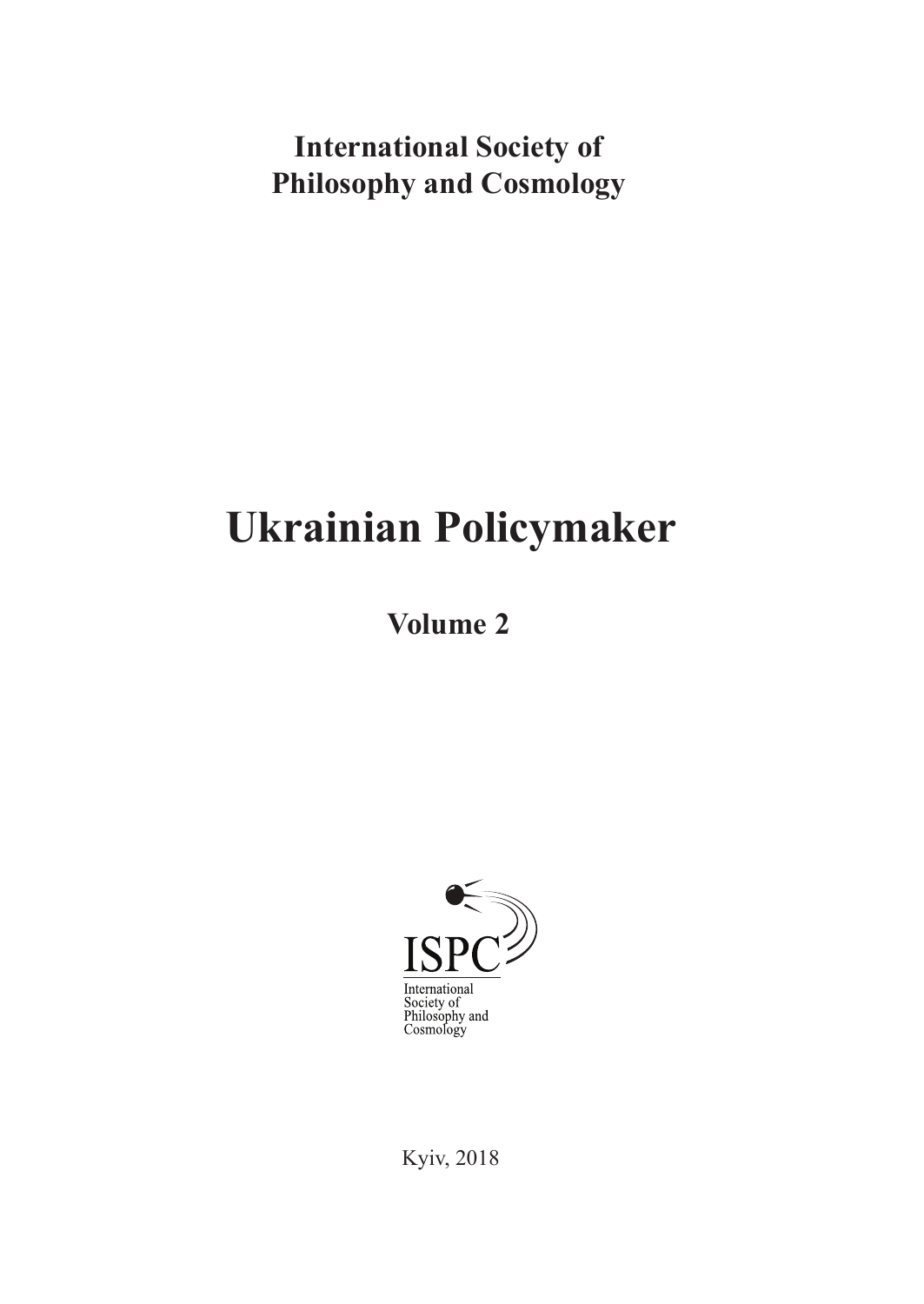#### **Ukrainian Policymaker, Volume 2 The Academic Journal** ISSN 2617-2208 (Online), ISSN 2617-2194 (Print)

http://www.ukrpolitic.com E-mail: mfkoorg@gmail.com

*Printed in the manner of an online newspaper "Ukrainian Policymaker" since March 3, 2014 to December 1, 2017. Printed in the manner of Academic Journal "Ukrainian Policymaker" since Volume 2, 2018.*

Printed according to resolution of Scientific Board of International Society of Philosophy and Cosmology (Minutes of meeting № 12 from May 16, 2018)

#### **Editor-in-Chief**

**Oleg Bazaluk**, Doctor of Philosophical Sciences, Professor (Ukraine)

**Sergii Rudenko**, Doctor of Philosophical Sciences, Associate Professor (Ukraine)

#### **Editorial Board**

**Charles McGrath**, PhD, Lecturer (United States)

**Denys Svyrydenko**, Doctor of Philosophical Sciences, Associate Professor (Ukraine)

**Оlena Vdovychenko**, PhD student (Ukraine)

**Vadym Tytarenko,** PhD, Associate Professor (Ukraine)

**Yaroslav Sobolievskyi,** PhD, Associate Professor (Ukraine)

**International Society of Philosophy and Cosmology:** http://www.bazaluk.org/

> © International Society of Philosophy and Cosmology, 2018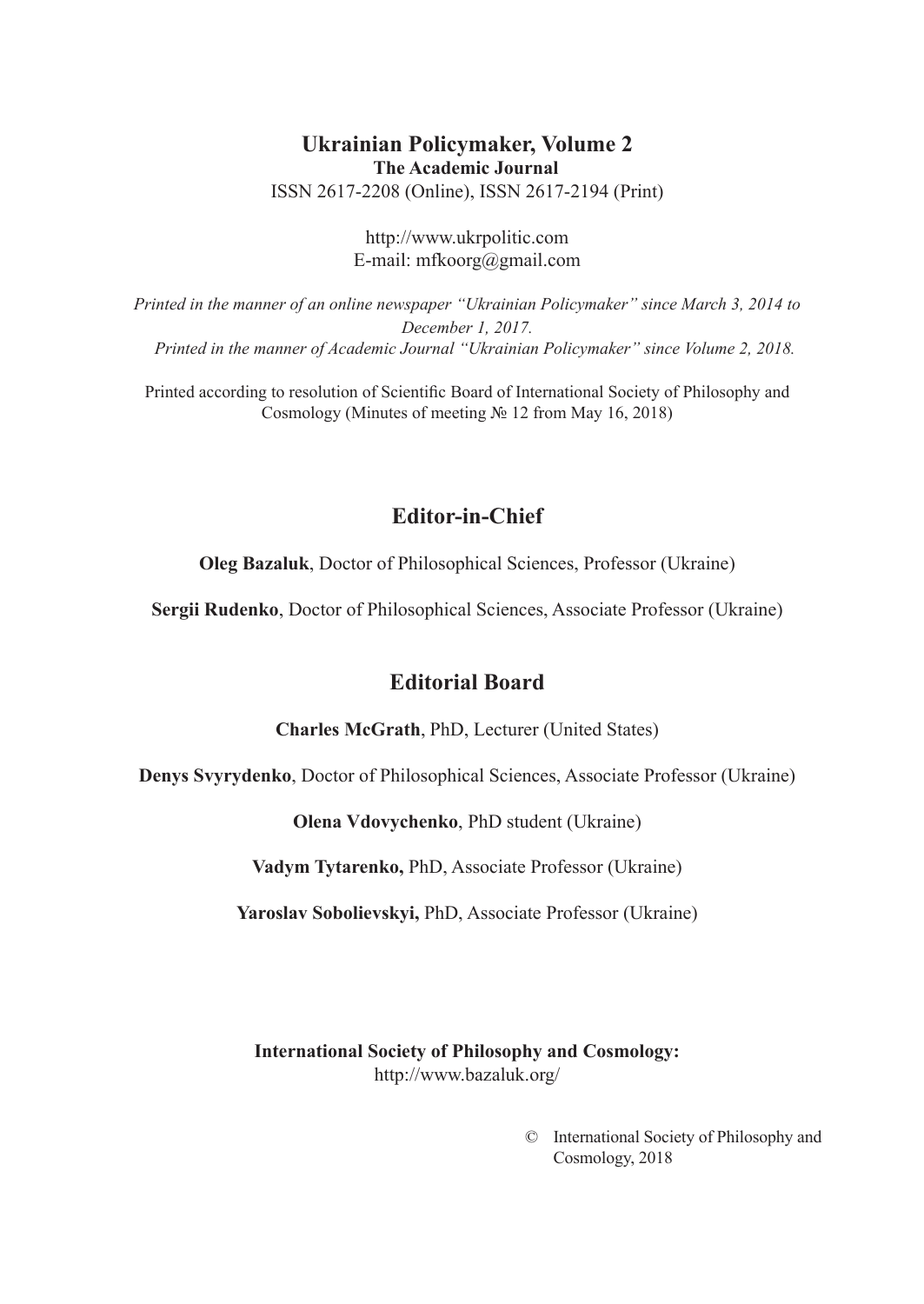# **Table of Contents**

**Research Articles**

| The Dialectics of the Authority and Morality on the South of Ukraine at the End of $18th$ , the<br>Early 20 <sup>th</sup> Centuries |  |
|-------------------------------------------------------------------------------------------------------------------------------------|--|
| Kazakh Famine 1928-1932                                                                                                             |  |
|                                                                                                                                     |  |
| Politically-Technological Potential of Cultural Practices in Ukrainian Perspective                                                  |  |
|                                                                                                                                     |  |
| Corruption in Afghanistan: an Experience for Ukraine                                                                                |  |
|                                                                                                                                     |  |
| Dialectics of Nominal and Real Power in the Ukrainian and World Politics                                                            |  |
|                                                                                                                                     |  |
| Correlation between Morality and Religion in Ukrainian Society: Productive Ideas in<br>German Idealism for Modern Consideration     |  |
|                                                                                                                                     |  |
| "Scientific Communism" and the Modern Political Science in Ukraine                                                                  |  |
| <b>Interviews</b>                                                                                                                   |  |
| Is a New Generation of Managers Likely to Come to Small Towns of Ukraine? (An interview<br>with Mykola Liashenko)                   |  |
|                                                                                                                                     |  |

**Information for Authors**....................................................................................................... **67**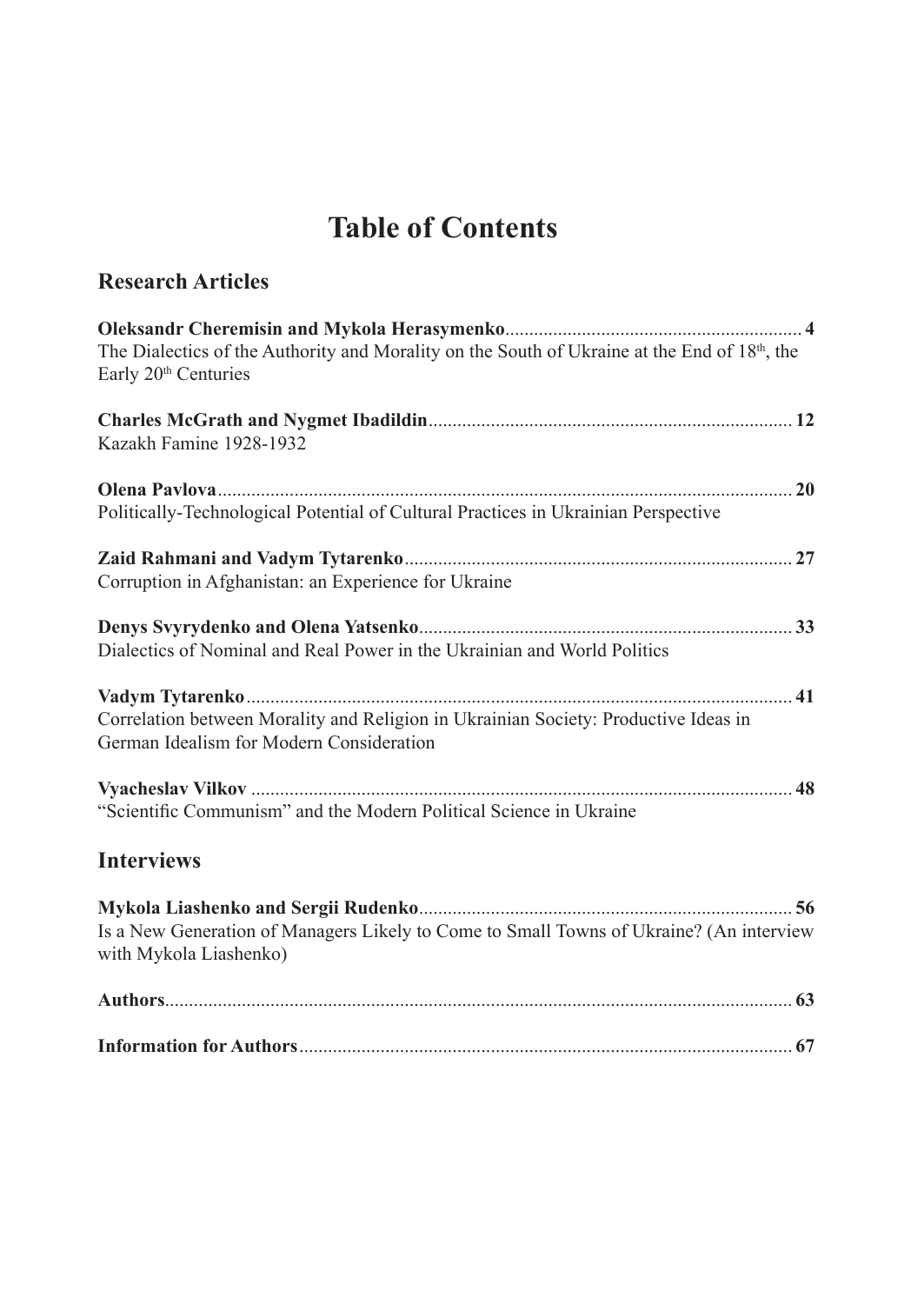# **The Dialectics of the Authority and Morality on the South of Ukraine at the End of 18th , the Early 20th Centuries**

#### **Oleksandr Сheremisin<sup>1</sup>**

Doctor of Historical Sciences, Associated Professor, Kherson State Agricultural University (Kherson, Ukraine) E-mail: al.cheremisin@gmail.com ORCID: 0000-0003-0173-0489

#### **Mykola Herasymenko**<sup>2</sup>

PhD, Senior lecturer, Kherson State Agricultural University (Kherson, Ukraine) E-mail: kafphilosophy@ukr.net ORCID: 0000-00024520-7422

*This article is dedicated to the investigation of the fundamental philosophical values which lead the activity of the self-government deputies in the Southern Ukraine region. A complex and ambiguous process of the new socio-cultural reality formation took place at the end of 18th century. The South of Ukraine is considered as the frontier area where the modern Western European, family- protective Ukrainian and bureaucratic Russian traditions come into cross-cultural collaboration. Their close intermingling and contact provided a basis for shaping the new philosophy, the system of values, stereotypes, mentality and awareness of the local elites. The South of Ukraine became a modern region. That enabled to understand the further necessity to intensify the process of decentralization, democratization and autonomization of the local government. The conclusion has been done as to the values the present day politicians should adopt.*

*Key Words: philosophy of politics; self-management; local government; South of Ukraine; regions; worldview.* 

Received May 30, 2018; accepted June 15, 2018

*Ukrainian Policymaker*, Volume 2, 2018: 4-11 DOI: 10.29202/up/2/1

<sup>©</sup> Сheremisin, Alexander, 2018

<sup>©</sup> Herasymenko, Mykola, 2018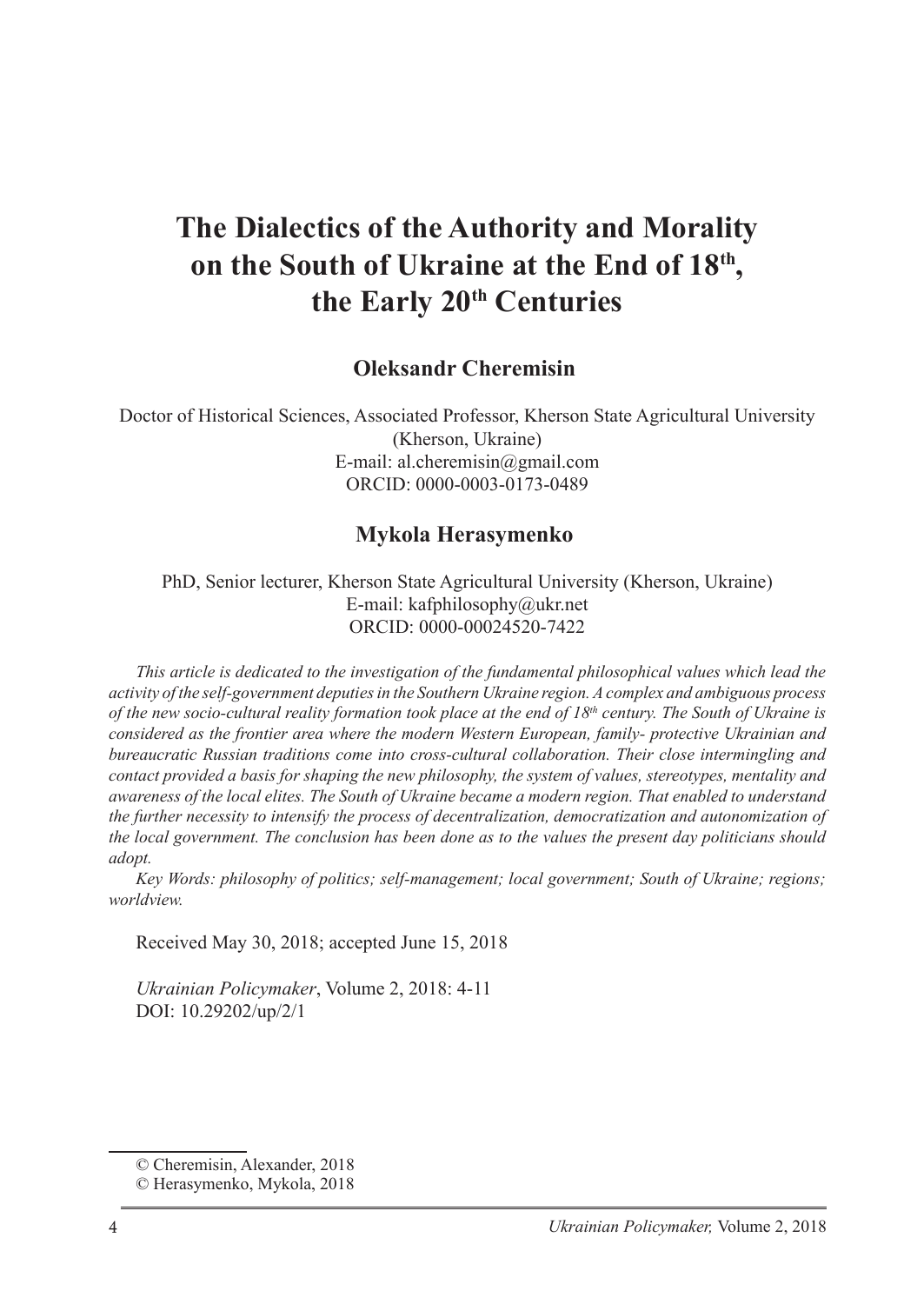The up to date society is politically charged. It is connected with the general process of the Ukrainian state construction as well as the reformation of the local self-government bodies based on the decentralization principles. In this case, the guidelines and priorities of the local importance turn into the necessary elements. The communities' authority should have some definite humanitarian values which enable them think independently from the central authority in order to provide better life for people. Moreover, the decentralization process makes the local authority play more important role in the civil society construction. In its turn, this process leads to the development of some morality standards and social values. The compulsory element of this process is taking care about people, their education, and medical services, social and legal defense. The formation of common and necessary morality standards and values for the representatives of the local elite will become the guarantee for normal human existence. In this aspect, the historical experience is very useful because it illustrates how destructive for the development of decentralization the inhuman and egocentric manifestations of the local authority could be. The communities in the South of Ukraine had rich experience in creating decentralized self-government bodies and it could help the representatives of the local power mark the standards and values, which play the decisive role in the society life.

The present day political philosophy recognizes the priority of social and moral values to be one of the principles of the power. Politics and morality cooperate not only strategically but they also are the daily forms of social awareness and practice. Ethical concepts of the good, fairness, honesty and decency help estimate the activity of any authority, deputy or politician but as well as support this activity giving it moral sanctions and motivation. It is the morality that estimates the activity of any politician and helps make conclusion about the level of his or her social reliability. Historical bibliography contains numerous examples of such cooperation of political and moral elements.

While studying and analyzing the relationship between the authority and morality the political philosophy defines the nature of this dialectics and its basics. Among the main aspects that the political philosophy studies is the historical investigation of the relationships between the politics and morality as the integral parts of the comparatively whole system that regulates the behavior, defines the points of commonality and controversy and peculiarities of the authority and morality cooperation in the context of "society transitional period" [Andrushchenko, 2003a: 245-247].

To investigate the relationships between the politics and morality one needs to know their social nature, laws, the way they operate, the peculiarities of a theoretical backlash in the social realities defined by the methods of political and ethic sciences as well as one should be aware of the spirit of this particular age.

Political philosophy defines four main points of the politics and morality convergence:

- a) Optimistic (politics and morality can coincide and their discrepancy can be regulated);
- b) Pessimistic (proves that politics and morality are incompatible);
- c) Objectivistic (the specific nature of the politics and morality makes the attempt to establish a constant link between them irrational);
- d) Relativistic (interaction of the politics and morality depends on the particular social and political situation) [Andrushchenko, 2003b: 245-247].

Careful examination of the historical past is of great importance for practicing effective political management in regions in the frames of contemporary decentralization process because this examination will provide the opportunity to analyze the peculiarities of the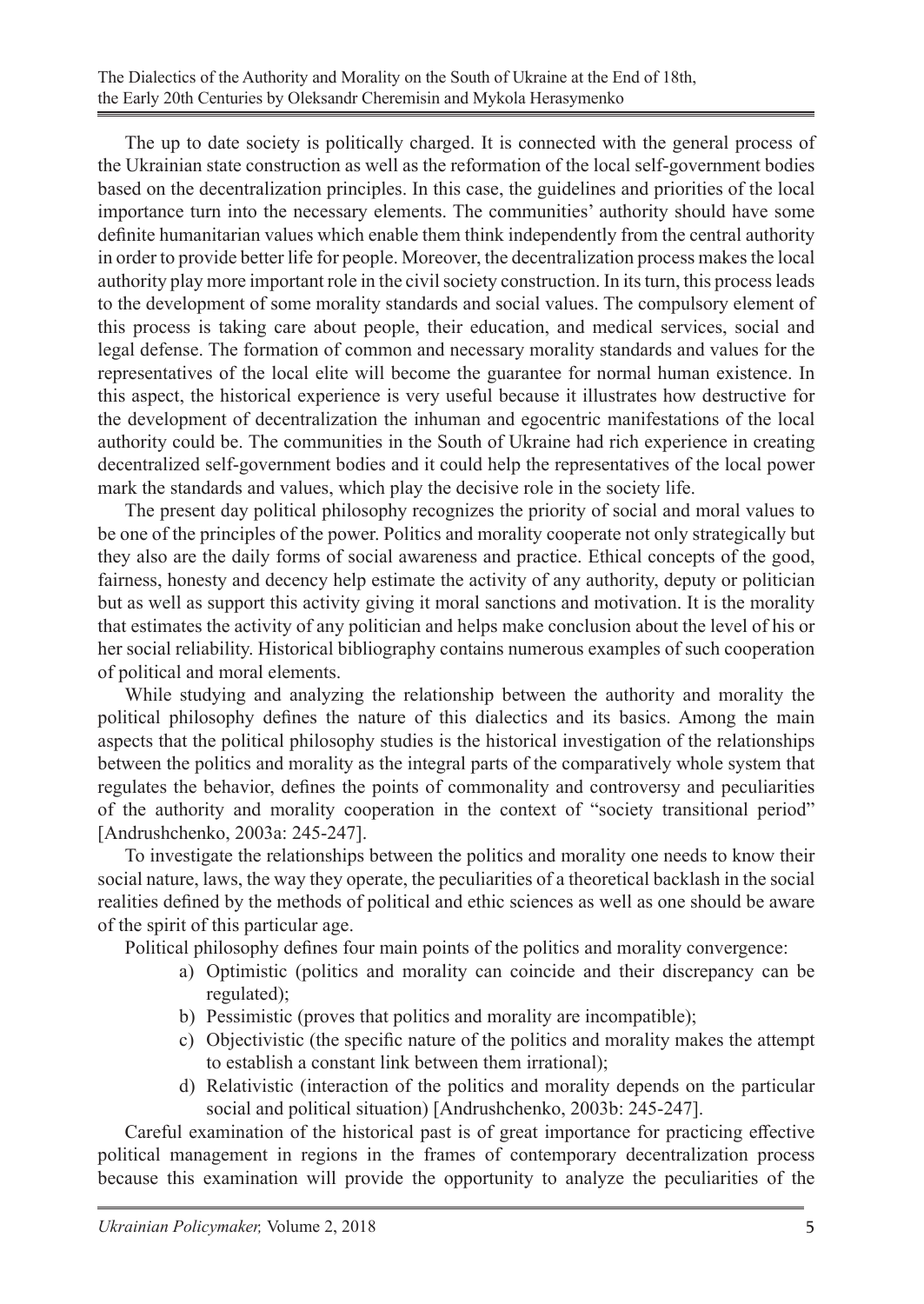political process within "society transitional period". The history of the South of Ukraine from the end of  $18<sup>th</sup>$  till the beginning of  $20<sup>th</sup>$  centuries testifies this.

The authors of this article support the relativistic point of view as to the relationships of the politics and morality (authority and morality) due to the collision of modern and traditional worlds that took place at the specific historical conditions of that time in the South of Ukraine. That collision led to the formation of new living conditions for both authority and society and defined the qualitative changes in the relationships of authority and morality.

The South of Ukraine was a unique territory for the Russian Empire as it differed a lot from other regions. It took the path of modernization earlier than the other regions, the processes of adaptation, urbanization, identification and formation of the city patriotism among the local population developed with numerous peculiarities. Such a phenomenon as "the new life" was cultivated because many people got the possibilities to earn more money, obtain a new status, freedom, fast career progression and so on. The important place in the society functioning was taken by the local self-government bodies which were declared to base on the decentralization principles. For the Russian Empire that fact became the new milestone in the history of the relationships of the society and authority. Traditional stereotypes and modern views on politics, authority and morality united to form the society in transitional period in the South of Ukraine.

At the end of the 18<sup>th</sup> century considerable changes in the territory, philosophy of life and values connected with the incorporation of the South of Ukraine into the Russian Empire. Took place. In order to keep these territories within the Russian Empire its government started the process of colonization in the southern part of Ukraine. That made the people from different parts of Western Europe, Russia and Ukraine move there and during some years two worlds, modern and traditional ones, which were previously isolated from each other, came into touch and interaction. That influenced not only the everyday life of many nationalities but also their mentality, philosophy of life, mode of their behavior and identity and led to the formation of new socio-cultural reality and the set of values even towards the politics and authority. During a short period, people of many nationalities adapted to new conditions of living and changed their views as to the system of power. Thanks to new territorial acquisition Russia made a giant leap "from barbarism to civilized lifestyle" that influenced the new world outlook. Enlightening ideas of improving the state organization that would change the international isolation of Russia into its global leadership became popular among the representatives of the Russian government. Big seaports in the South of Ukraine opened the ways for trading as well as for philosophic ideas of the French Enlightenment scientists that comprised organizing councils to govern cities. If we take into consideration the fact that those ideas in the countries of Western Europe started to take shape in 18th century, then for feudal monarchic Russia the city councils were a revolutionary event.

It was the incorporation of the South of Ukraine into the Russian Empire that gave rise to the administrative and territorial reforms and initiated the policy of decentralization of the authority [Mikhailovskiy, 1908].

The society, which was chaotically made up in the southern region of Ukraine during just 20 years, formed its regional identification and city patriotism as a measure of love towards the region and city. The South of Ukraine revealed itself as the most modernized region where archaic life could not reach new (modern) patterns. Such elements of civic life as European architecture, literature, philosophic ideas etc. quickly became popular among people whereas they kept their traditions while visiting their relatives in the other regions. For example when the Jews who previously had lived along the right bank of the Dnieper River and kept their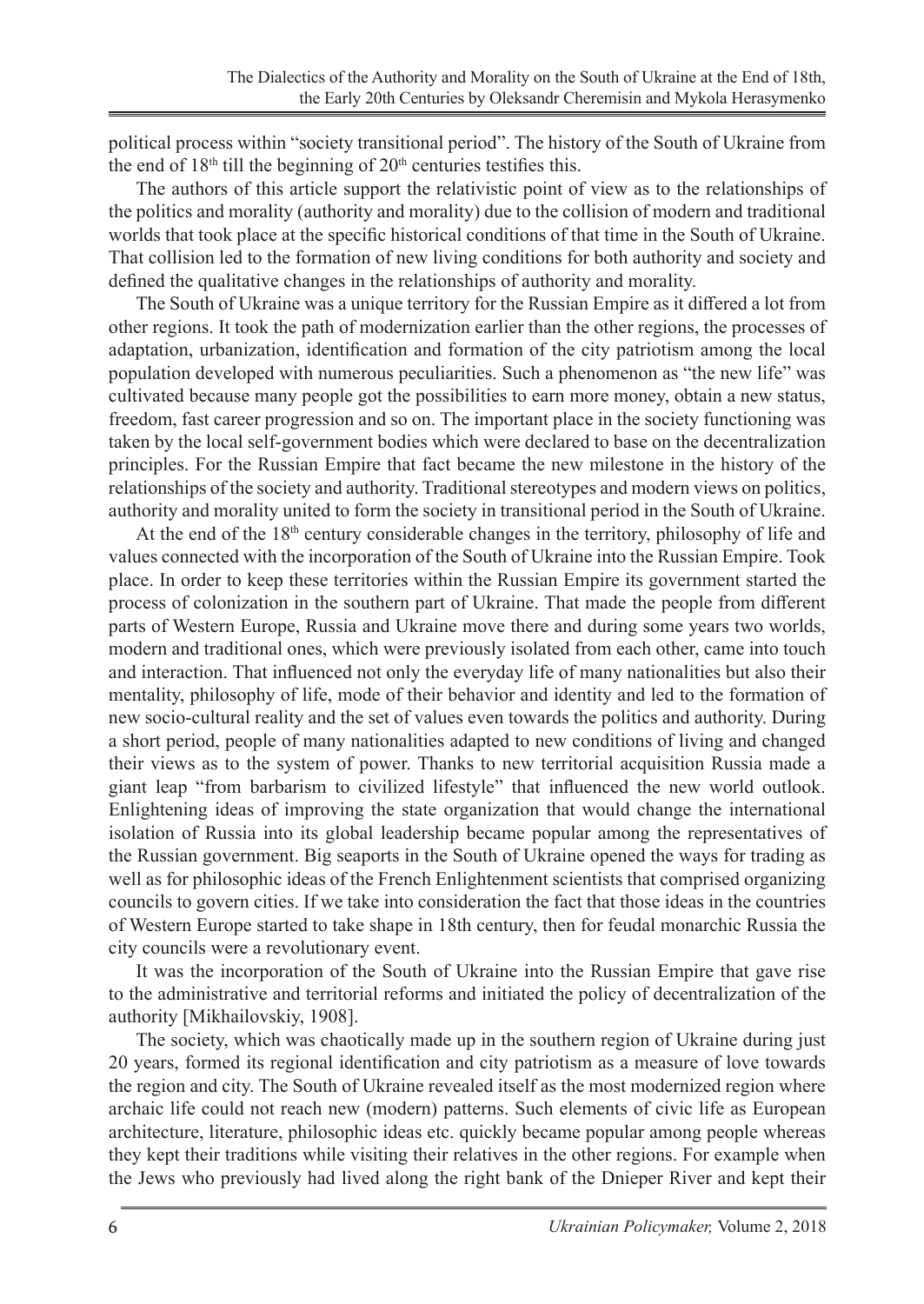traditional way of living moved to the South of Ukraine they forgot some of their traditions quite soon. However, they knew that their relatives from other regions wanted them to be loyal to the national traditions. That is why long before visiting the relatives the Jewish migrants took out their old traditional clothes and items, grew side curls and appeared before the relatives like that. Some factory workers getting higher salary changed their view of life and morality, led quite free lifestyle, began drinking and so on [Turchenko, 2003: 45-47]. German people always known to be honest, practical and meticulous joined Odessa traffickers [Guthrie, 2012a]. Anyway, society in transitional period caused changes in mentality and lifestyle of all the nationalities that lived on that territory, affected the activity of the local authorities and developed new patterns of collaboration between the society and authority.

Those new (modern) directions in the development seemed to displace the old order. Fed up with Old Russian traditions of bureaucracy, corrupt practices and bribery Russian migrants turned into anti-corrupters while immigrants from the Western Europe when becoming a region or city executives in their turn became corrupted. For example, James Kortazzi being the Mayor of Odessa could not even speak Russian. He became famous due to his corruption scheme for purchasing gravel. As a result he was sentenced [Chizhevich, 1894: 26-32]. Foreign travelers were much surprised by the extent of the corruption and bribery in the South of Ukraine. They thought all Russian people to be bribers and all Jews to be scammers. Nevertheless, in their recollections, they mentioned that nobody else but foreigners turned this region into the most civilized and developed part of the Russian Empire [Guthrie, 2012b].

Among the members of the local authority bodies one could find those characterized by the following types of social behavior:

- a) Self-centered people;
- b) Conformists;
- c) Patrons (benefactors);
- d) Progressive leaders ("City Fathers");
- e) "Silent people".

The groups were distinguished by their own morality, values, attitude to common deal and had their own views as to the ways of the city development.

Self-centered people were aimed at their personal beneficiation. Such human values as honesty, diligence and decency were alien to them. Pavlo Zelioniy, the Mayor of Odessa, wrote in his memoirs that such deputies did not appreciate honesty and claim that nobody liked honest people [Zelioniy, 1888a: 2-4]. Those members of the self-government bodies gained their fortune by selling community's property, raising city taxes in two or even three times, taking away the harvest grown by the citizens, taking bribes, creating corruption schemes and so on. They did not like being informed on and tried to put into prison their most honest opponents. To their great surprise, the foreigners who came to this region noticed the emperor's portraits in the offices of such officials who accepted bribes. When being asked if they were not afraid of justice, those officials replied arrogantly "The sky is as far and high as the Tsar is!" [Guthrie, 2012c: 64]. Such members of the local authority bodies were absolutely not in fear of any punishment, and by their attempts the policy of decentralization was turned into the policy of amateur hour. Such abuse of power became so public that it was even mentioned in the Royal Ordinance by Pavel I. The citizens suffered from such activity very much.

It is obvious that people living in the cities did not like the local authority members of that kind. The development of the local self-government bodies excluded any interference of the community representatives. Each social group looked out for its own interests and that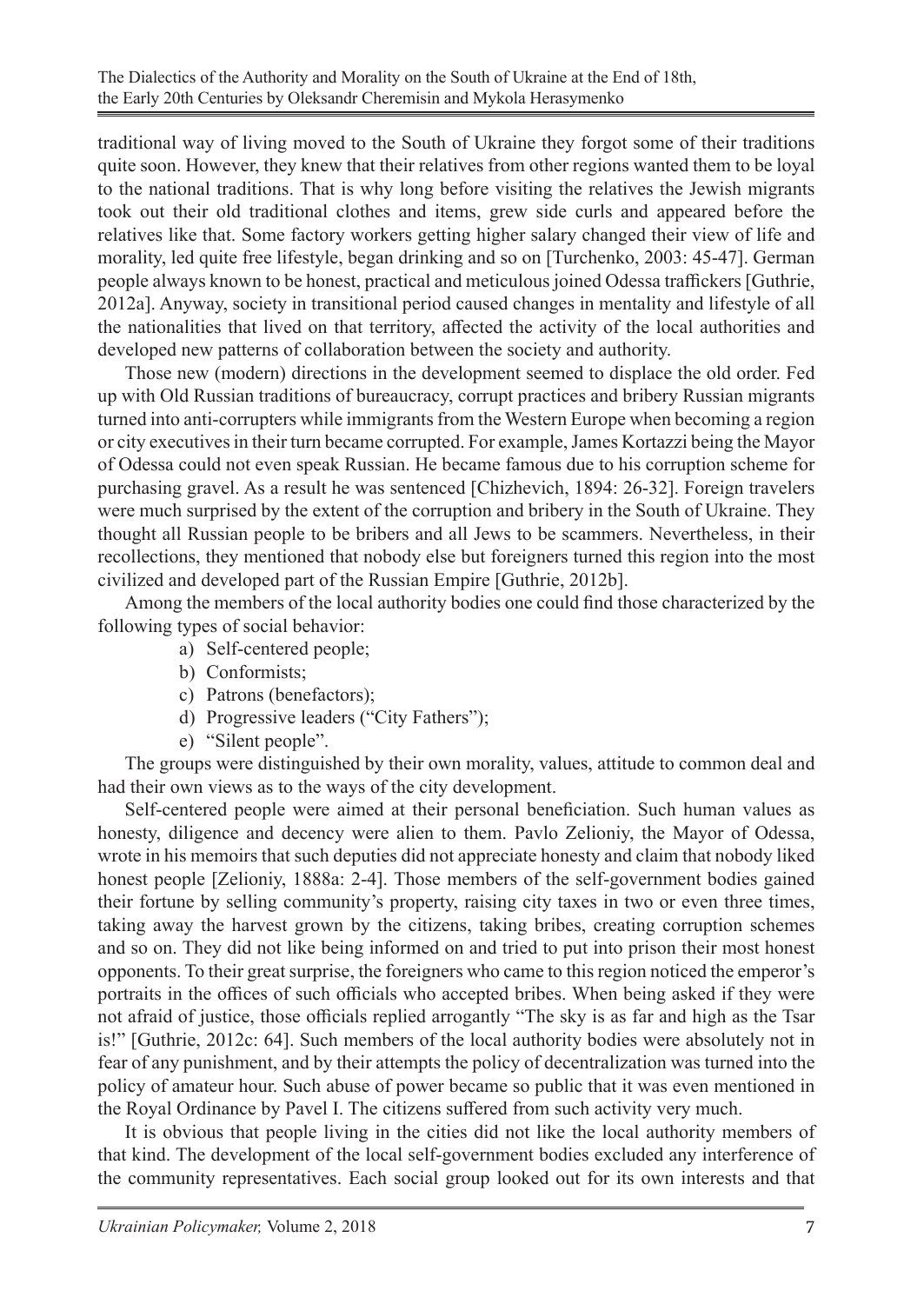is why nobody wanted to spend money other people's needs. Since the reform of 1870, the self- centered members of the local authority bodies had changed their tactics and strategy in their personal fortifying due to such modern inventions as water supply and sanitation, electrification and telephone penetration. Since house owners were the basic group in the city self- government bodies, those technical innovations in their own houses enabled them raise the house prices to a maximum. At the same time, they provided the high-quality service. And it should be acknowledged [Gorbachov, 1908: 6-12]. The representatives of the urban peripheries were not able to provide any significant fortune to the self-centered members of the local authorities and hence were not taken into consideration at all.

As a result, corruption and bribers had never abandoned southern Ukrainian cities. Selfcentered representatives of the local authority bodies thought honesty, decency, responsibility and concern for ordinary people needs to be negative features. They tried to hide the very fact of being corrupted. Many of them received a sentence. Hence, the mistrust grew more and more and those who were more of revolutionary started criticizing the decentralized selfgovernment bodies.

Conformists were another widely spread type of the authority members. Their main characteristic feature was the ability to adapt to the existent orders of the life having no desire to change anything their own life as well as in the residents' life. They were completely satisfied and did not discharge their public duties responsibly. The representatives of that kind did mainly nothing. As Pavlo Zelioniy wrote in his memoirs the deputies and the officials of that type were mostly illiterate and seldom showed up to work. They adapted to the established order of things and found no necessity to change somehow both the local or state authority and even the way of living. The conformists did not fulfill their duties as they thought them unnecessary. They were not punished for such a neglect. They were often met in small unimportant county towns. In those towns, the modernization process was slow; many streets did not even have names; the authorities thought unnecessary to have water supply, sanitation, and other civilization achievements. The officials and judges held up with the final decisions for decades. The only serious matter for them was to complain at each other exaggerating their opponents' faults. One should mention a remarkable fact that local people were not irritated or shocked with the activity of conformists and many of the citizens even supported them. In the times after the reforms, there were many of such conformists. The members of that kind often lived having no aim or punishment and spending community or state money [Zelioniy, 1888b: 2-4].

In the history of the Southern Ukraine, one can find numerous examples when the local deputies were devoted to their public work and tried to improve the conditions of life for the city residents. Such members of the local authority were called benefactors. They were unique and interesting people, whose lives were devoted to improving the dwellers living conditions. They were active participants of the City Council debates. They had no need to join any grouping as they thought and acted independently, using their own money [Galagan, 1895: 3-7]. The representatives of that kind were considered as super responsible. They were members of numerous committees. At their own expense, they financed different charity events, libraries, and lecture halls. They built schools, hospitals and a took part in a lot of other projects. Those benefactors were the very deputies who created the positive image of the local self-government bodies. The interest of the people was the main motivator for their activity. The only thing they received in return was satisfaction from their own deeds.

There also were such situations when the representatives of the local authority bodies, who were previously punished for their self-centered activity, restored their reputation by doing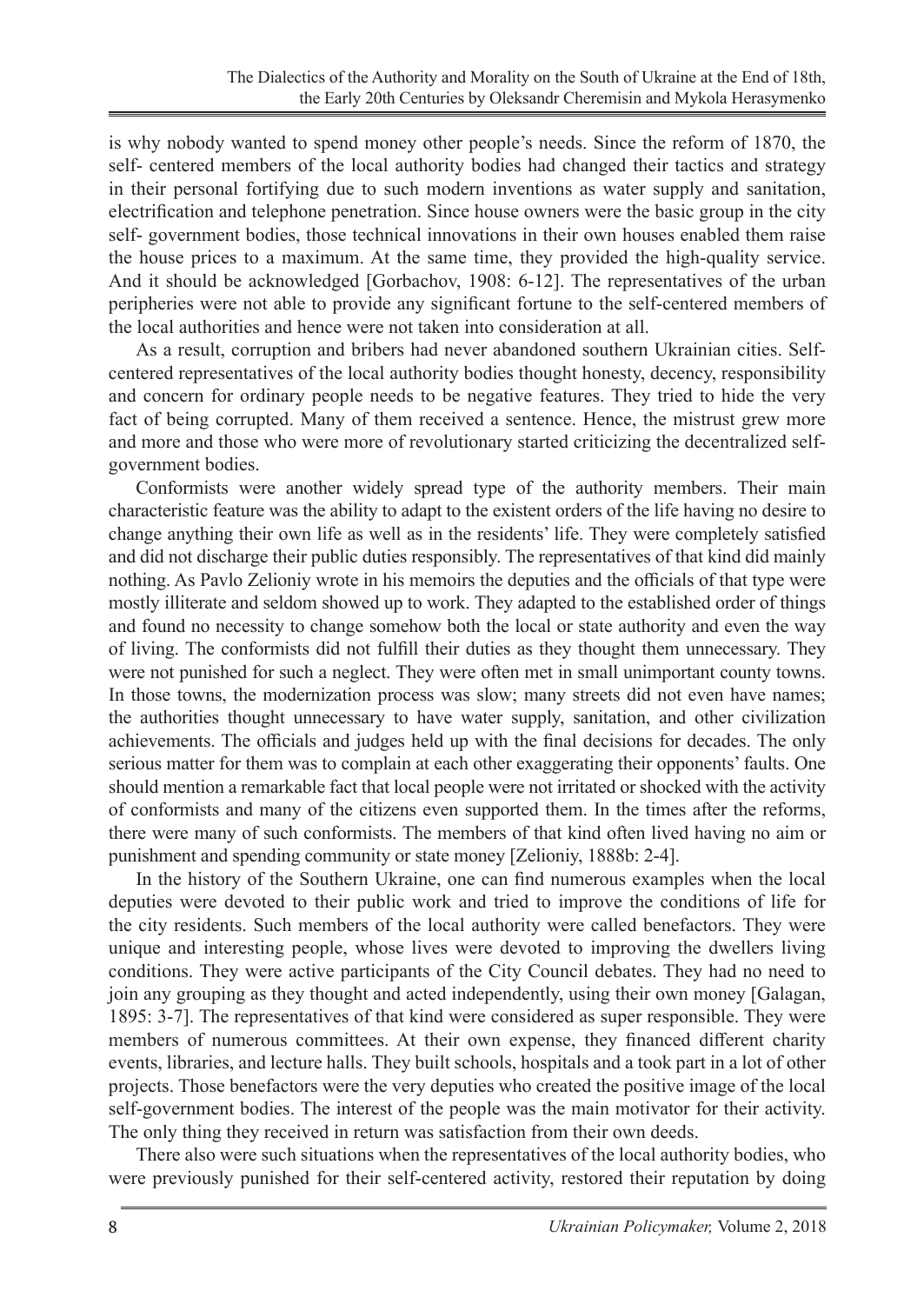something good. For example, they helped the needy or ill and those who had no possibility to leave the South of Ukraine at the time of epidemics. People admitted anybody could make a mistake and thought everybody should have a chance to start fresh. People also believed that even the worst official could understand people's problems and needs.

The benefactors differed in their social or family status, wealth or any other characteristics. The desire and possibility to work in favour of the community was their common feature. They had never been formalists or bureaucrats whereas their activity was based on the humanity principles of decency, honesty and diligence. By their own role model, they proved that despite numerous examples of the officials' dishonesty the authority representatives could become the facilitators for human relationships, renovations and what the most important thing is they could become a voice of the best inner forces.

The best advocates for the community needs and interests were so-called "City Fathers" who loved their community, its past and future. These representatives of the authority took an active part in sociopolitical and renovation activity. Due to the "City Fathers" activity, the professionals now replaced those officials who previously had held electoral posts on the amateur basis. The "City Fathers" numerous efforts were appreciated and the city residents loved and believed them so much that let them govern the community for decades. They always tried to be helpful in intensification of the community life, make the cities in the South of Ukraine lead in the financial and modernization development. They also were active enemies of corruption and bribery [Overview of the Activity, 1880: 2-36]. Owing to the activity of the "City Fathers" the South of Ukraine turned into the most modernized, independent and autonomous region. The way they governed the region was always characterized as responsible and respectable one. They themselves were the best model to be followed.

The personalities of the "City Fathers" were often identified with their city and vice versa. The most significant "City Fathers" were N. Blazhkov and D. Gorlovskiy (Kherson), V. Dotsenko and P. Turchaninov (Nikolaev), Ya. Novitskiy (Aleksandrovsk), I. Androssov and V. Novoselskiy (Odessa), A. Pashutin (Yelisavetgrad) and many others. Those deputies and Mayors always cultivated their self-improvement. They were the devoted enemies of corruption, bribery and embezzlement. They were active citizens, exemplary for others. Thanks to their heroic attempts people in the South of Ukraine started living in new modernized conditions with the railway and tramlines, running water, sanitation, electric lighting and telephone communication. Their cities became the leaders of the economic growth. Even during the World War I when a lot of the cities and towns of the Russian Empire suffered losses the cities in the South of Ukraine received high incomes [Veselovskiy, 1916: 394-404].

It is due to their excellent management and activity the communities in the South of Ukraine developed, improved their sanitary conditions, won the most of epidemic diseases and raised the level of culture and literacy among the people. They always advocated for free education and medical service [Veselovskiy, 1917: 10-28]. Later those ideas were adopted by the Soviet leaders. The intensive activity of the above mentioned officials and Mayors helped people keep positive attitude towards the local self-government bodies till nowadays. The cities became self-sufficient economic complexes. The authority members understood that the central government had been implementing discriminatory policies. That is why they led the movement to promote the reforms aimed at decentralization and autonomy of the local authority bodies [Turchenko, 2011: 138-144].

The activity of the so-called "silent" deputies of the city councils was considered the quietest and rather humble one. Those deputies came to the authority by accident and were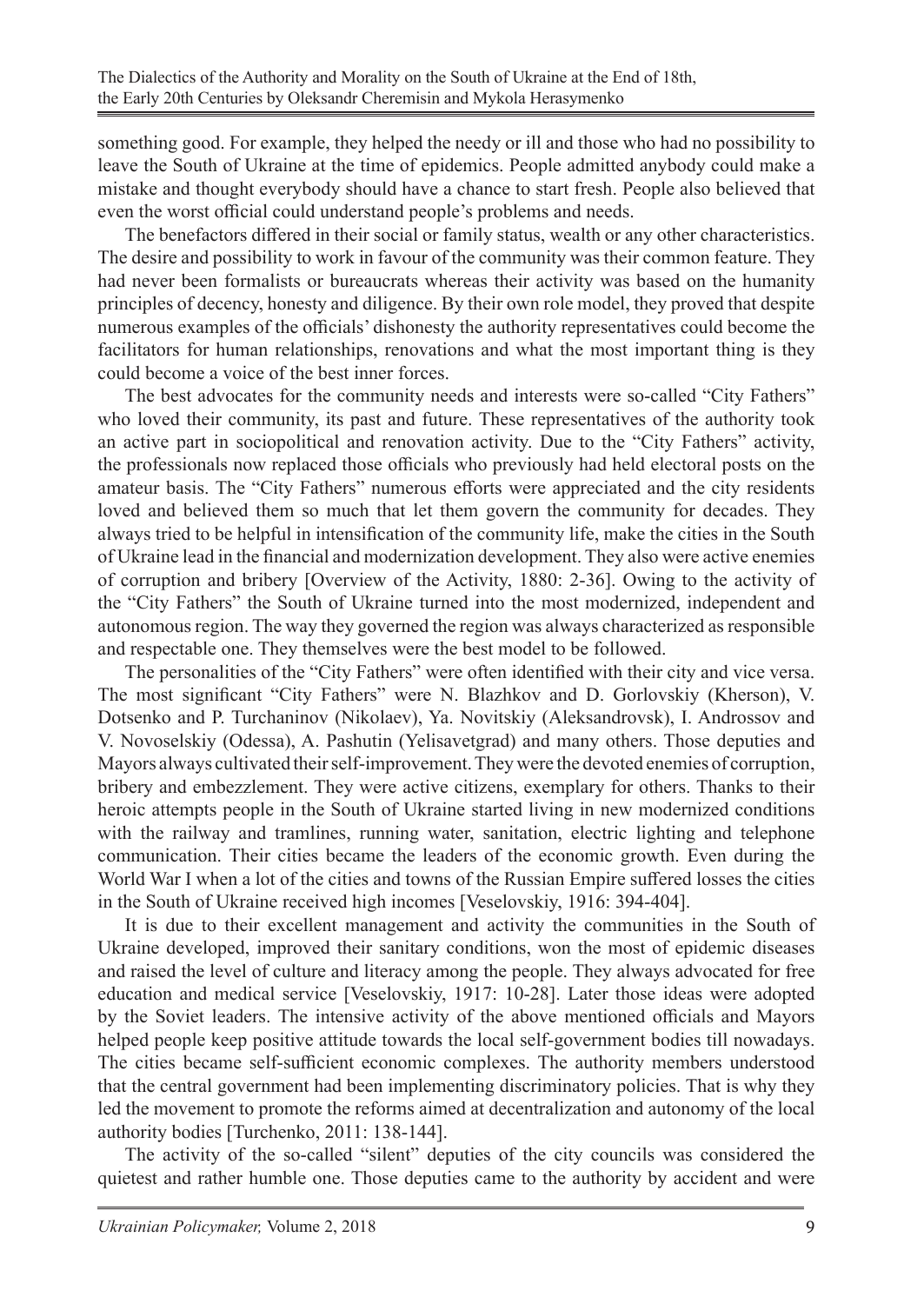almost unknown to the public. They always attended the city council sessions but kept silence. That turned them into the inert mass among the members of the local self-government bodies. That is why they got a nickname "a group of silent members." Though they became very active as far their personal interests were concerned. They behaved as if the most sufficient problems of the community had no relations to them. Many deputies made excuse for themselves saying about the lack of time, experience or were busy with their own enterprises [Fiodorov, 1903: 3]. Those deputies preferred to run things that needed less time and attempts, were easy and clear. In addition, that was their moral choice and position. They could not understand that the life had accelerated, upgraded and went far beyond the old mere patriarchal relationships. The deputies like those turned to be unprepared for the tasks the new life was setting.

The sluggish and slow work of the "silent group" became the object for residents to criticize those deputies [A Voter's Letters, 1885: 10-36]. The "silent group" argued and proclaimed their work active, helpful and benefiting.

On the pages of periodicals, the local journalists constantly asked one and the same question "How could happen that such inactive and less-than-enthusiastic people had been elected deputies? What were the residents guided by at the elections?" [Yaichkov 1903: 3]. The following simple formulas defined the voters' behaviour:

- a) The necessity to honour the local businessmen and factory owners;
- b) The candidates were rich people;
- c) The voters were fond of the candidates.

Hence the support groups were formed. For example, the support group for Marchenko, for Blazhkov, for Becker and so on. The residents did not trust those who advocated for modern advanced ideas and that is why they voted according to their own preferences. Nobody thought about the moral qualities of the deputies or realized that their future was determined by their choice during the elections. The elections were considered to be a formality, the only thing to do was to come and vote. The further development of the local life did not depend on the voters any more. That is why the attendance was always very low. Another characteristic feature of that time elections was the voters' negative attitude towards the intellectuals. The majority of the voters did not take into consideration their words, points of view or arguments. As a result, the elected deputies of the local self-government bodies were often characterized as being inactive, having no independent points of view or thinking, less-than-enthusiastic, incompetent or having poor management skills.

Thus, such phenomena as bureaucracy, bribery, corruption, dishonesty were daily events. However, at the same time there were a large number of the initiative, active, enthusiastic, honest deputies with high moral standards united by their desire to think and create in a new modern way. Alongside with the residents the local authorities accelerated the process of renovation. The deputies supported the decentralization, democratization, a wish to be autonomous. They fought against bribery and corruption. Some deviation from the traditional relationships within the authority bodies of the Southern Ukraine region revealed itself in the absence of strong family protective links, which played the leading role in other regions of the Russian Empire.

With the beginning of the new life and the formation of the society in transitional period, the self-governance in the South of Ukraine obtained more initiative professionals who strived to further changes on the way towards better modern equal to European life.

Nowadays the South of Ukraine has got great potential based on and created by its history. Today's deputies of the local self-government bodies got a historic opportunity to encourage the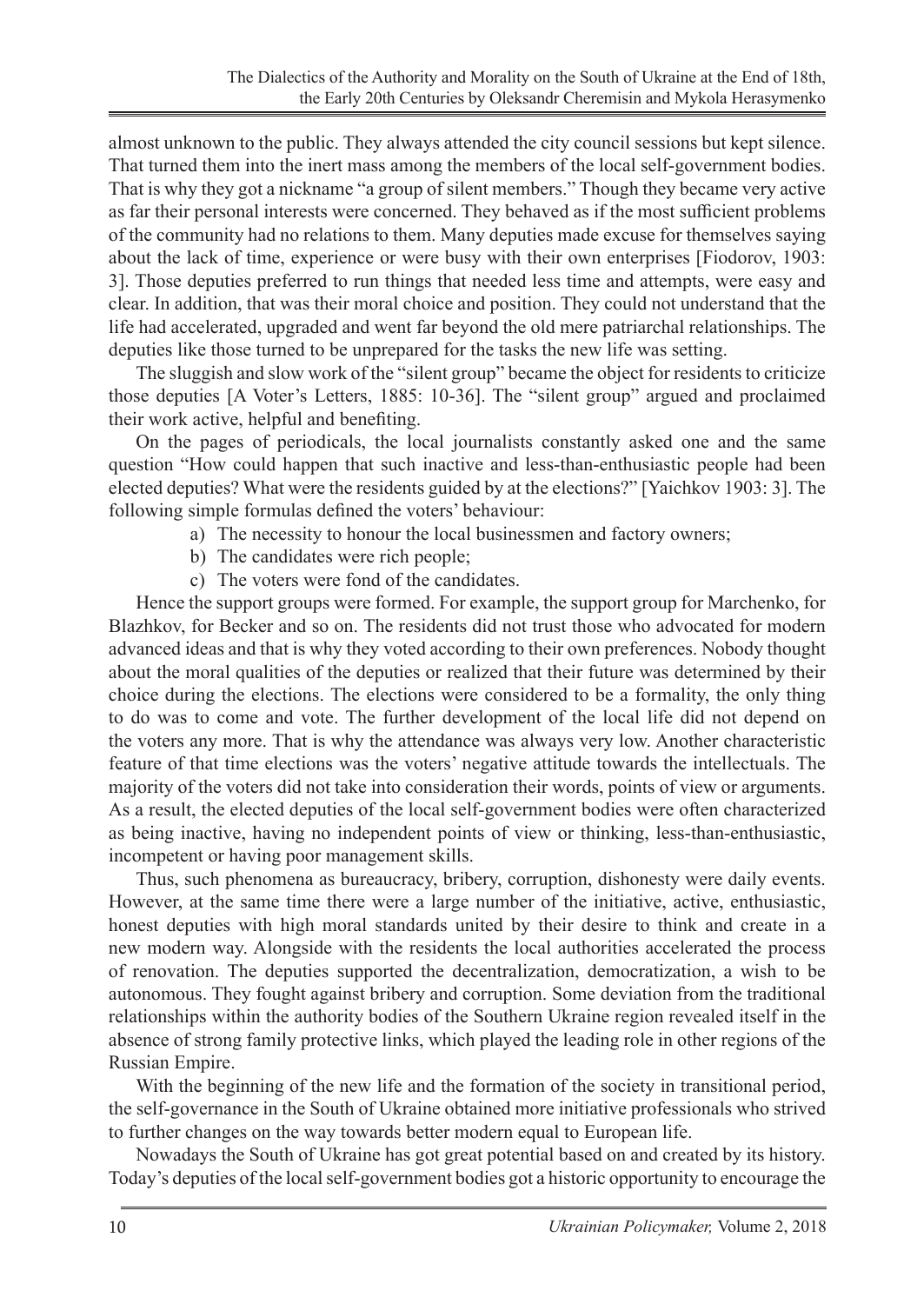further modernization of the region, and form the new domestic model of the self-governance with the morality basis of honesty, decency, initiative and competence. Reference to the local self-government experience of the end  $18<sup>th</sup>$ , early  $20<sup>th</sup>$  centuries can be useful to specify the weak and the strong sides in the relationships between the authority, morality and community.

### **References**

Andrushchenko, Viktor. *Political Philosophy*. Kyiv: Zannia Ukrainy, 2003.

- Mikhailovskiy, Alexander. *Reform of the Municipal Self-Governance in Russia*. Moscow: Polza, 1908.
- Turchenko, F.G., and Turchenko, G.F. *Southern Ukraine: Modernization, World War I, Revolution*. Kyiv: Genesa, 2003.
- Guthrie, M., Holderness, M., Lyall, R., Pinkerton, R., and Stephens, D. *Odessa Seen the Britons' way*. Odessa: Optium, 2012.
- Chizhevich, O. *From the past of Odessa: a Collection of Articles*. Odessa: L. Kirhier's Printing House, 1894.

Zelioniy, P. A. *City Justice on the Eve of Reform*. Odessa: Pchiolky, 1888.

- Gorbachov, P. *About the Organization of the Sanitation in Kherson*. KhGOU, 1908.
- Galagan, N. I. *In Memory of Odessa Social Activist I. I. Androssov*. Odessa: Economic Printing House, 1895.
- *Overview of the Activities of Odessa ex-Mayor N. A. Novoselskiy*. Odessa: A. Schultze's Printing House, 1880.
- Veselovskiy, B.B. *Reference Calendar of the City Activist*. Sankt-Petersburg: Gorodskoe Delo, 1916.
- Veselovskiy, B.B. *Local Self-Governance and Democracy*. Petrograd: Muravei, 1917.
- Turchenko, G. F., Nazarova, Ye. P. Regional Movement in the Southern Ukraine Region at the early 20<sup>th</sup> century. *Academic Writings of the Faculty of History at the Zaporizhzhian National University*. Issue. 30, 2011: 138-144.

Fiodorov, G. V. Questionary on Duma. *Youg*. (866), 1903: 3.

- *A Voter's Letters to the Forthcoming Elections in Odessa*. Odessa: A. Schultze's Printing House, 1885.
- Yaichkov, K. M. To the Elections for the City Council (Duma). (1903). *Youg*. (864). 3.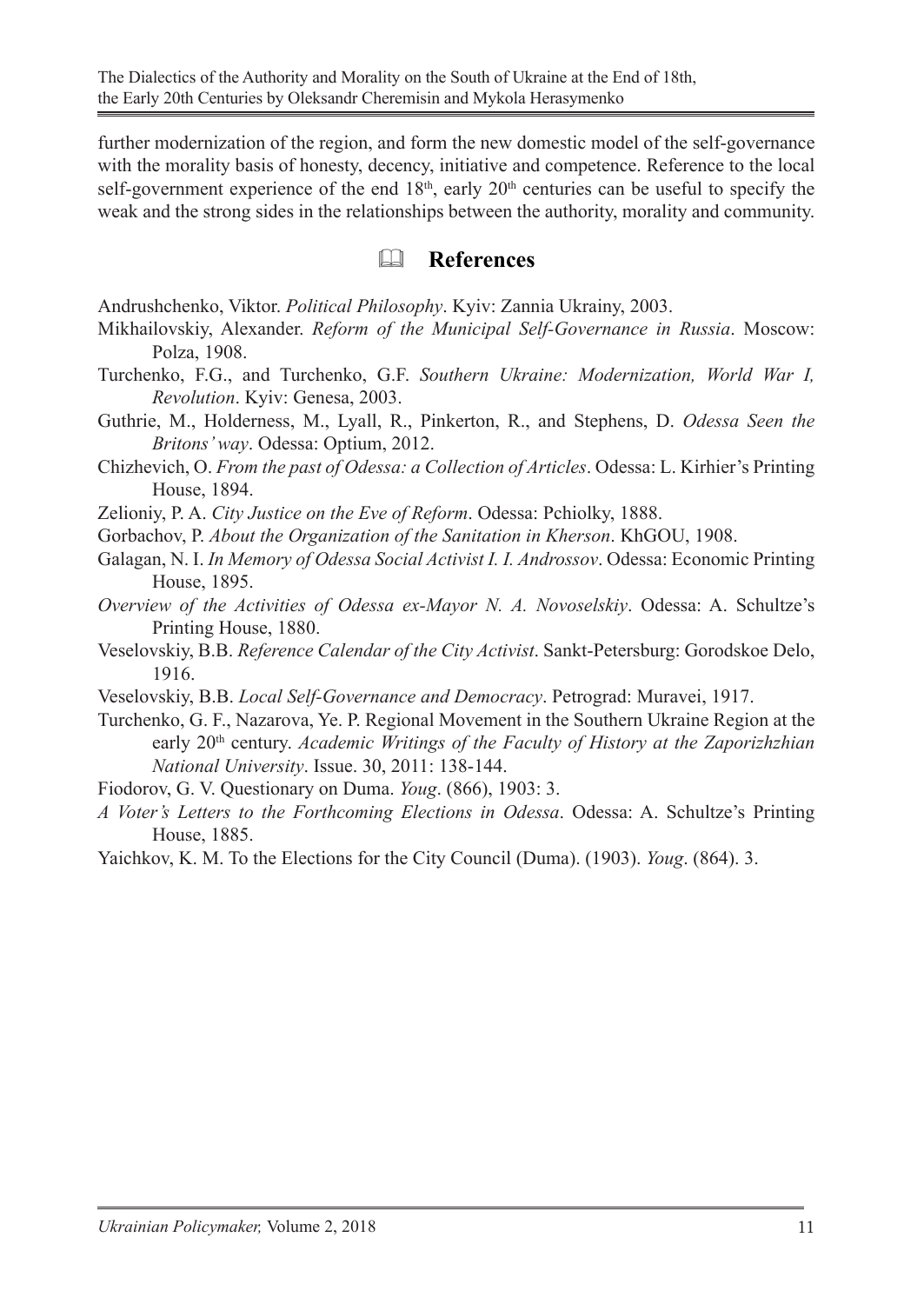# **Kazakh Famine 1928-1932**

#### **Charles McGrath**

 PhD (candidate), Lecturer, Public Administration Department, Taras Shevchenko National University of Kyiv (San Diego, California, United States) E-mail: charlesm365@gmail.com ORCID: 0000-0003-1082-6466

#### **Nygmet Ibadildin**<sup>2</sup>

Doctor of Philosophy, Professor, Department of International Relation and Regional Studies, KIMEP University (Almaty, Kazakhstan) E-mail: nygmet@kimep.kz ORCID: 0000-0001-7794-3128

*Between 1928 to 1932 a great famine took place in parts of the Soviet Union due to the forced collectivization policy by the Bolsheviks. Some historians accuse Joseph Stalin of purposefully targeting people and others blame the famine on poor management, policy errors, and local misunderstanding of the general idea in making reforms in agriculture. This paper attempts to give the reader a better understanding of what happened in Kazakhstan when collectivization brought massive human losses and the end of Kazakh nomadism as a way of life.*

*Key Words: USSR, collectivization, nomadism, Stalinism, Kazakhstan, famine, Holodomor.*

Received January 30, 2018; accepted May 1, 2018

*Ukrainian Policymaker*, Volume 2, 2018: 12-19 DOI: 10.29202/up/2/2

#### **Introduction**

Study of Great Famine of 1928-1932 in Kazakhstan, which is the most tragic event in Kazakh history and is largely unknown to the Western public and researchers in general. Was it just another page of communist crimes along with the gulags, purges, or something even more sinister?

Research questions for this paper are the following:

1. What happened in the Kazakh case of Soviet collectivization?

2. Why did it happen?

<sup>©</sup> McGrath, Charles, 2018

<sup>©</sup> Ibadildin, Nygmet, 2018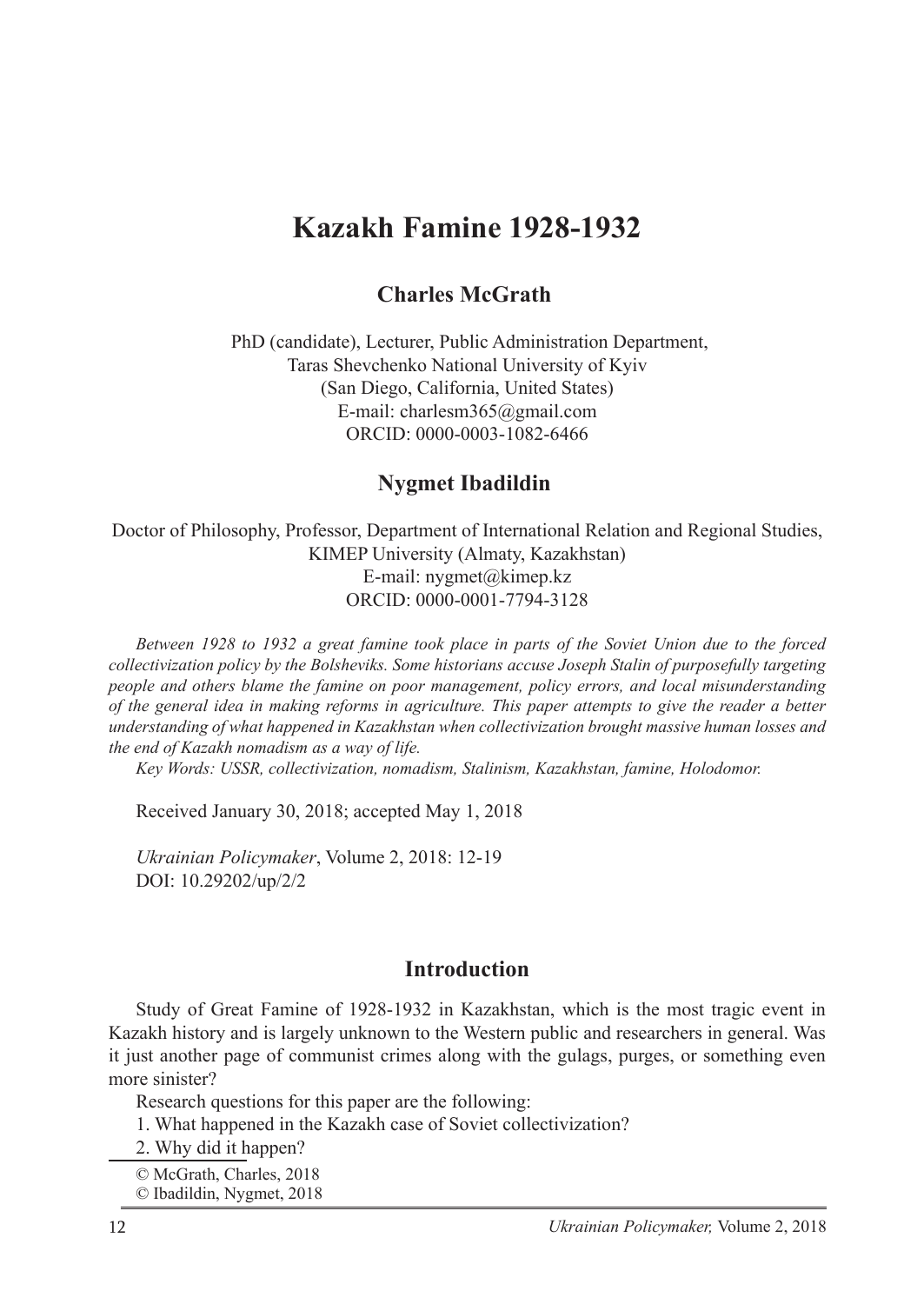2.1 Was the famine a deliberate way to pacify Kazakh nomads who were resistant to the Soviet State?

2.2 Was it caused by local Kazakh officials?

2.3 Was it due to incompetence of the policy makers who didn't understand the nomadic way of living?

3. How is the famine remembered in Kazakhstan? What is the political position?

Research methodology — interviews with historians and journalists. Analysis of state memory policies in monuments, public actions, and interviews or speeches by state leaders. Literature on the famine in Russian, Kazakh and English. Novelty of the research is an attempt to create an overall picture of the causes of the Famine in Kazakhstan.

#### **1. What happened?**

Between 1928 to 1933 a major famine swept through Ukraine, Kazakhstan, and other parts of the Soviet Union. According to Sarah Cameron and Nicolas Werth, Kazakhstan had become one of the main grain and livestock producers for the Soviet Union. (Cameron, 2016: 119) (Werth, 2016: 38) Beginning in 1929, the Soviet leader Joseph Stalin launched the First Five Year Plan (Cameron, 2016: 118) The Five-Year Plan consisted of forced collectivization and industrialization. Collectivization of private peasant production units meant the people that owned their farms were now state employees of the Soviet State and their farms then belonged to the state. Implementation of the plan was partially voluntary and by force via special measures in selective taxation of rich households and exempting those who organized themselves into collective farms. Prior to that central planning for collecting either grain or livestock was tested. In earlier times when Soviets under Lenin had used this forced expropriation policy *prodrazverstka* — it lead to a massive rebellion by the peasants. Stalin made all of them part of the state production and distribution system to obliterate any possibility for resistance.

A quota was given to nomadic households on how much livestock they had to give to the Soviet State. Often, these quotas were unreachable and a large amount of the livestock that would have been used by Kazakh families and local consumers were sent to other parts of the Soviet Union. Quite often, the meat would simply rot as it was poorly stored and livestock died because of the inability to work in the nomadic style of grazing.

Rich Kazakh landowners had their properties and livestock confiscated and were sent to prison starting in 1928 under the slogan of fighting with bais (rich ones). The policy was carried out by the local Soviet official Filipp Goloshchekin, who had arrived in Kazakhstan in 1925 (Pianciola, 2004: 139). Russia partially exluded the rich ones in their own territory as one of the main consequences of the civil war in Russia, as Kazakh society was to a certain extent observing and not participating actively in the civil war, allowing the rich ones to survive up to 1928.

Senior history researcher Talabek Omarbekov of Al-Farab University shared how his family was treated by the Bolsheviks, "My grandfather was a rich Kazakh man, who engaged in horse breeding. He was imprisoned because he was one of the wealthiest men in the area and died in 1930 in Aulie Ata prison." (Omarbekov, 2016)

The Kazakhs were given unreasonable quotas and new collective farms were created in Kazakhstan. Due to a lack of food for the animals they began dying in large numbers, resulting in an overall food shortage for the local population. In addition, grain producing farms were also given unreasonable quotas compounding the lack of food.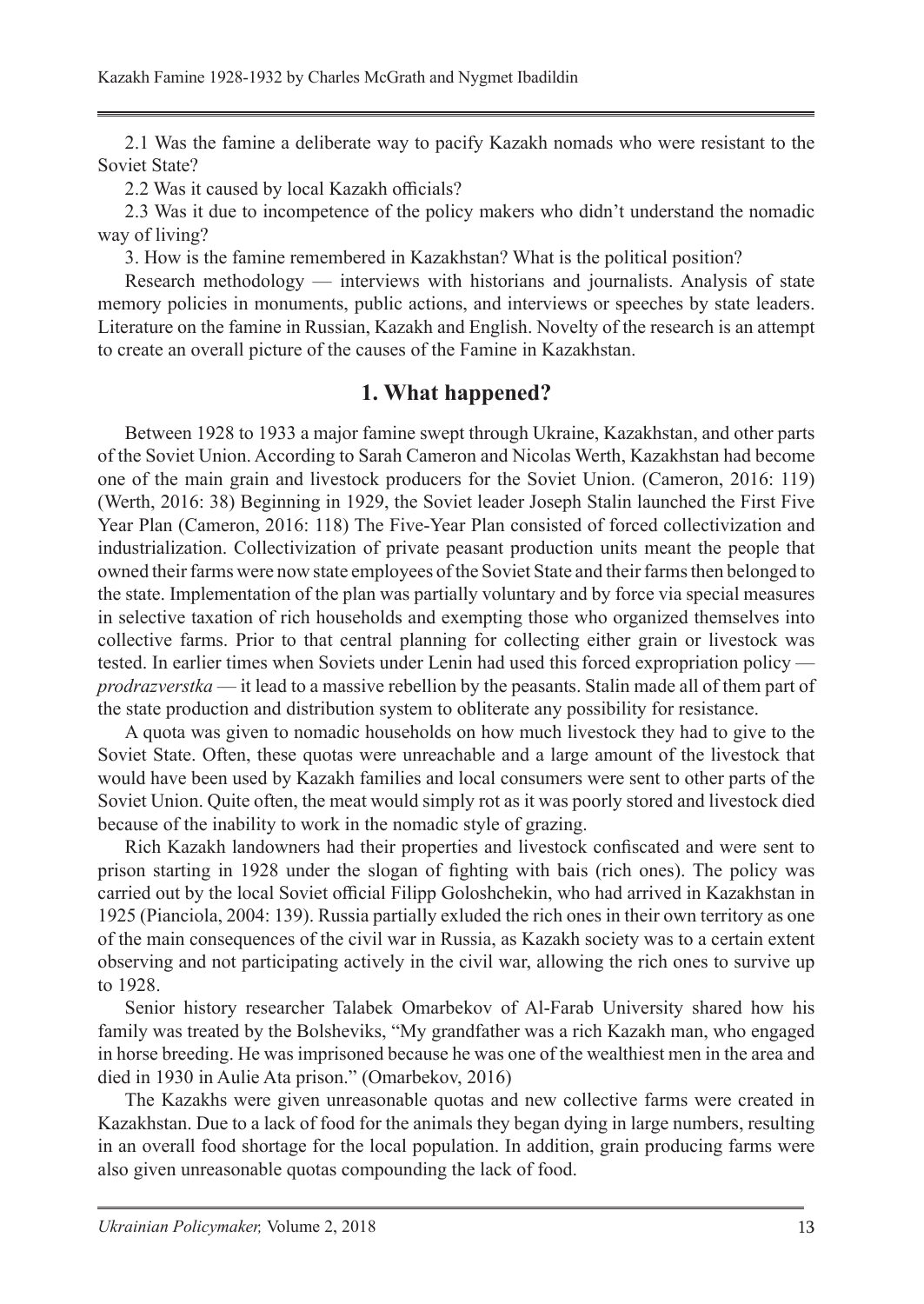When all the animals were taken, and gathered in designated areas per Soviet policy, the animals were not able to eat sufficiently as the nomadic way of grazing implies relatively constant migration over large territories with an adequate amount of sheep, cows and horses. As a result, the grass gets eaten by the lead animals and the rest are not able to feed themselves. Once the animals died, people began to die in massive numbers.

The famine reached its peak in 1932 but the Soviet government moved slowly to react to the famine under constant bombardment with letters from Kazakh authorities requesting food to help. Emergency aid was offered from the West, yet Stalin refused to accept train shipments of grain denying that there even was a famine. During a previous famine in 1921, Soviet leader Vladimir Lenin had accepted western help and millions were saved in Russia and Kazakhstan. By the end of 1933, the famine had been brought under control.

The famine killed between 6.5 and 7 million people with approximately 4.2 million in Ukraine and 1.5 million in Kazakhstan (Werth, 2016: 35). Researcher Zhyldyzbek Abylkhozyn, one of the foremost experts on the famine, estimated approximately 1.75 million deaths in Kazakhstan due to the famine; though he emphasized it was an approximation as records were insufficient (Abylkhozyn, 2016). Cameron points out that the Kazakhs lost over a third of their population, thus, becoming a minority in their own republic (Cameron, 2016: 120). This figure of human losses is a subject for political debate in Ukraine, Russia and especially Kazakhstan. Kazakhstan is a unique case because social consensus has not been achieved yet. Ukraine has recognized the famine as a criminal case and possible genocide. Russia, with its revival of imperial ambitions and glorification of the USSR has avoided this issue. Meanwhile, Kazakhstan continues debating.

### **2. Why did it happen?**

According to Kazakhstani journalist Vladislav Yuritsyn, one has to take into account the atmosphere of the time. The October Revolution had happened in 1917 just over a decade before, and as the revolution was regarded as a great success, it was believed by Goloshchekin and other party officials that another so called 'Small October Revolution' was necessary to propel Kazakhstan into the industrial age (Yuritsyn, 2016). 'Small October' meant that Kazakhstan had not had its October Revolution yet, and the rich ones were still in power. The days following the civil war also meant the value of human life was quite low. The Soviet leadership, who had been active militants 7-10 years prior, were used to incurring a high number of human losses to achieve their goals. Goloshchekin for example, had participated in the execution of the Russian Tsar Nicholas II and his family, including the women, children, and even the family doctor.

Speaking about the regime's attitude and lack of knowledge toward the Kazakh people and lifestyle Omarbekov says,

Stalin had never been to Kazakhstan. He did not know anything about the Kazakh lifestyle. And even Goloshchekin who was the local leader, appointed directly from Moscow, had never been to a Kazakh village. That is why no one could predict that Kazakh's would die. Stalin and all of his governors thought that Kazakh's were a backwards people. He did not even consider them to be human beings. His main goal was to keep Russians in control, and in senior positions. And he wanted to Russianize all of the Kazakh's and similar ethnic groups. Before 1991 when Kazakhstan became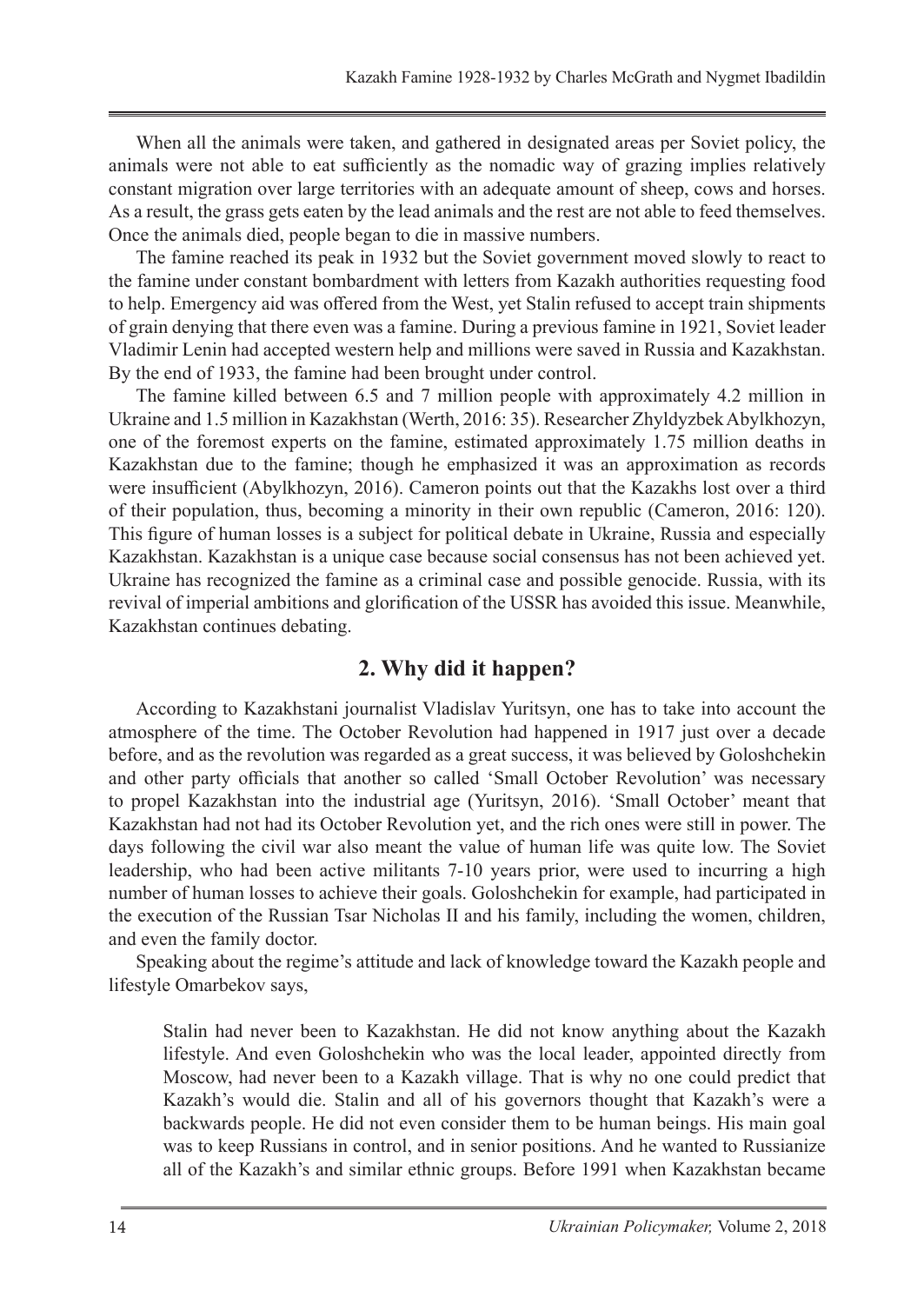an independent republic, the policy of Moscow was to make all the Kazakhs forget their national language and to Russianize the population (Omarbekov, 2016).

Omarbekov points out that although it had been apparent for many months that there was a famine in Kazakhstan with large amounts of livestock starving as well as people, the local officials were too afraid to tell Stalin of the crisis, fearing they would be blamed. Thus, the first known letters regarding the famine were not sent until the summer of 1932, and it only mentioned that livestock were starving neglecting to report the massive amounts of people who were already dying. Letters to Moscow mentioning people starving were not sent for at least another few months, again due to fear of being blamed by Moscow. In rebuttal that Kazakhs were specifically targeted, Yuritsyn states that more Russians died as a result of the famine throughout the Soviet Union, though he acknowledges that percentage wise the number of ethnic Kazakhs that died was much higher — his estimate being nearly fifty percent. He goes on to say,

The Soviet's wanted to force collectivization and they started to work to make that happen. Even the local officials, who were Kazakhs, Russians, Latvians, and Jews got orders from Moscow, they said that it would not work. However, their recommendations either did not get to Moscow, or they were ignored (Yuritsyn, 2016).

Quite directly, Omarbekov and Abylkhozyn blame Stalin and his regime for causing the famine (Omarbekov, 2016; Abylkhozyn, 2016). We can say that the Soviet system itself viewed the people not as the citizens but as a resource which could be replenished.

# **2.1 Was the famine a deliberate way to pacify Kazakh nomads who were resistant to the Soviet State?**

Unlike memory of the famine in Ukraine, where the narrative generally accuses Stalin of using genocide to tighten his grip on power, (Ukrainian Genocide 1932-1933, 2018) (Commission on the Ukrainian Famine, 1988), less of that sentiment exists in Kazakhstan. Regarding whether the famine was intentional Professor Gulnara Dadabayeva of KIMEP University says,

But as far as I see the works of the Kazakhstani historians, they provided a lot of documents where the local authorities, where the central authorities acted extremely brutal. They used force, death penalties, a lot of dangerous and tragic things in order to implement their plans, But, at the same time there is not any evidence that within the high party authorities, there existed any kind of plan to destroy at least 30 or 40 percent of the Kazakh population. What for? (Dadabayeva, 2016)

Thus, the famine is regarding by many to be due more too bad management, fear of Stalin, and irresponsibility versus an intentional act. Division among even academic, non social activists, on this issue in Kazakhstan is evident. Some claim it was a conscious extermination and genocide of the Kazakhs who were self- sufficient on food and out of the political reach of the repressive Soviet State; others claim it was a political error of an inefficient political and economic system.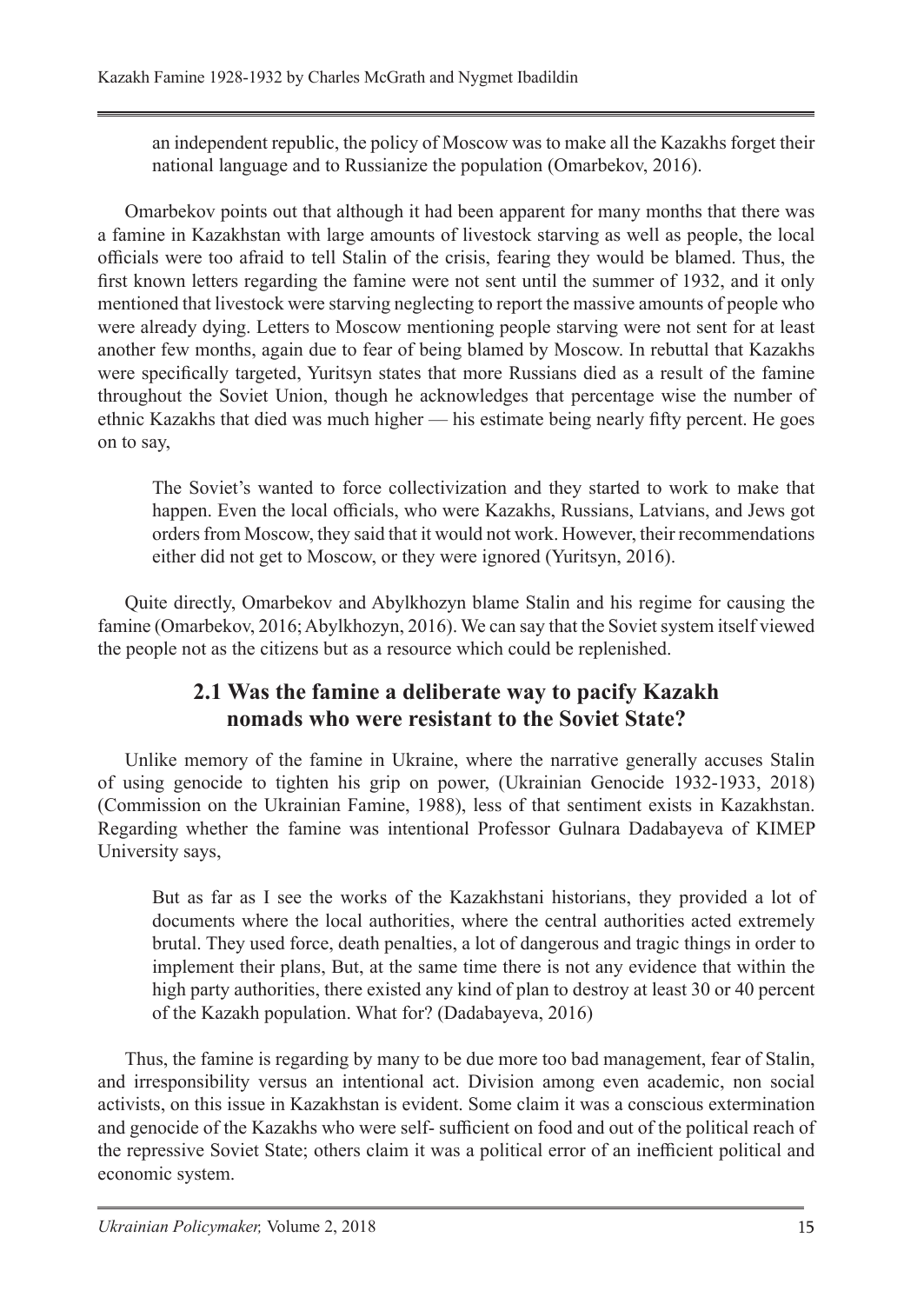Although it is debatable whether the famine in Kazakhstan was intentional, brutal methods were used to pacify the population. For instance, there were rebellions against the forced collectivization campaign. And the Soviets responded accordingly, "To put down the various rebellions Soviet Headquarters sent the 8th Cavalry Division and some were even bombed by aircraft" (Omarbekov, 2016). In addition, racial discrimination was quite evident against the native population.

In search of food, tens of thousands of Kazakhs fled Kazakhstan to Russia, China and other Soviet Republics. Niccolo Pianciola reported that it was common for people to pose as security agents to steal from the refugees (Pianciola, 2004: 173). Many of the refugees were forced to return to Kazakhstan and they were treated as the lowest class, living without shelter, while the colonists lived in homes (Pianciola, 2004: 176). In addition, food rations for the Kazakhs were lower than for the colonists and there were even reports of Kazakhs being lynched by Russians and Soviets (Pianciola, 2004: 177).

As part of the collectivization campaign, the Soviets wanted to break up the "tribal solidarity" (Pianciola, 2004: 148) and as Dadabayeva explains one of the priorities of the Soviets was to produce a population that considered the state their god so to speak, above religion or tribal loyalties (Dadabayeva, 2016). Thus, seizing the wealth from the rich livestock owners was a means to destroy "the tribal solidarity" that prevented the state from controlling socio-economic relationships in rural areas so that it could reshape them for its own ends" (Pianciola, 2004: 148).

Still several questionable actions were taken by Stalin and the regime. Sarah Cameron points out that "Stalin knew of the Kazakhs suffering at several key points during the famine yet offered no concessions" (Cameron, 2016: 123). She also reports that the Soviets closed the borders to the fleeing Kazakhs at the height of the famine — worsening the crisis (Cameron, 2016: 126). And Nicolas Werth states that Stalin viewed any resistance to his collectivization policy, whether Ukrainian or Kazakh, as a war against the state that must be won by a "knockout punch", in order to break the will for resistance and achieve total assimilation to the state. He goes on to say that Stalin considered the Kazakh nomads as living an "unredeemable" way of life that had to be done away with forever (Werth, 2016: 48). This ability for the Kazakhs to exist outside of the state distribution system caused Stalin to view the Kazakhs as dangerous, or at least with suspicion.

As stated earlier by Omarbekov, the first letters concerning the famine reached Moscow in the summer of 1932. According to Werth, in the same month Mikhail Khataevich, a party secretary, requested Stalin to "revise the plan downward", so that the farmers would have enough food and be able to sow for the next year's harvest (Courtois, et al., 1999: 164). Viacheslav Molotov, First Secretary of the Moscow Communist Party, responded by denouncing Khataevich's request, stating that the needs of the state cannot be put into second place (Courtois, et al., 1999: 164).

In April 1933, Mikhail Sholokhov wrote two letters to Stalin complaining about the treatment of workers on a collective farm in Kuban — which had a high Ukrainian population. He complained about the methods used to punish workers for not meeting quotas and for hiding grain such as stripping them naked in the open air, simulated executions, and even burning them. For instance, "The feet and the bottom of the skirt of the female workers are doused with gasoline and then set alight. The flames are put out, and the process is repeated…" (Courtois, et al., 1999: 166). Stalin responded in a letter,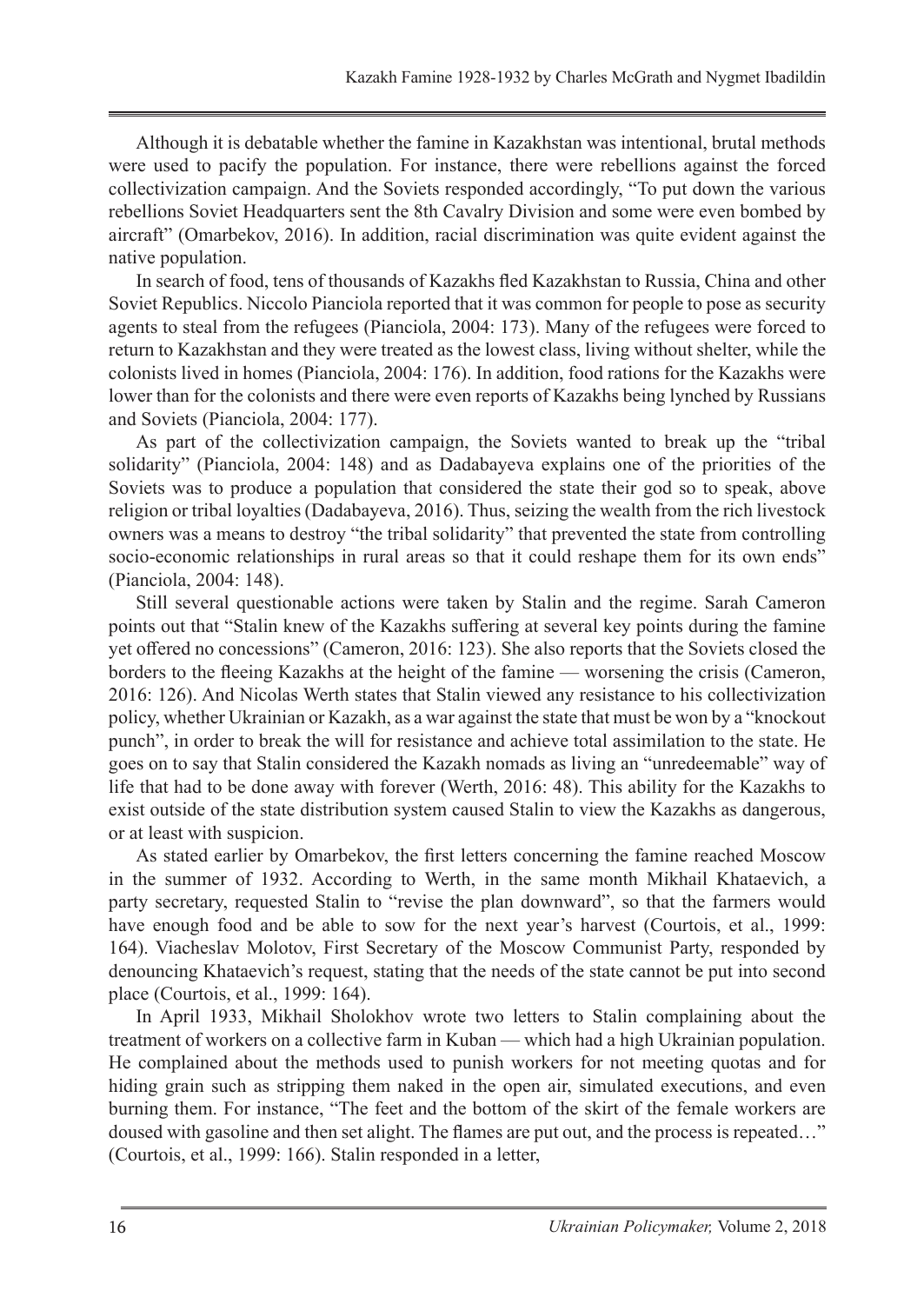The fact that this sabotage was silent and appeared to be quite peaceful (there was no bloodshed) changes nothing — these people deliberately tried to undermine the Soviet state. It is a fight to the death, Comrade Sholokhov!

Of course this cannot justify all the abuses carried out by our staff. The guilty few will be forced to answer for their actions. But it is as clear as day that our respected workers are far from being the innocent lambs that one might imagine from reading your letters. I hope you stay well, and I offer a warm handshake. Yours, J. Stalin (Courtois, et al., 1999: 167)

Kazakh party leaders wrote several letters asking for help, describing the human casualties, and all the terror made during collectivization to local people. Some of those who wrote these letters were later purged like Turar Ryskulov (executed in 1938). Although Stalin was responding to the crisis in Kuban, it sheds light on his indifference to the treatment and suffering of the workers. Thus, it reasonable to conclude that in respect to Kazakhstan collectivization, assimilation of the Kazakhs into the new system was the priority and avoidance of the famine was not.

### **2.2 Was it caused by the local Kazakh officials?**

Certainly, there was negligence on the part of the local Kazakh officials. In fact, there was a reluctance to take responsibility for the situation, again due to fear of punishment from Moscow. Omarbekov states that "The local Kazakh authorities were afraid to inform Stalin about the situation. They wanted Goloshekin to go away, and they thought that if the situation got worse that he would be sent away" (Omarbekov, 2016). In other words, local officials knew that the situation was turning into a disaster, and they hoped that Goloshchekin would be blamed for it and relieved of his position.

Sarah Cameron supports the point that the local authorities in Kazakhstan were also responsible for such a high level of human loss and their short-sighted policy of collectivization. We think this is only part of the blame as the central authorities in Moscow had developed the policy of planned expropriation of the livestock. Placing some blame on the local authorities is fair as neighboring Kyrgyzstan was similarly nomadic, but the human losses were not so staggering.

The problem with the local ethnic Kazakhs who had become communist nomenclature was that they valued their privileged position of being a communist more than of being a Kazakh. They were co-opted by the communist party and acted according to the communist party directives. Which is one of the reasons why people today tend to forget the tragedy of the famine in Kazakhstan, as many people who are alive today are descendants of those who actively lead the communist policies. This memory can be divisive for the Kazakhs under growing Russian sentiments for their imperial revanche.

# **2.3 Was it due to incompetence of the policy makers who did not understand the nomadic way of living?**

One of the primary causes of the famine was a disconnect between policy makers in Moscow and the local Moscow representatives such as Goloshchekin and the Kazakh people.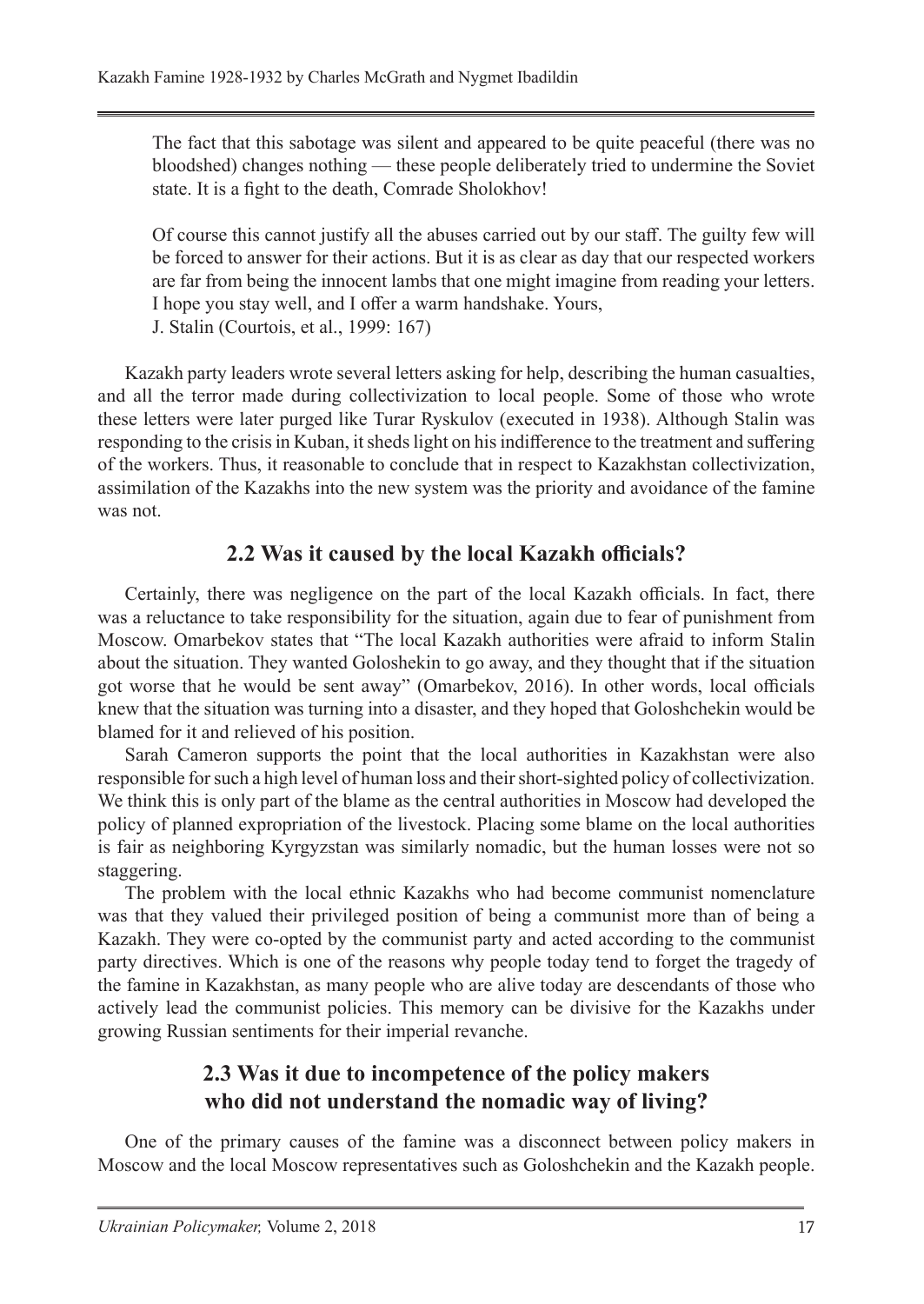Vladislav Yuritsyn pointed out that Goloshchekin had never been to Kazakhstan and did not know about the science of nomadic herding. Yuritsyn explains,

… the herd can consist of 600 heads of sheep, so while one sheep is eating the grass the next one is fanning out further to eat, and the next one is fanning out even further then the previous one, and so on. When you have 2000 heads of sheep instead of 600, the sheep in the rear have to cover such a distance as they fan out for new grass, that they end up starving to death (Yuritsyn, 2016).

Therefore, as Moscow wanted to force progress at a rapid rate, they consolidated livestock farms and introduced an amount of sheep and other livestock that the land could not support, thus causing them to die on a massive scale.

At the height of the famine Goloshchekin was removed from his position in January 1933 (Pianciola, 2004: 170). Though Pianciola reports that apparats in Kazakhstan and especially Kazakh officials were criticizing and asking for the removal of Goloshchekin, other scholars believe that Goloshchekin was merely a tool following the orders of Moscow and had no choice. Therefore, focusing responsibility on Goloshchekin is a convenient way for the Soviets to avoid responsibility for their actions. (Abylkhozyn, 2016; Omarbekov, 2016).

In addition to problems caused by not understanding nomadic methods, there were also national security issues, or at least that is the way Stalin saw it. For instance, once the famine became known to the West, grain and other aid was sent by train from Europe. Tragically, the desperately needed food was turned away. Professor Dadabayeva describes the rational, "It's explained by the geo-political situation, the Soviet government did not want to show its weakness in the face of the — enemy, as the West was usually seen by the Soviet government" (Dadabayeva, 2016). Soviet authorities used the grain as an export commodity to obtain Western technologies for industrialization and thus acknowledging the famine would have interfered with their objectives.

### **3. How is the famine remembered in Kazakhstan? What is the political position?**

In contrast to Ukraine, there is less discussion of the famine in Kazakh society. While Professor Dadabayeva explains that it's important to speak about the famine carefully as Kazakhstan still has a large Russian population in addition to Russian speaking non — Kazakh ethnic groups like Poles, Ukrainians, Koreans and Russian speaking Kazakhs as well.

Why society is quite not probably indifferent, but less active concerning the discussions of the famine of the 1930's yes because partly because it is past and we should be very careful concerning certain things and accusations in order to avoid clashes between people (Dadabayeva, 2016).

This is better understood by taking into account Kazakhstan's proximity, economic dependence, and vulnerability to Russia. There are many ethnic Russians living in Kazakhstan, especially in northern Kazakhstan close to Russia's borders, and Russian TV also dominates Kazakh media.

Ethnic clashes caused by a reawakening of unresolved offenses could give reason for Russia to send its military to Kazakhstan in order to protect Russians. Perhaps annexing parts of Kazakhstan with a high percentage of ethnic Russian as they have done in Crimea. There is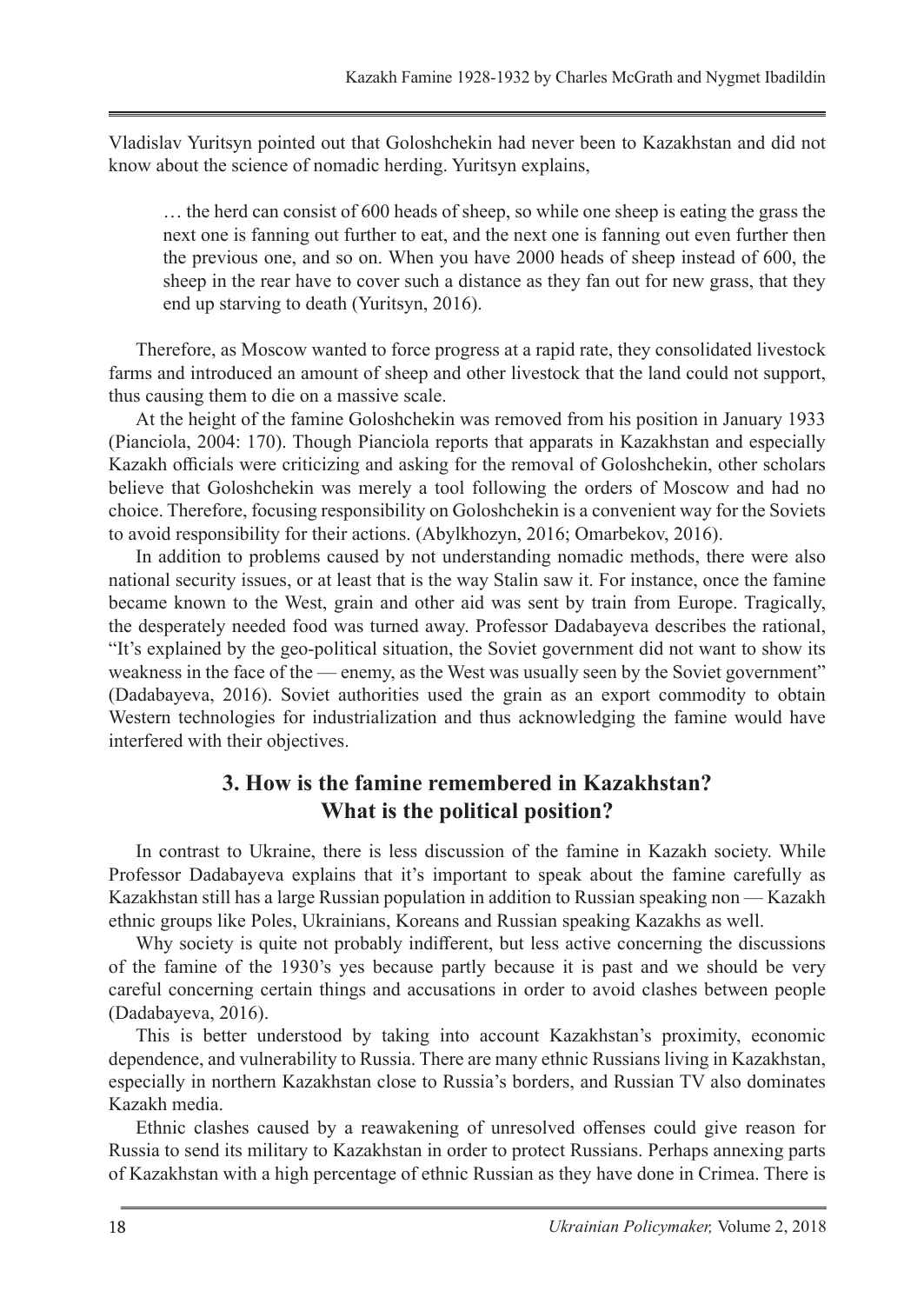also a fear of Russia becoming more aggressive concerning efforts to install leaders that they can control; especially, if it seems necessary to counter Kazakh nationalism. Nevertheless, since the 1990's Kazakhstan has moved away from the famine as a subject (Cameron, 2016: 121). In a speech in 2012, President Nursultan Nazarbaev urged Kazakhstani's to remember the famine but warned against "politicizing" it (Cameron, 2016: 121-122).

A new generation of Kazakhs have grown up in a freer and independent Kazakhstan. Unfortunately, memory of the famine is being lost. Abylkhozyn says sadly that his generation will remember the famine but for the next, its memory is fading (Abylkhozyn, 2016). Likewise, Omarbekov says that for the young people, the famine seems like a fairytale (Omarbekov, 2016).

#### **References**

Abylkhozyn, Z. (N. Ibadildin , & C. McGrath, Interviewers). September, 2016.

- Cameron, S. The Kazakh Famine of 1930-33: Current Research and New Directions. *East/ West: Journal of Ukrainian Studies*, III (2). 2016.
- Commission on the Ukrainian Famine. *Report to Congress*. Washington D.C.: US Government Printing Office. 1988.
- Courtois, S., Werth, N., Panne, J.-L., Paczkowski, A., Bartosek, K., & Margolin, J.-L. *The Black Book of Cummunism*. Cambridge, Massachusetts: Harvard University Press. 1999.
- Dadabayeva, G. (C. McGrath, & N. Ibadildin, Interviewers). September, 2016.
- Ohayon, I. The Kazakh Famine: The Beginnings of Sedentarization. *Online Encyclopedia of Mass Violence*. 2013.
- Omarbekov, T. (N. Ibadildin, & C. McGrath, Interviewers). September, 2016.
- Pianciola, N. Famine in the Steppe: The Collectivization of Agriculture and the Kazak Herdsmen, 1928-1934. *Cahiers de Monde russe*, 45.1-2, 137-192. 2004.
- *Ukrainian Genocide 1932-1933.* (2018, April). Retrieved from Ukrainian Genocide Famine Foundation — USA, Inc.: http://www.ukrainiangenocide.org/. 2018.
- Werth, N. Food Shortages, Hungers, and Famines in the USSR 1928-33. *East/West: Journal of Ukrainian Studies*, III(2). 2016.
- Yuritsyn, V. (N. Ibadildin , & C. McGrath, Interviewers). September, 2016.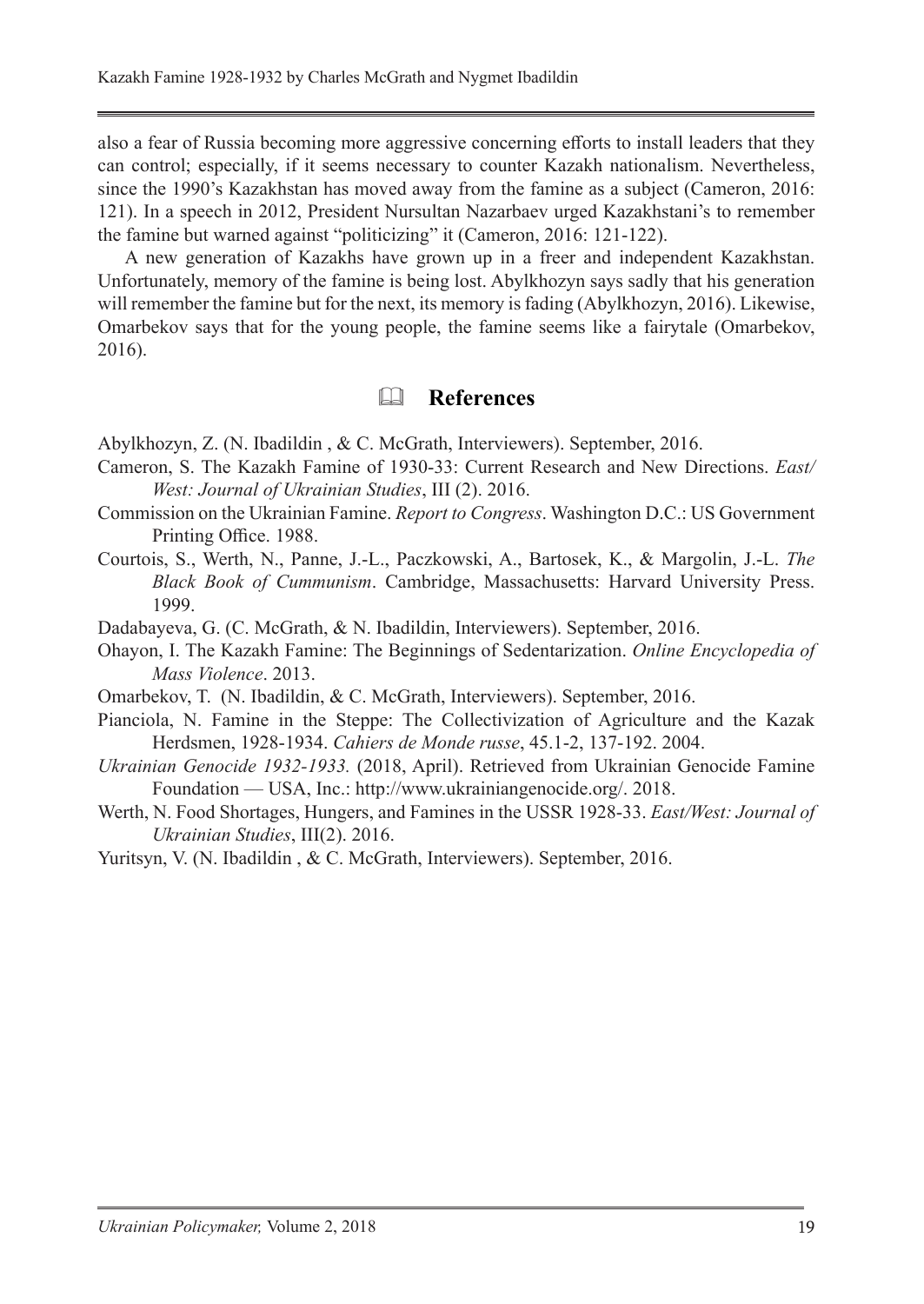# **Politically-Technological Potential of Cultural Practices in Ukrainian Perspective**

#### **Olena Pavlova**<sup>1</sup>

Doctor of Philosophical Sciences, Professor, Taras Shevchenko National University of Kyiv (Kyiv, Ukraine) E-mail: invinover19@gmail.com ORCID: 0000-0002-0593-1336

*The article is devoted to the consideration of historical dynamics of the organization's means of cultural practices in Ukraine, in their power and politically-technological perspective, taking into account their optic modes. The difference between classical culture industry and global culture industry is formulated by British researcher Scott Lash is basis of our analysis. It is also taking into account his distinguishing a high culture model of Enlightenment in contrast to a cultural industry. Everyone has its own specificity in the constructing of cultural practices within the organizational dominance of social institutions. In describing the features of each historical form of cultural practices, an attempt has been made to outline their specificity in the Ukrainian cultural space.*

*Each historical type of cultural practices organization (high culture, the classical culture industry, global industry of culture) has its own ways of involving in political technology, its mediators, and the modes of vision. The early Modern form of the material culture production was balanced by the normativity of social institutions and their disciplinary practices. The discursive practices of Modern provided the status of a high culture and its model of power-over. Its textual mode of vision served the cultural practices of the implementation of the national state. The classical culture industry on the basis of commodification ensures the penetration of the principle of identity in the sphere of cultural practices. Vision mode of the spectacle is the basis of the visual culture in the stage of its industrialization. The global culture industry carries out immanent power such as working from within. There is a global mediation of things. De-differentiation of the principles of reflexivity and spectacle creates a new mode of vision as the transparency of the Internet-space. Classification of ways of cultural practices organization is intended to clarify the situation in contemporary Ukrainian culture.*

*Key Words: cultural practice, politically-technology, Ukraine, high culture, classical culture industry, global culture industry, optic mode*

Received March 12, 2018; accepted May 14, 2018

*Ukrainian Policymaker*, Volume 2, 2018: 20-26 DOI: 10.29202/up/2/3

<sup>©</sup> Pavlova, Olena, 2018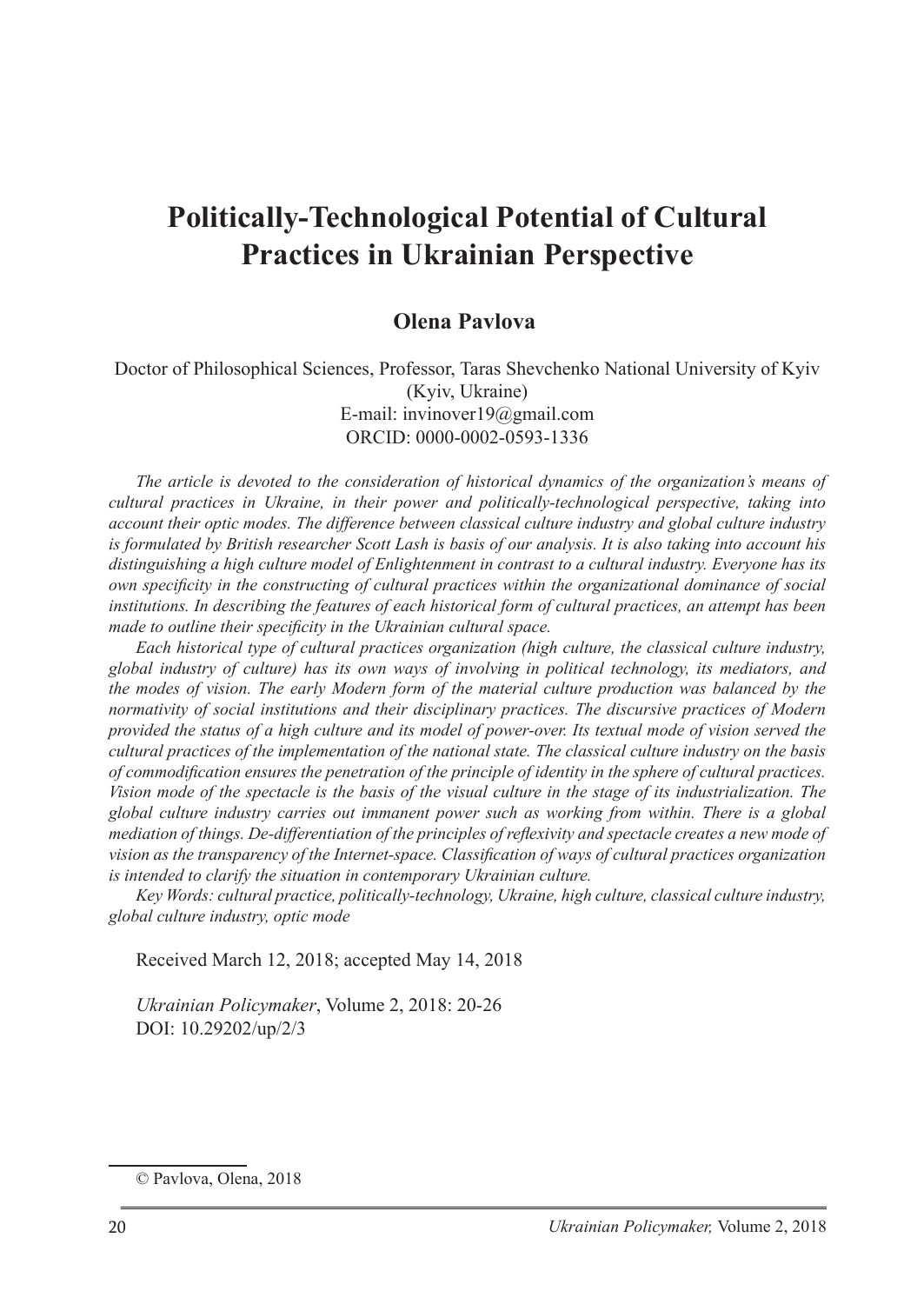#### **Introduction**

The long time of Ukraine's evolvement in the European tradition with its religion dominating in the sphere of spiritual culture has led to the general cultural appearance of Christian values, which are still a common background for many Ukrainians. Although the technologies of the global culture industry have strongly pushed the culture control by conscious internalization, which had been found in Christianity, is still remains a powerful potential in formation of cultural identity in Ukraine.

#### **Situation of High Culture**

The formation of a national state in the secularization conditions required a new way of culture organization and management of social processes. Such a model was formed in the circumstances of the early Modern era, where identity was the basic principle of the modern material culture: "Goods as commodities are all alike. They are distinguishable only by the quantities of money for which they exchange… Commodities only have value in the way they resemble every other commodity" [Lash, 2007: 6]. Material practices of industrial society does not require personal compelling and correlate with interactions of individuals through the system of exchange of the abstract equivalence. The subject in these circumstances is not constituted by the imitation of the previous tradition, but by the passing through the social institutes of the Modern. Enlightenment modification of modern culture has constructed a number of social institutions, including institutions of medicine, law and primary education to control the micro-processes of everyday life. The university has become the highest achievement of the technology of European cultural management as a space for the formation of democracy and civil society. Higher education was not only a "social lift" (in the bourdieusian formulation), the presence of which within itself reduces the conflict potential of society, but also the management technology of the national society, where it took place "to influence the people by certain teachings" [Kant, 2002] (in formulation of Immanuel Kant). The University as a social institution and the space of discourse (in what is the "heroic way" and the tasks of the philosophical faculty) was a main mediator of cultural practices during the era of national state domination. The University, beside and through the autonomous spheres of the spiritual culture of Modern, acted as a mediator of a high culture model. The latter through the sophisticated technique of consciousness self-control, becomes a "prison" for the human body in Foucauldian description.

Visual practices of the text not only serve as "cultural roots" [Anderson, 1991: 9] and a condition for the formation of an "imaginary community" (expect tomb emblem of Unknown Soldiers) [http://www.nationalismproject.org/what/anderson.htmgf], but actively working in the formation of such a values set of person as a citizen: consistency, systematicity, linearity, self-esteem and even supremacy.

Being in the space of freedom and the origin of regulative ideas, a high culture adjusts its participants to appropriate habits which carry out the function of disciplinary practices at the level of their routine, High culture as well as complements disciplinary practices by sophisticated content, formulated in discursive practices. "It carries out normalizing functions of domination" [Lash & Lury, 2007: 57], noticed Scott Lash.

Ukraine, which had begun its way of construction of higher education institution since  $17<sup>th</sup>$ century, has its own collision of formation. The cultural tradition has led to the theological dominance of discursive practices and imperial control over the organization of education until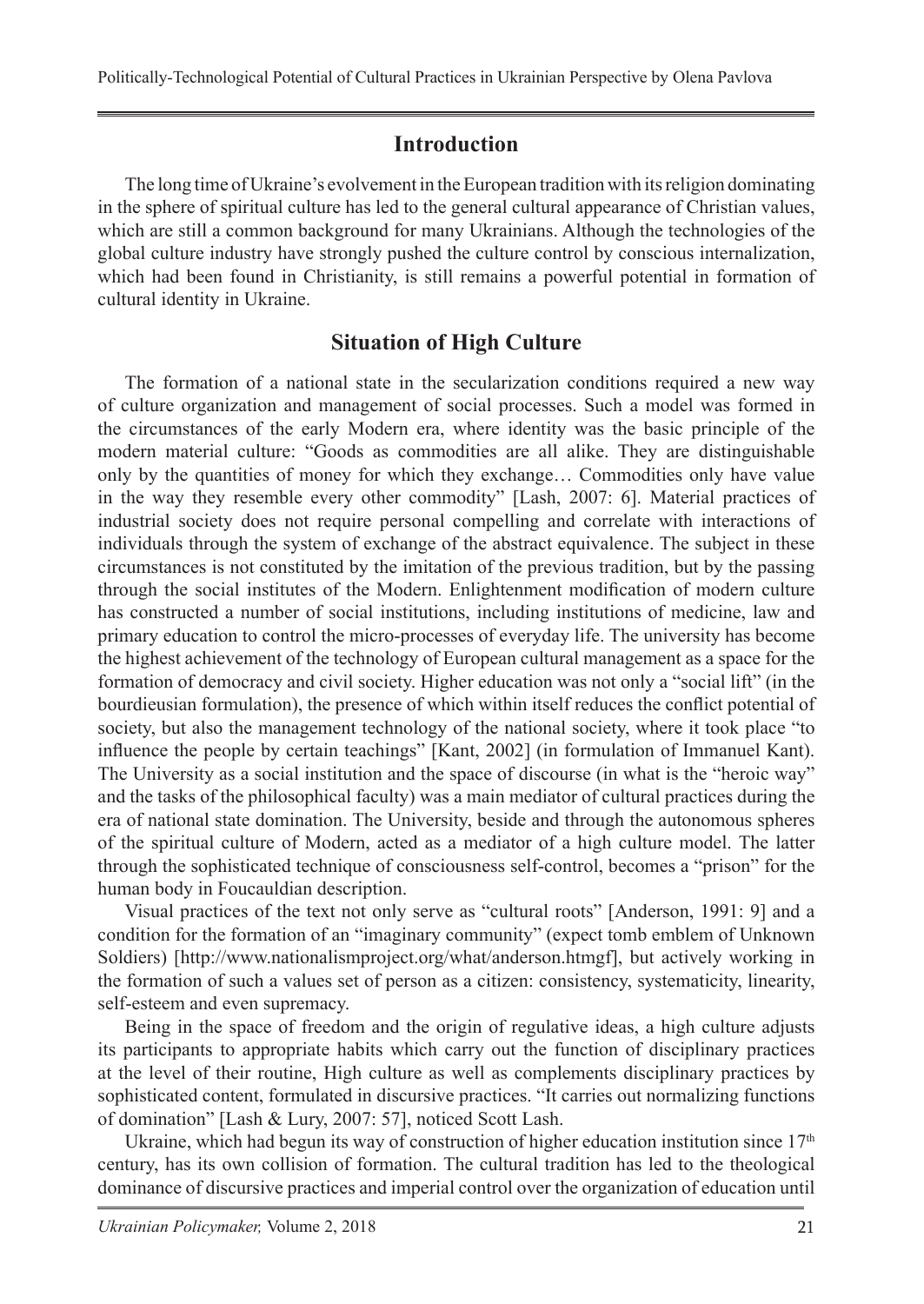the years of Ukrainian independence. However, the presence of such a socio-cultural institute as higher education would not make an impact on the organization specifics of domestic cultural practices.

# **Classic Culture Industry**

The gradual penetration of commercialization from the sphere of material production into culture reconfigures its original organizational intentions. This was considered by the founders of critical theory as an extreme negative tendency, noticed by Scott Lash:

A previously autonomous or relatively autonomous sphere now itself came under the industrial principle. This meant that culture, once a space of freedom, came under the principle of instrumental rationality, became instrumental in the hands of Hollywood and the emergent monopoly concentration of capital in publishing, recording and advertising. It meant that culture, previously a source of edification, the Bildung of human potential, turned into a machinery of control, whose main goal was the expenditure of resources in the interests of the financial profitability of corporate oligopolies. Culture took on the same principle of accumulation already widespread in the capitalist economy. Now the logic of the factory colonized the dream factories of the culture industry. Now culture, previously associated with the development of human subjectivity, became objective like any other commodity. The implication for Horkheimer and Adorno was that culture, previously a site for critique and a place of non-identity, became subsumed under capitalism's logic of identity. In this identitylogic, the heterogeneity — the grain of the artwork is reduced to identical units of utility; the qualitative, internal values of things are reduced to identical units of exchange-value and quantities of money. Industrialized culture, for Horkheimer and Adorno, is homogenized culture. In homogenized culture, one unit is like every other. One unit, in its nature as commodity and instrumentality, is identical to any other. This was the principle of identity that Horkheimer and Adorno deplored. It was the principle against which critique was to be launched [Lash, 2007: 2-3].

The prevalence of the classical culture industry in the contemporary Ukrainian space is represented by the domination of TV media and the corresponding organization type of cultural practices. Television does not implies answers and communications, as representatives of poststructuralism have argued. Therefore, by simulating and the immediacy of communication, TV in certain way is "the end of social." In particular, this is manifested in the appearance of "intellectual crowd" [Bourdieu, 1998: 46] "intellectual stock market" [Bourdieu, 1998: 57], and even "anti-intellectualism" [Bourdieu, 1998: 58], as Pierre Bourdieu pointed out. The rigid frameworks for debates and discussions that have established radio and television (the lack of consistency, limitation and fragmentation of the presentation of the subject logic, the background frame of the TV and radio broadcasting) undermine the "heroic way" of discursive practices as they had been carried out at the university. Thus, television as a cultural practice of the classical culture industry represents a de-differentiation of technology and cultural form. Famously influential figure in the field of TV studies Raymond Williams wrote: "Analysis of a distribution of interest or categories in a broadcasting programme, while in its own terms significant, is necessarily abstract and static. In all developed broadcasting systems the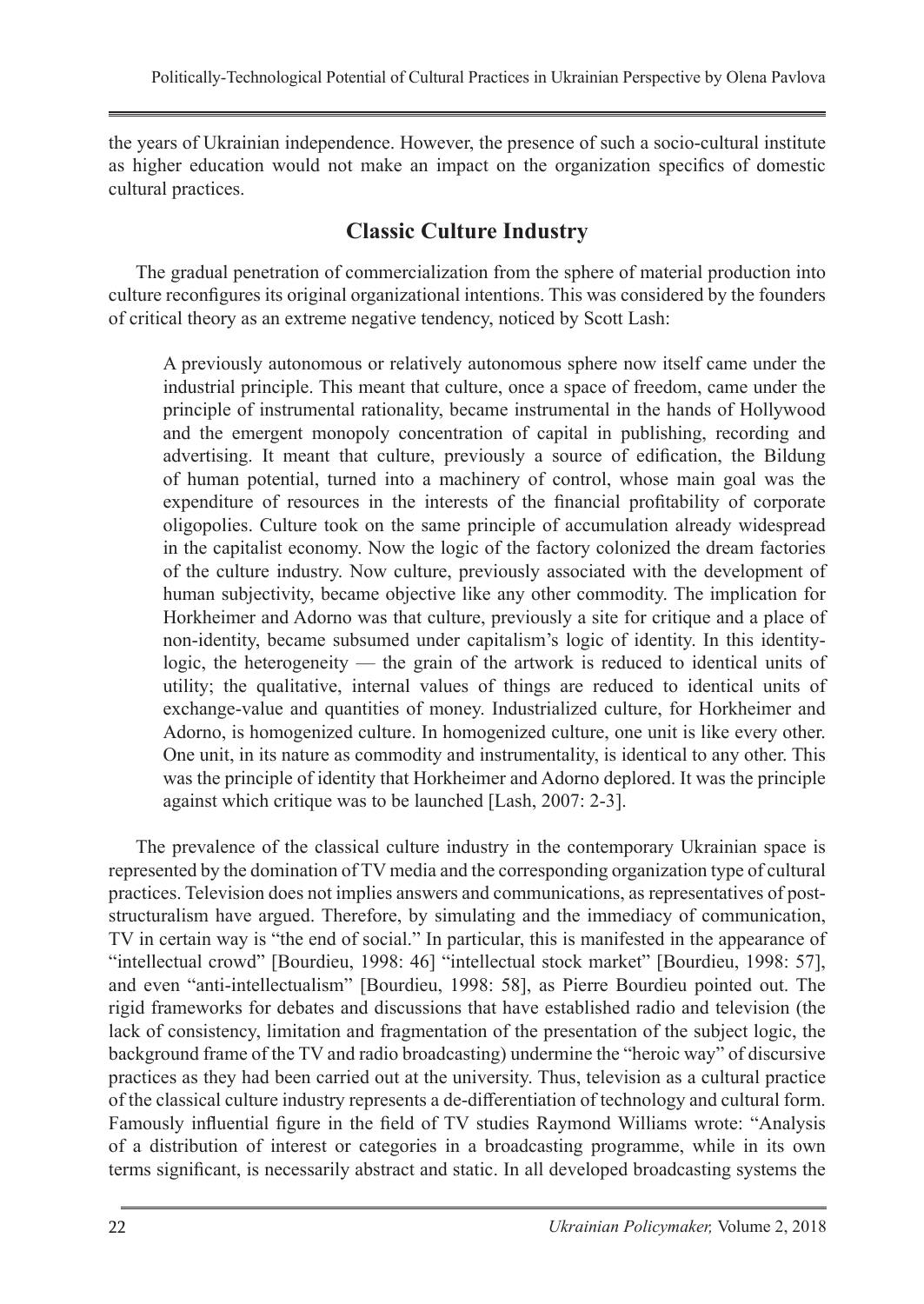characteristic organisation, and therefore the characteristic experience, is one of sequence or flow. This phenomenon, of planned flow, is then perhaps the defining characteristic of broadcasting, simultaneously as a technology and as a cultural form" [Williams, 2003: 86]. In the dimension of the political-technology TV turns into a follow of some mantras, the contradictions of which is not obvious to the "The Unhappy Consciousness" [Hegel, 2001]. Uncritical thinking in the Ukrainian situation shows a regional spread, which, unfortunately, represents a split position. Concerns about these issues are reported of the State Committee for Television and Radio Broadcasting of Ukraine for 2017 [Report, 2017].

The attention drawing of the viewship on the surface of the television screen is carried out by the optic mode of the spectacle, which organizes not only the general flow of television programs, but also the whole of political material, according to its own logic. The spectacle mode corresponds to the intensification of the significant dynamics and to the reduction of the event's semantics. It correlates with the logic of the policy's transformation in the show and bureaucratization of management functions. Thus, the disciplinary practice of controlling through consciousness, which conformed to the rational argumentation set of high culture, was superseded by techniques (not only and not primarily political) of manipulating consciousness in organizing the "Mass Ornament" [Kracauer, 1995: 1]. And the emphasis of technology (especially political technology) is a symptom of the fact that the idea of self-organization of civil society remains as unattainable as the Perpetual Peace.

The optic mode of the classical culture industry is based on the visual practices of the spectacle, with their entertainment, fragmentary, background, every day, multilinearity. TV spectacle is so tempting to the certain audience in Ukraine, which makes it all the obsession of long-term advertisements.

### **Global Culture Industry**

The audience gradually reorients to the Internet space in "a shift in power from the hegemonic mode of 'power over' to an intensive notion of power from within (including domination from within) and power as generative force" [Lash & Lury, 2007: 56]. So many researchers assume Trump's luck with his more successful political-technology in social networks. In Ukraine, the priority of the Internet is characteristic for certain age groups, ranging from middle-aged people. Their livelihoods in organizational way do not allow them to be tied to the schedule of television programs. That is why the future of the audience with free work schedules is more connected with the Internet environment, which is based on the logic of the global cultural industry. The latter is characterized by Scott Lash as follows:

In Horkheimer and Adorno's culture industry, mediation was predominantly through representation. In global culture industry, we have the mediation of things. Horkheimer and Adorno's culture was commodified. But these were commodified representations and not cultural things. Mediation by representation is quite other to the mediation of things. The object of art is different from an object like a hammer in that we engage with the former primarily in terms of meaning, while the latter is a matter of doing or 'operationality'. Painting and sculpture are media or mediums, as writers like Rosalind Krauss (1999) insist. They are media before the age of the mass media of communications. But they are media only insofar as their value is primarily cultural: only insofar as their value has to do with meaning. When media become things,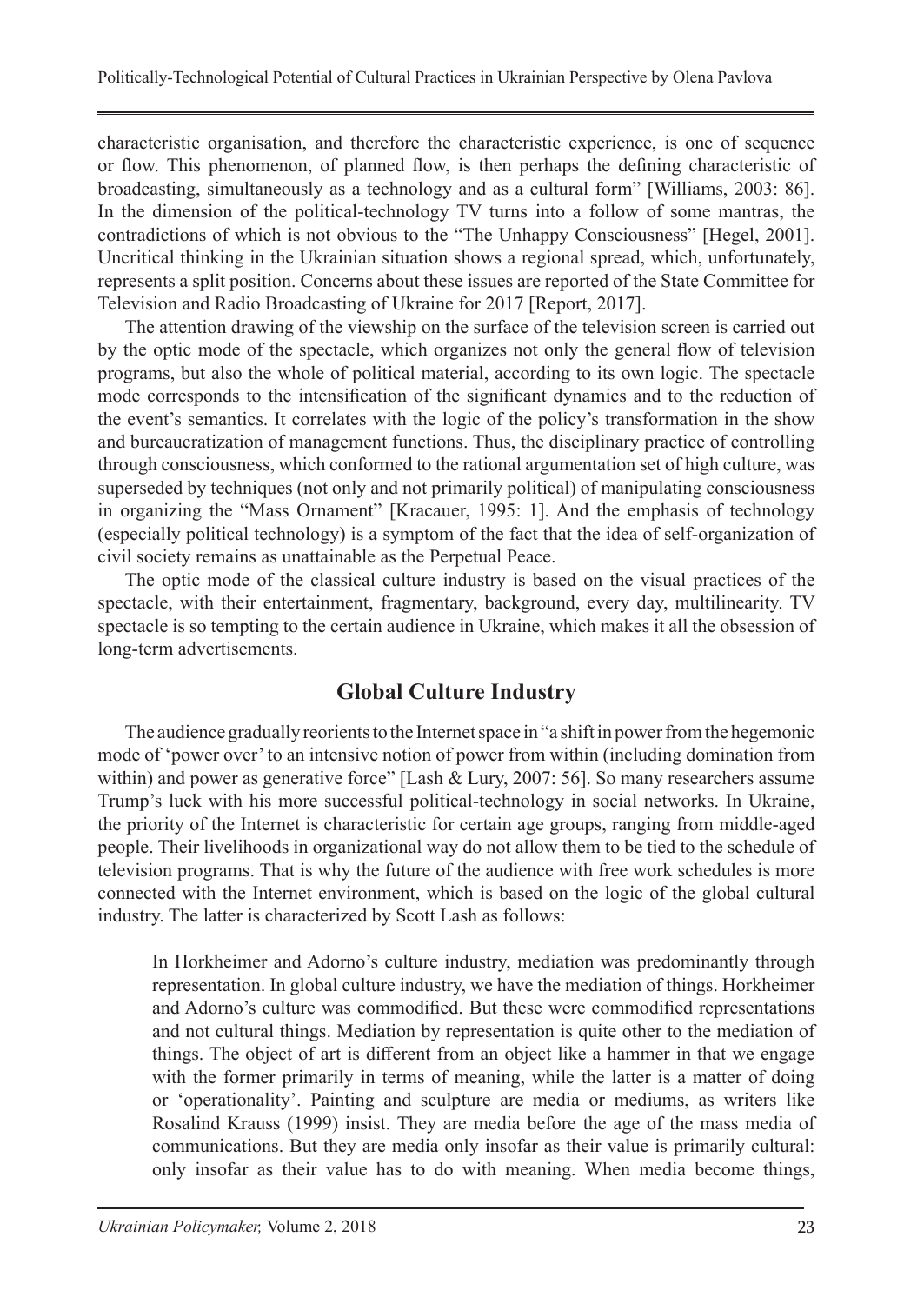however, they no longer exclusively have cultural value. They come very importantly to have use-value and exchange-value [Lash, 2007: 7-8].

Global industries of culture get used to cultural practices of branding, informatization, events through the logic of media things. Internet technologies of the contemporary political system cannot be pretended through the monopoly of television channels in the process of consciousness manipulation (in the Soviet past of Ukraine, this state monopoly was total). Therefore, the choice of browsing mode is not so limited and even so censored as for the viewship. Even the national control frameworks are not very productive here. As recent Ukrainian experience shows.

It is also worth noting that the wider format choice of Internet products varies over time parameters. You can choose not only the speaker, the style arguments and the topic, but also the genre of cultural products, as well as the duration of the arguments being explained from the short message and the sarcastic phrase to a rather long and even pedantic statement of a certain issue. And while entertainment in the organization of Internet communication also plays an important role, it is only one of dimensions of "policy poetry," "thinking aesthetics," "event architectonics" and many other indicators that really allow the use of Internet-technology to the mean of organization in global culture industry as the Scott Lash classified.

The technical easiness of stopping an Internet broadcast and rewinding a video allows you to repeat your favorite and obscure places, and allows you to delve into the essence of the matter. All of these mentioned points give optimism to Scott Lash's expectations as for the specific type of reflexivity, which is not equaled, with the high standards of discursive and disciplinary practices of university, but so far exceeds the emotional and imbalance of the spectacle society.

It is not less important for our analysis of the differences between cultural practices and the ability to respond to Internet practices. Contemporary cultural studies distinguish between two types of involvement in the multimedia environment of the Internet. The first one is formulated by Renira Rampazzo Gambarato in concept of Transmedia Storytelling [Gambarato, 2016] as interaction. In this case, human activity on the Internet resembles the possibilities of TV, and only quantitatively exceeds it. The motion of a mouse click on a computer resembles the interaction of a man's hand with a TV remote, but the multiplatformity of the Internet networks exceeds so far the possibilities of TV multimedia, not only in number of elements of the structure, but also in a high degree of freedom of their organization.

The second possibility of an answer in the Internet environment is classified in Media Studies as a participation. It is not only the ability to click and watch something, but also to intervene, to take part and to leave albeit a virtual contribution: beginning from the like, commentary, posting of someone's material on its own page in social networks to the publication of your own a video on the same topic or even organization of event off-line. The de-differentiation of consumption and production in the cultural practices of the global cultural industry has just begun. According to Scott Lash:

There is such a thingification of media when, for example, movies become computer games; when brands become brand environments, taking over airport terminal space and restructuring department stores, road billboards and city centres; when cartoon characters become collectibles and costumes; when music is played in lifts, part of a mobile soundscape. Media objects in everyday life come to rival manufactured objects.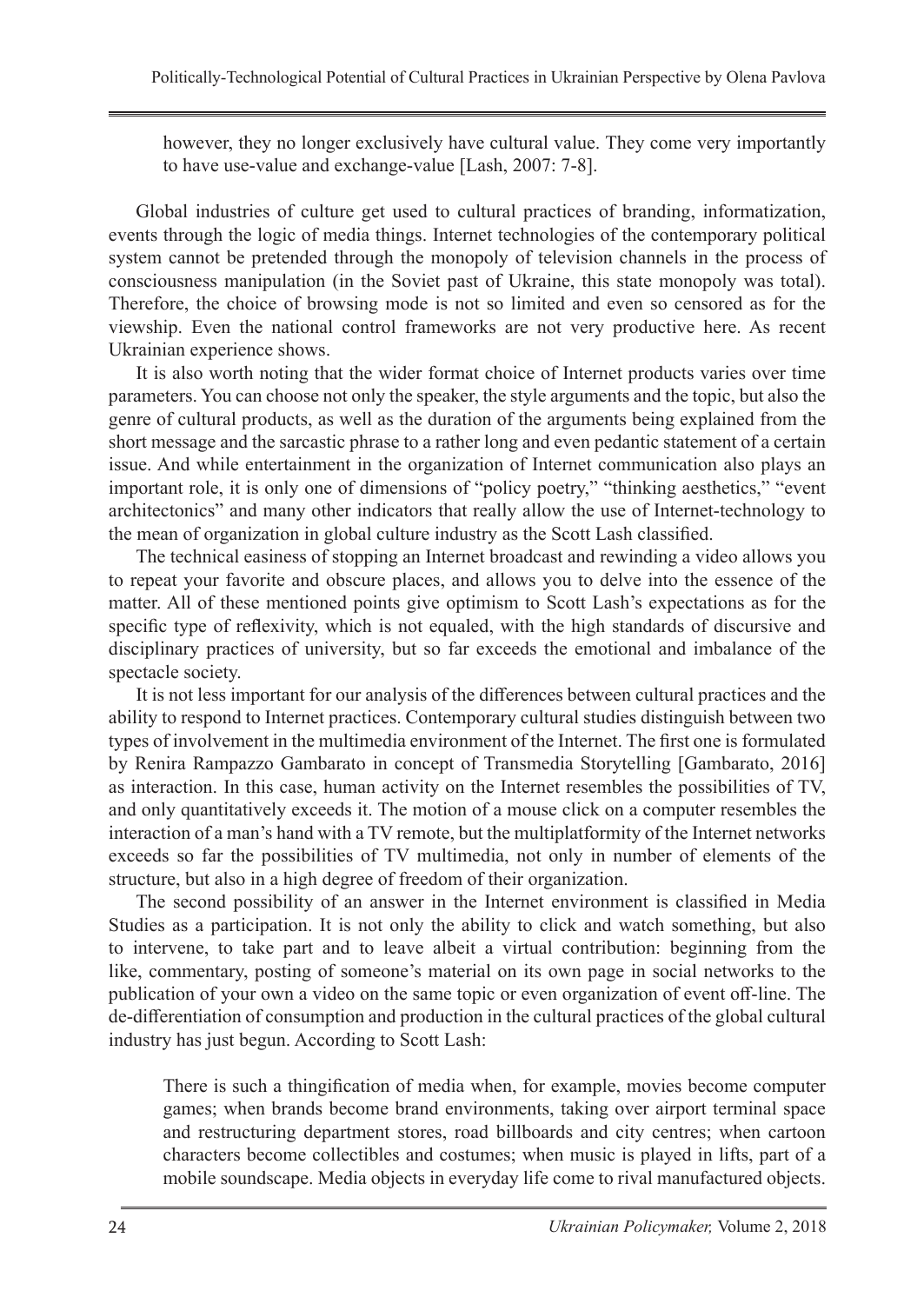We deal with media as representations — painting, sculpture, poetry, the novel — in terms of meaning. When media become things, we enter a world of operationality, a world not of interpretation but of navigation. We do not 'read' them so much as 'do' them ('just Do It'), or do with them. This was already incipiently the case with the 'mass media', newspapers, radio and television. Their ubiquity, and the fact that they were not confined to a separate space, as was art, the museum, cinema or indeed the university, meant that they were already encountered as things. They were much more ready-ta-hand already than are mediums such as painting or sculpture. What was incipient with the emergence of mass media has become the axial principle of global culture industry. In global culture industry, what were previously media become things. But also, what were things become media [Lash, 2007: 8].

Therefore, the specifics of political-technologies as an Internet cultural practice are, on our opinion, de-differentiation of reflectivity and spectacle, production and consumption, cultivating new types of experiences other than "pleasure of the text" and of spectacle. "Images and other cultural forms from the superstructure collapse into the materiality of the infrastructure. The image, previously separated in the superstructure, is thingified, it becomes matter-image" [Lash, 2007: 7]. Contemporary Ukrainians are taking possession of all these possibilities very quickly.

#### **Conclusions**

It should be said that the presence of the following technological models of medium and their corresponding political-technologies does not deny the existence of previous types of cultural practices nowdays. Despite all demolishing all of the philosophical disciplines studying, the according practice of nation creation has not completely been destroyed in contemporary Ukraine. Television as the popular cultural practice of spectacle society has even prevailed in some age and regional viewships. Internet-practices in the logic of global culture industries conquer and strengthen their positions on the markets of ideas and spectacles. Cuz "Domination in the global communications order is, many argue, through notdiscipline but control" [Lash & Lury, 2007: 67].

This analysis is just an attempt to outline the possibilities of the organization of political technology out of the point of post-hegemonic Cultural Study. After all, it allows to trace not only the ideological content of the cultural product (on which it has always been focused as the interest of critical theories), but the way of organizing its cultural practice, optic mode of perception, coordinating the emotional trajectory of consequences.

### **References**

- Anderson, Benedict. *Imagined Communities: Reflection on the Origin and Spread of Nationalism*. Verso, 1991.
- Bourdieu, Pierre. *On Television*. The New Press, 1998.
- Hegel, Georg. *The Phenomenology of Mind*. 2001. Retrieved from http://www.naturalthinker. net/trl/texts/Hegel,G.W.F/Hegel, G.W.F. - The Phenomenology Of Mind.pdf
- Kant, Immanuel. *The Conflict of the Faculties*. 2002. Retrieved from http://la.utexas.edu/ users/hcleaver/330T/350kPEEKantConflictFacNarrow.pdf
- Kracauer, Siegfried. *The Mass Ornament: Weimar Essays*. Harvard College Press, 1995.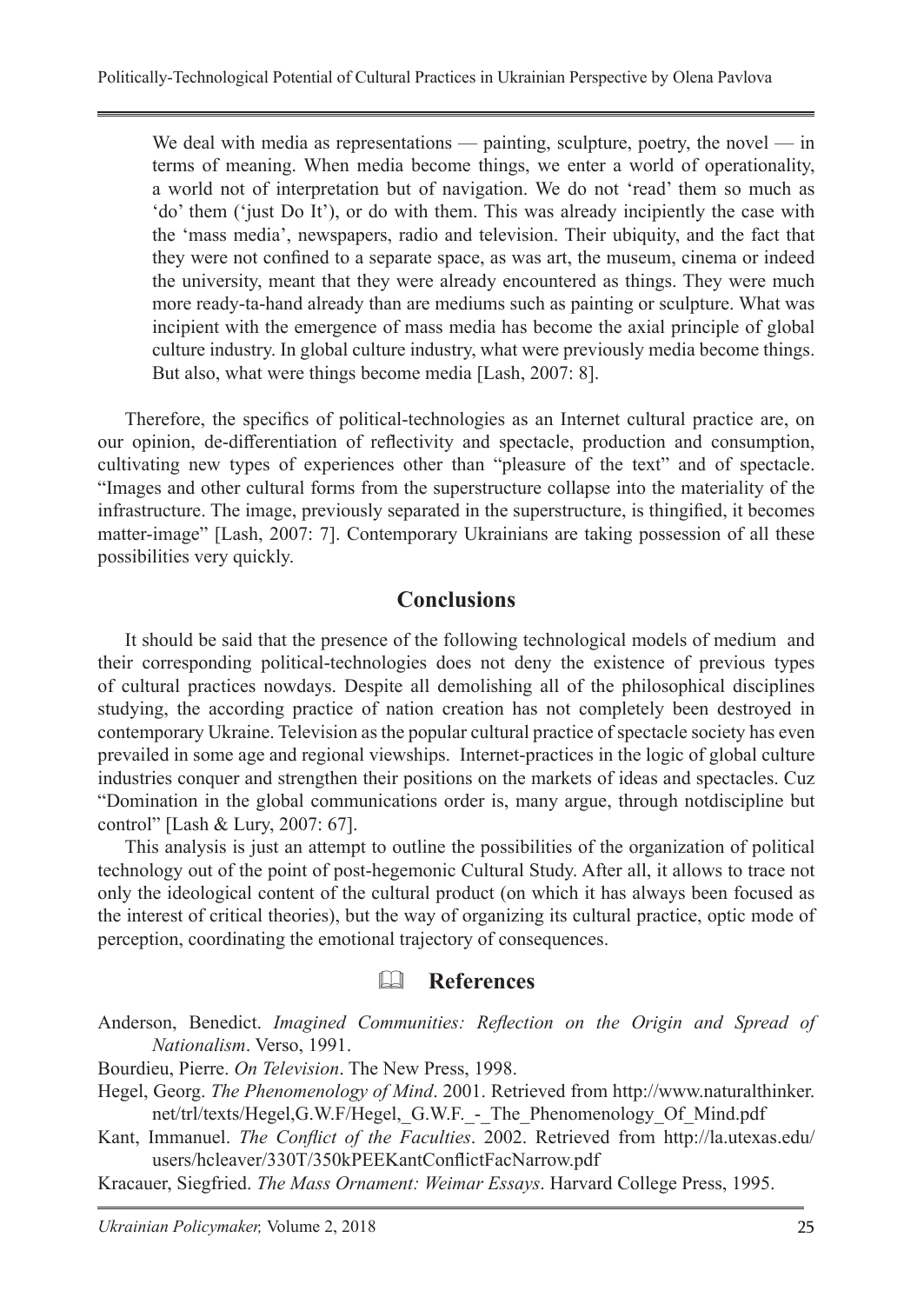Lash, Scott and Celia Lury. *Global Culture Industry: The Mediation of Things*. Policy, 2007.

Lash, Scott. Power after Hegemony Cultural Studies in Mutation? *Theory, Culture & Society*, Vol. 24(3), 2007: 55–78.

Gambarato, Renira Rampazzo. *Transmedia Storytelling as Supersystem*. 2016. Retrieved from http://serious-science.org/transmedia-storytelling-as-supersystem-7596

- *Report of the State Committee for Television and Radio Broadcasting of Ukraine*. 2017. Retrieved from [http://comin.kmu.gov.ua/control/publish/article/main?art id=140762&cat\_id=140761
- Williams, Raymond. *Television: Technology and cultural form*. New York: Routledge Classics, 2003.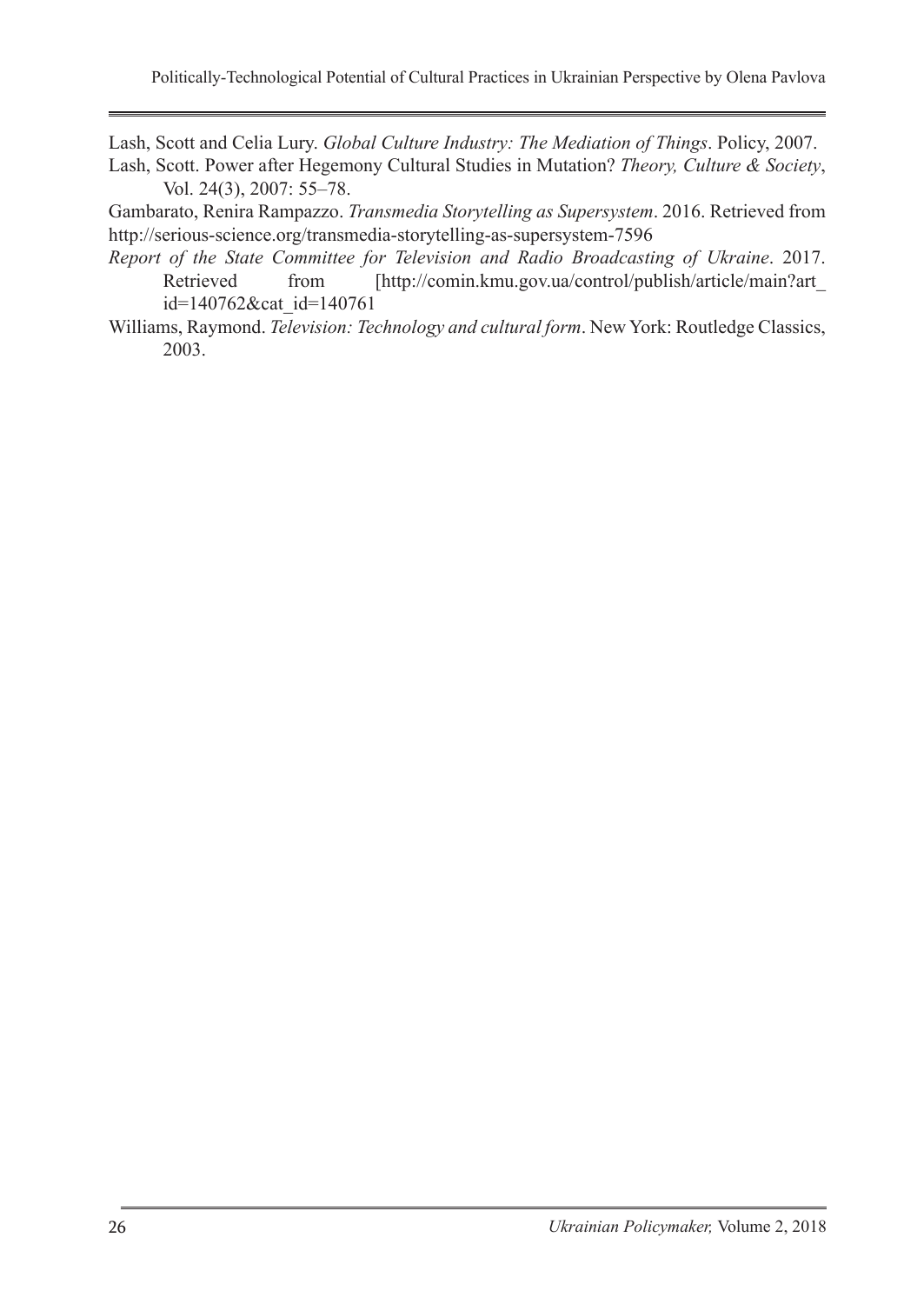# **Corruption in Afghanistan: an Experience for Ukraine**

#### **Zaid Rahmani**

BA student at International Law, Institute of International Relations, Taras Shevchenko National University of Kyiv (Kabul, Afghanistan) E-mail: zaidrahmani777@gmail.com

#### **Vadym Tytarenko**

PhD, Assistant Professor, Taras Shevchenko National University of Kyiv (Kyiv, Ukraine) E-mail: tytarenko.vadym@gmail.com ORCID: 0000-0001-9251-8859

*The problem of corruption is one of the most urgent and important to solve for present Ukraine. Corruption is considered to be one of the main reasons for the lack of prosperity in Ukraine as well as political instability. Despite the numerous governmental attempts to fight against the corruption its level unfortunately still increases. Effective strategies search in resolving this problem appears as most relevant and necessary today. Ukrainian authority and anti-corruption organizations can effectively use the passive and active experience of other countries that have the same problem in order to prevent or stop the facts of corruption. Unfortunately, the Islamic Republic of Afghanistan is a "superlative" in some corruption statics in the world. The permanent long time struggle against a corruption under the conditions of permanent war allowed to collect a large experience that must be comprehended by other countries with similar problems.*

*This paper targets to observe and generalize some crucial corruption statistics and significant anticorruption steps of Afghans in order to contribute to the formation of future successful anti-corruption strategies of Ukraine.*

*Key Words: Afghanistan, Ukraine, corruption, anti-corruption, public administration, Ukrainian policy*

Received May 30, 2018; accepted June 15, 2018

*Ukrainian Policymaker*, Volume 2, 2018: 27-32 DOI: 10.29202/up/2/4

<sup>©</sup> Rahmani, Zaid, 2018

<sup>©</sup> Tytarenko, Vadym, 2018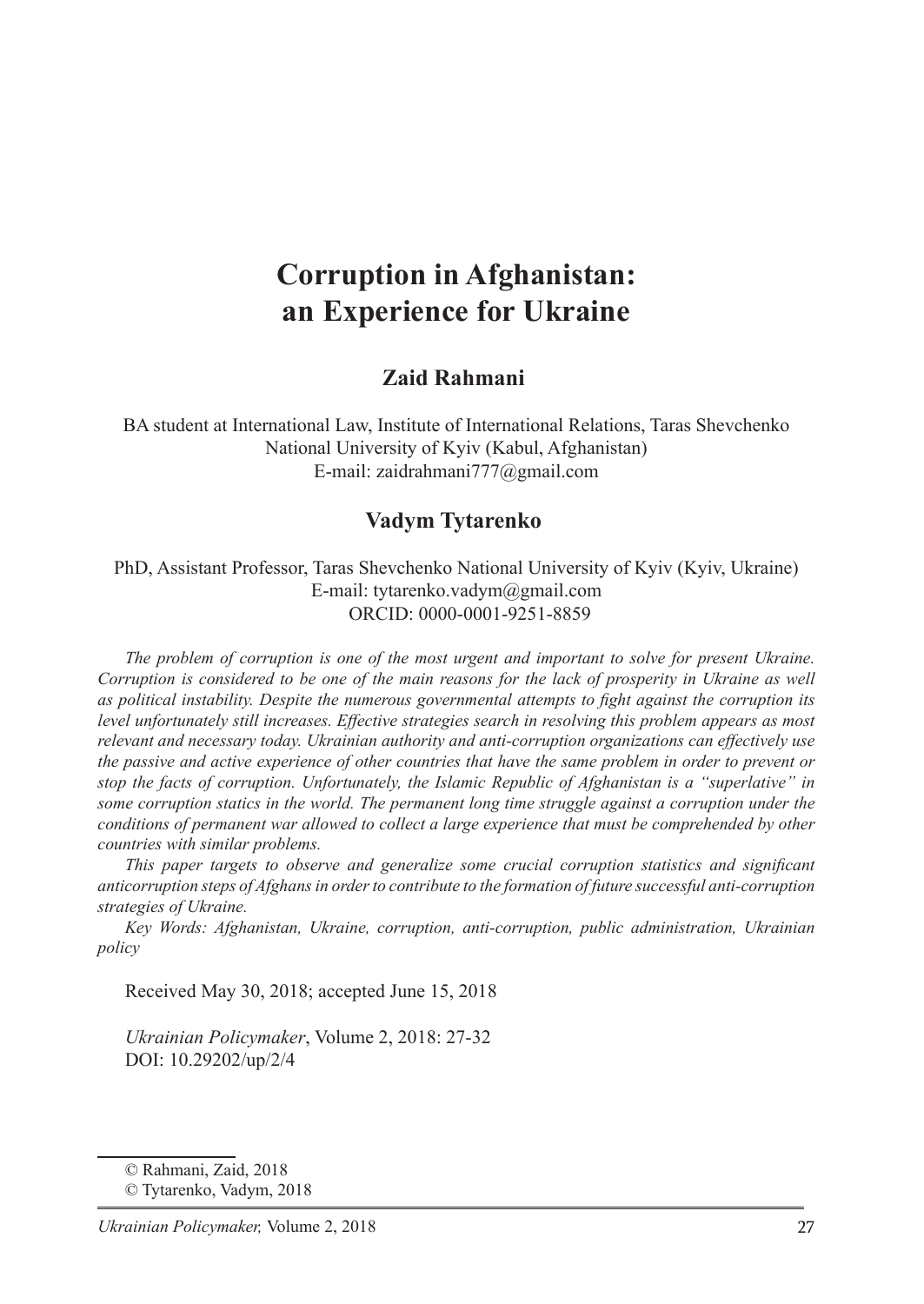### **Introduction**

For some years Afghans have been reporting in surveys that corruption is a daily problem. The United Nation Assistance Mission to Afghanistan's previous report on corruption detailed the pervasiveness of the phenomenon. Corruption has a concrete impact on all citizens of Afghanistan, who are required to pay bribes in nearly every aspect of daily life, and who suffer from inequities in economic and employment opportunities as a result of widespread nepotism and patronage. More fundamentally, the perception of endemic corruption — based, unfortunately, on real experiences as a recent survey3 demonstrated — has undermined public confidence in Government institutions, which has, in turn, hindered the pursuit of wider objectives, such as domestic political stability, electoral preparations, and a credible peace process with the armed opposition.

Ascertain emblematic instances have shown, corruption in Afghanistan is massive (the nearly one billion dollars stolen in the Kabul Bank case), inhumane (the treatment of wounded soldiers in the Military Hospital case), and brazen. The degree of corruption, and the apparent lack of concern by those committing it that there will be any consequences — legal, financial, or even in terms of social opprobrium — to their often despicable actions, has surprised even those with the most realistic perspectives on the challenges of post-conflict state-building. Fighting corruption is also a condition for creating an appropriate investment climate.

The question is, therefore, how has it come to this state? While some have argued that lowlevel corruption was always present in Afghanistan, it is clear that the decades of resistance and civil war created a culture of impunity and left a legacy of political actors who wield informal power, are often disposed to act at the behest of foreign financial backers, and are skilled at resisting formal authorities.

This historical lens should also help us understand what may be unique about Afghanistan's corruption problem. The problem of corruption in Afghanistan can be seen as materially different from that in other countries, even other countries emerging from conflict, in that it is characterized more by a lack of public institutions than the abuse of public institutions by private rent-seekers. The weakness of public institutions is rooted in Afghanistan's preconflict legacy of weak statehood, as well as decades of war which, as described above, created a political economy that privileged and preserved informal power-holders who have been able to resist attempts to formalize and legalize the exercise of power. Decades of war also fundamentally transformed society, weakening the traditional norms that once might have prevented the sorts of accumulation of wealth and abuse of power that Afghanistan has witnessed since the new political order was established in 2001, and developing psychologies of scarcity and uncertainty.

This coupled with an international effort that has treated state-building generally and anticorruption in particular in a haphazard way has created the seemingly intractable problem we face today. As much as the international community sees itself as a driver of anti-corruption efforts, it cannot overlook that, as Vanda Felbab Brown has recently written, the international community "has oscillated between tolerating corruption for the sake of other goals, battlefield shortcuts, and exigencies (with the justification that Afghans are used to corruption anyway) and confronting it head-on but with little effectiveness.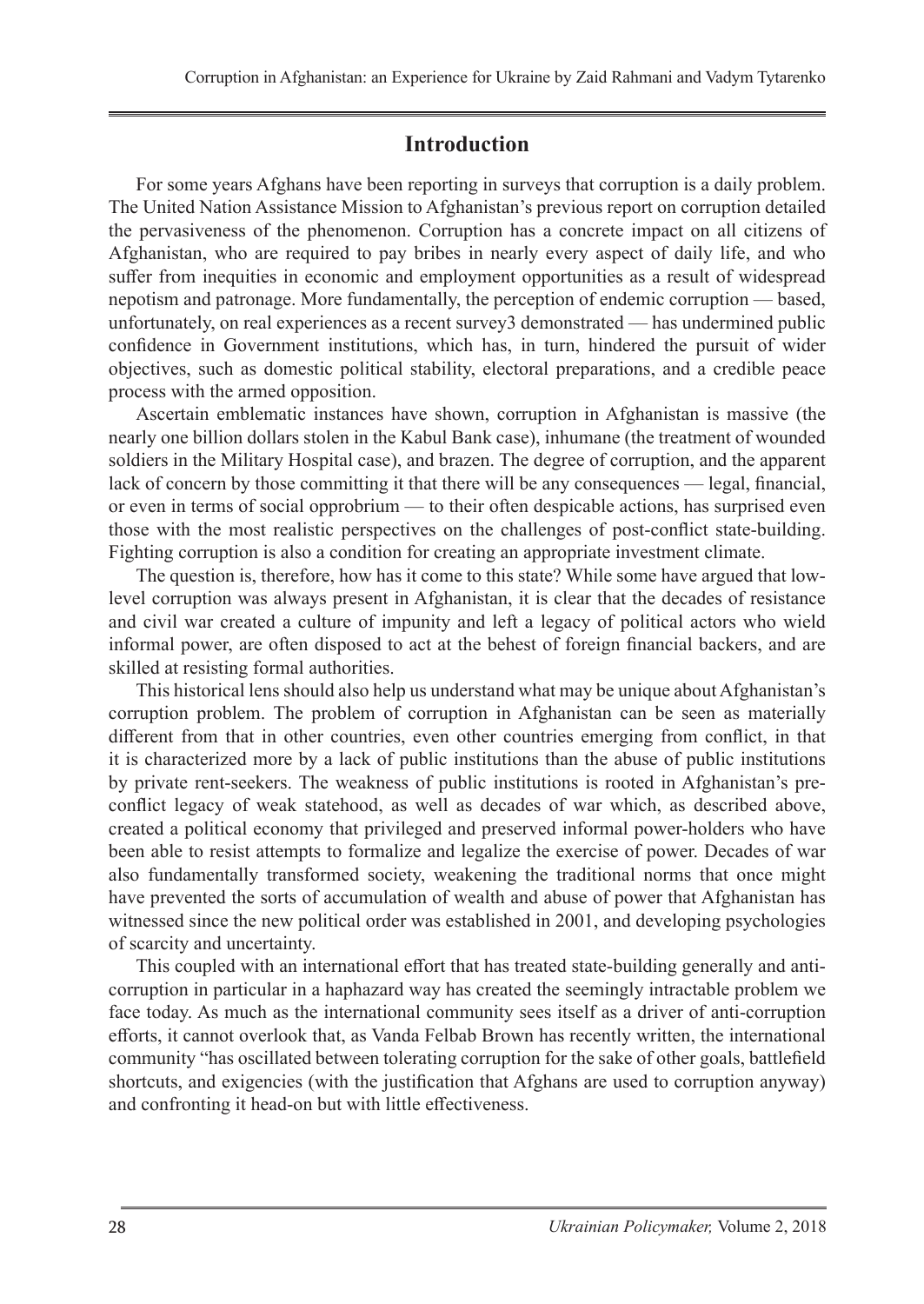# **Corruption and Afghan's political authority**

The two leaders of Afghanistan's post-2014 National Unity Government, President Ashraf Ghani and Chief Executive Abdullah Abdullah, are not only aware and concerned about the problem but separately campaigned on anti-corruption platforms. Afghanistan's slight rise in its Transparency International score from 8 in 2012 to 15 in 2016 and 2017 — although the country still ranks as the fourth most corrupt country in the world is evidence that some of their efforts are bearing fruit. The leaders of the National Unity Government should be congratulated for the undertaking, in particular, the drafting of a national anti-corruption strategy, which is discussed in this report. Furthermore, the Government and its representatives at various levels engaged forthrightly with a draft of this report, seeking to ensure accuracy and context but not trying to hide deficiencies in the anti-corruption effort. The details in this report describe some of these efforts, but also make clear both that much more needs to be done and that the problem cannot be addressed by the executive alone. An insufficiently noted irony is the millions that the international community pays to hold credible and democratic elections for a parliament that, as soon as it is elected, is often ignored. As this report describes, Afghanistan's legislature is part of the corruption problem and has, for the most part, avoided trying to be part of the solution. Nonetheless, the credibility of the commitment of the Government to see through reforms is an unavoidable pre-requisite for the success of anti-corruption efforts. In this, the current Afghan Government — though it will face re-election next year — is not only far superior to its predecessor, but also to many other countries that are both less corrupt but less committed to dealing with the problem.

For many countries, corruption is manageable if unfortunate, and bribes are seen as an unofficial tax on Government services. If UNAMA is paying much attention to this problem in Afghanistan, it is because the current situation is not manageable; addressing corruption is simply essential for national survival. On a more pragmatic level, a failure to make progress against corruption will discourage already-fatigued donors from financing the Afghan state. If this financing has, as this report details, contributed more than it should have to the problem of corruption, it is also essential for the survival of the State and its efforts to root out corruption.

The most known corruption case of the recent times is Kabul Bank financial swindle that was organized under a supervision of President Hamid Karazi administration. Several responsible top managers (Sherkhan Farnood, Mohammed Fahim and others) who were in charge of this financial institution were stealing and spending about 1 billion US dollars for individual needs (luxurious lifestyle etc.) as well as loaning money unofficially to their friends, family mates and members and other people from President Hamid Karzai and Mahmood Karzai surrounding. Due to the financial reports, the Afghan government collected only 180 million dollars of 980 million illegal loans.

Numerous surveys report that unemployment, corruption and insecurity are the most commonly spread and urgent problems of Afghans everyday life. "Surveys of Afghan opinion repeatedly put corruption as the third biggest problem after insecurity and unemployment, with the notable exception of the United Nations Office on Drugs and Crime (UNODC) 2010 survey that places it as the biggest problem of Afghans" [Torab, 2012: 3]. Other important figures reflected in the Asia Foundation reports are the following. "Administrative corruption is perceived as the second most important failure (25%) of the government after insecurity (32%). This is a significant improvement over the results of the 2010 Asia Foundation survey, in which failure to fight corruption was tied, at 30%, with insecurity in being cited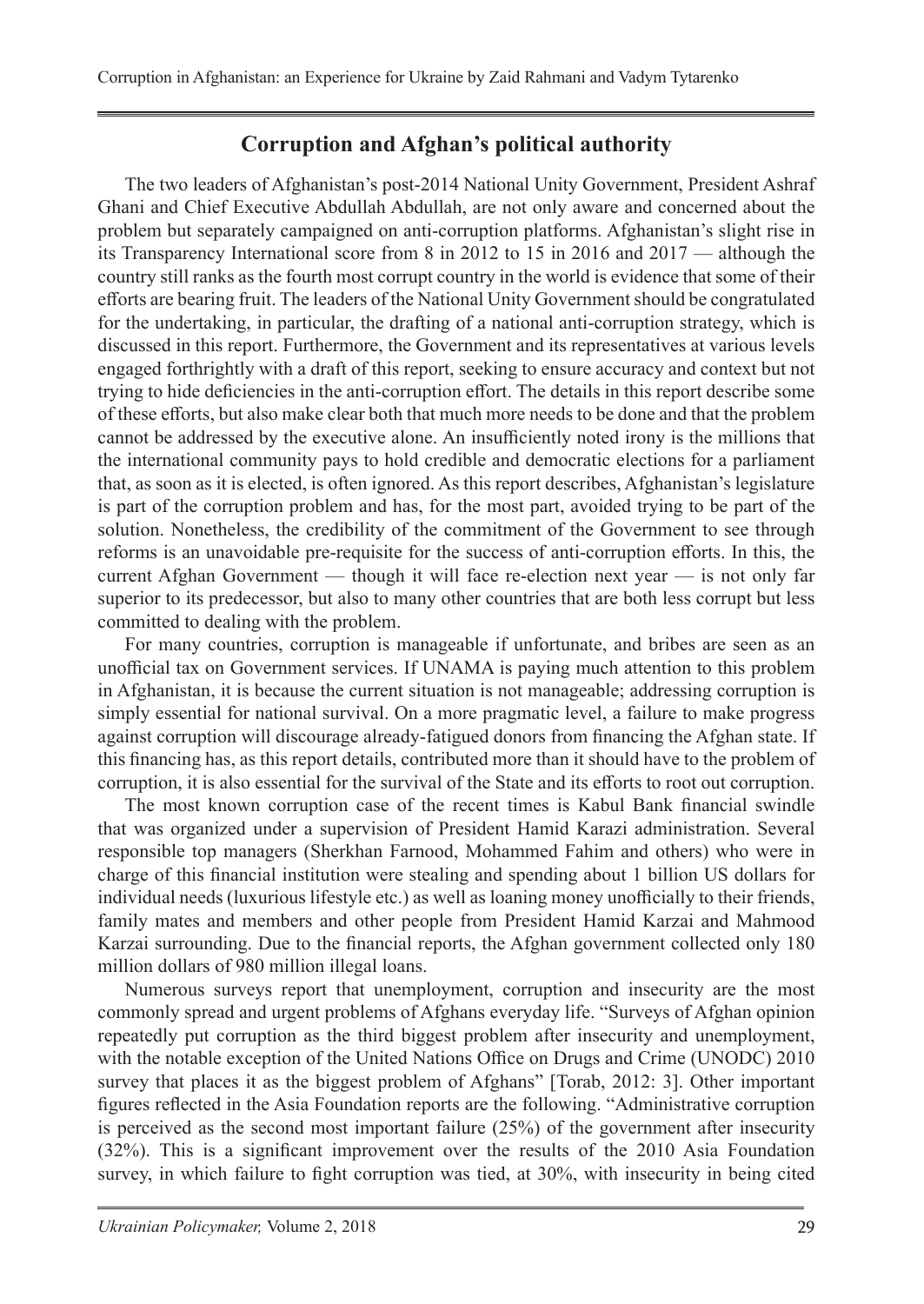as the biggest failure of the Afghan government. Nonetheless, there is little change in citizen perceptions of their government actually tackling corruption, and the gap is striking between areas of perceived government success, such as education (85%) and poor perception of Afghan government success in fighting corruption (35%)"[Torab, 2012: 3].

Different international organizations report that corruption in Afghanistan is no longer a serious disease of the social system, but the social system itself.

The Agency for International Development (USAID) emphasized in 2013 that "Corruption in Afghanistan has become entrenched and extremely well-organized through patronage groups, imposing a staggering impact on the daily lives of Afghans. Afghanistan is seen to be a 'bazaar economy' where every government service is subject to illicit bargaining and payment" [USAID, 2013: 9].

The most commonly spread kinds of corruption activity today in Afghanistan are casual bribes (demanding and offering in private and public spheres), graft, nepotism, illegal land transfer. The Ukrainian corruption reality looks almost similar to Afghan one. The corruption is present on the all possible levels of social affairs.

It was estimated that more than half of the annual state customs income is lost because of the illegal corruption goods transfer.

Parag R. Dharmavarapu is his paper devoted to the corruption in the post-conflict Afghanistan, numerous examples of corruption acts. "What is extremely disconcerting about corruption in Afghanistan, is not simply the number or value of bribes that take place; instead, it is the endemic nature of corruption within the Afghan government… Police officers extort goods from shopkeepers, levy taxes on vehicles at highway checkpoints, and impose fines on individuals unable to produce proper identification documents. Some of them on the top turn a blind eye to or even collude with criminals and insurgents, while mid- to high-level police officials collaborate with criminals in smuggling, kidnapping for ransom and other illegal activities, collecting thousands of dollars in the process" [Dharmavarapu, 2015].

# **Afghanistan's and Ukraine's rankings in the world corruption statistics**

"Transparency International's" annual "Corruption Perceptions Index" ranks Afghanistan as the 4th most corrupt country in the world. Previous positions in the ranking obtain Syria, South Sudan and Somalia.

The organization informs that most of the countries on the list show a marginal or a totally absent progress in order to stop corruption. The results reveal that activists and journalists in corrupt countries are permanently in danger because of their professional activity.

The index deals with 180 countries and territories ranking them by the level of public. The index is formed by the feedbacks of experts and businesspeople, using a scale of 0 to 100, where 0 is highly corrupt and 100 is not corrupt.

Presently, the index revealed that more most of countries (2/3) appear on the level of less than fifty. The middle score is 43.

In 2017, New Denmark and New Zealand obtain the top positions with the score of 88 and 89. Somalia, Syria and South Sudan are the lowest in the list obtaining following figures: 9, 14 and12. Afghanistan's score is 15. Sudan and Yemen are on the positions of 17 and 16. The most interesting fact is that North Korea has a better rank that Afghanistan — 17. By far the most no-corrupted region is Western Europe, which has a ratio 66.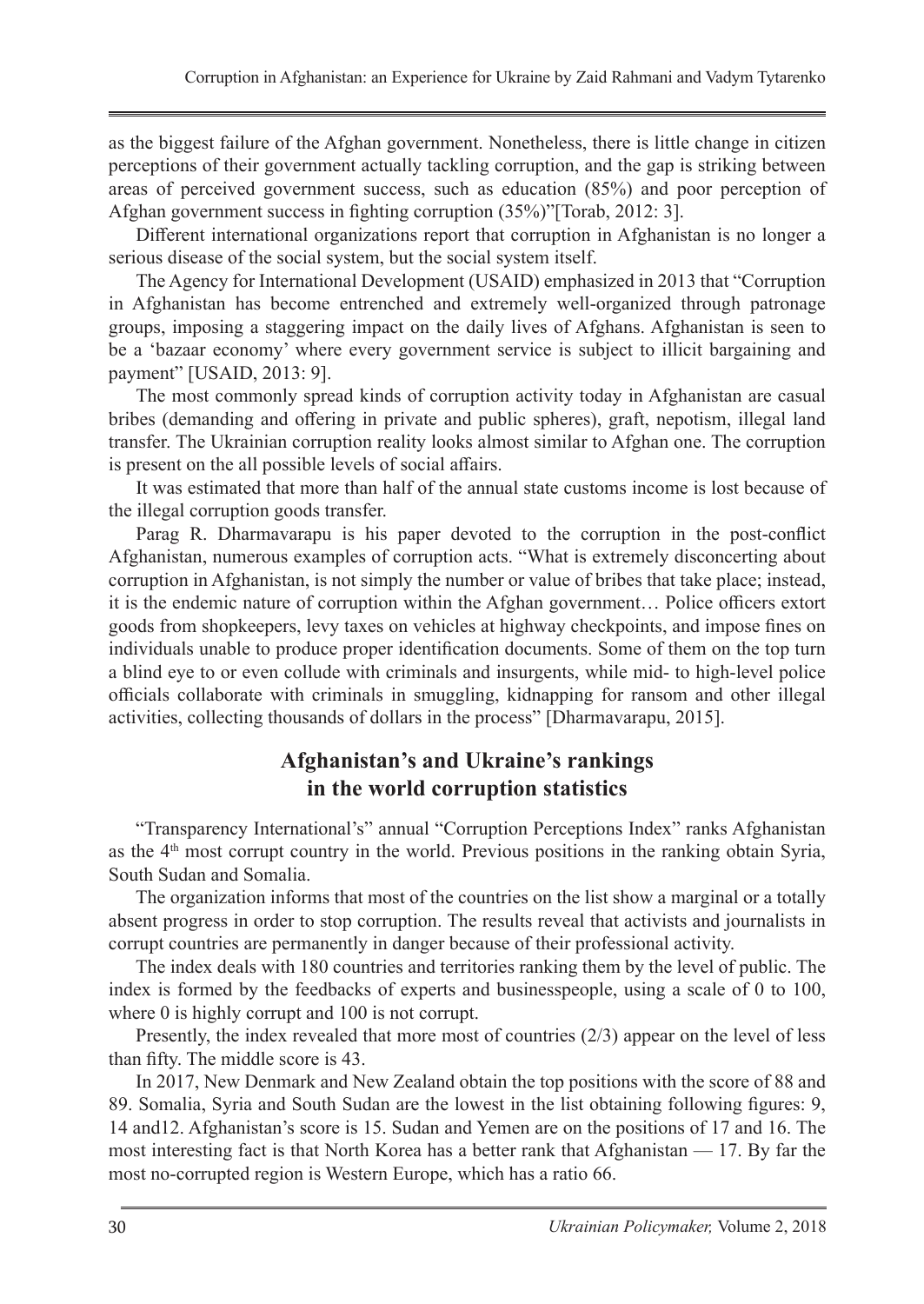By far the worst region in the matter of corruption in Sub-Saharan Africa (score 32) Central Asia and Eastern Europe (average score 34). Ukraine shows the very poor result in comparison with most of the post-soviet countries. Ukrainian score in the rank is 30.

After 2012, some states crucially improved their result in the matter of score. Ukraine, unfortunately, could add only 4 points to its general score. Afghanistan changes were also not so high in the matter of points, but in the general amount, it showed the double progress: from 8 to 15. Some of the countries showed negative tendency and no development at all (Syria, Yemen and Australia).

We must assert due to the mentioned report that Afghan authority's struggle against the corruption reveals its ineffectiveness especially in the targeting of the United Nations' Sustainable Development Goals (SDGs).

SDGs, which was accepted by 193 nations aspire to stop poverty, defend the Earth and guarantee prosperity for everybody by 2030. established a series of different aims for governments in order to develop the level of justice, sustainable development, healthcare, economic growth, clean energy.

Struggle against corruption is a part Goal 16 of SDG, which is provided, gives a hope for further sustainable development.

One of the most important analytical sources which can give a lot of significant instructions for Afghanistan and other corrupted countries is a comprehensive report named "Policy, SDGs and Fighting Corruption for the People». This report provides an assessment of the progress of Afghanistan in obtaining the anti-corruption aims. The report provides an evaluation of the states' contribution to the salvation of three key "Goal 16" connected with the corruption:

Target 16.4 on illegal money and weapons flows, organized crime etc.

Target 16.5 on corruption activity and bribes.

Target 16.10 on informational freedom and common freedoms.

In experts' opinion, Afghanistan requires a responsible and anticorruption active government. Such authority is one of the necessary conditions for the state to meet SDG commitments to stop poverty, to defend peace and guarantee the justice implementation.

Afghanistan and Ukraine are the countries that have adopted the SDGs; nevertheless, struggle against corruption in case of Afghanistan has not fully begun and in case of Ukraine mostly is declarative but not real. Anticorruption strategies of Afghanistan have not been widely publicly discussed. The plan of Sustainable Development Goals still remains the matter of future. The author is sure that creation of such a plan has to be completed first and its implementation is done as well. The accomplishment of the Goal 16 targets and other SDG tasks will definitely help the state to overcome a present deep crisis.

An interesting anticorruption project was held in Kyiv "Corruption Park" [Corruption Park, 2018]. It is a project especially developed to inform a society about the drawbacks of the corruption and the effective ways of the corruption fight.

#### **Conclusions**

Afghanistan and Ukraine both suffer from corruption and other illegal power and finances connected activity. The corruption is spread on all levels of the social and political life of the states (road police, public administration, education of all levels, the legal system, military administration, top governmental authority etc.) Consequently, this corruption problem negatively impacts national economies and affects the general prosperity of a population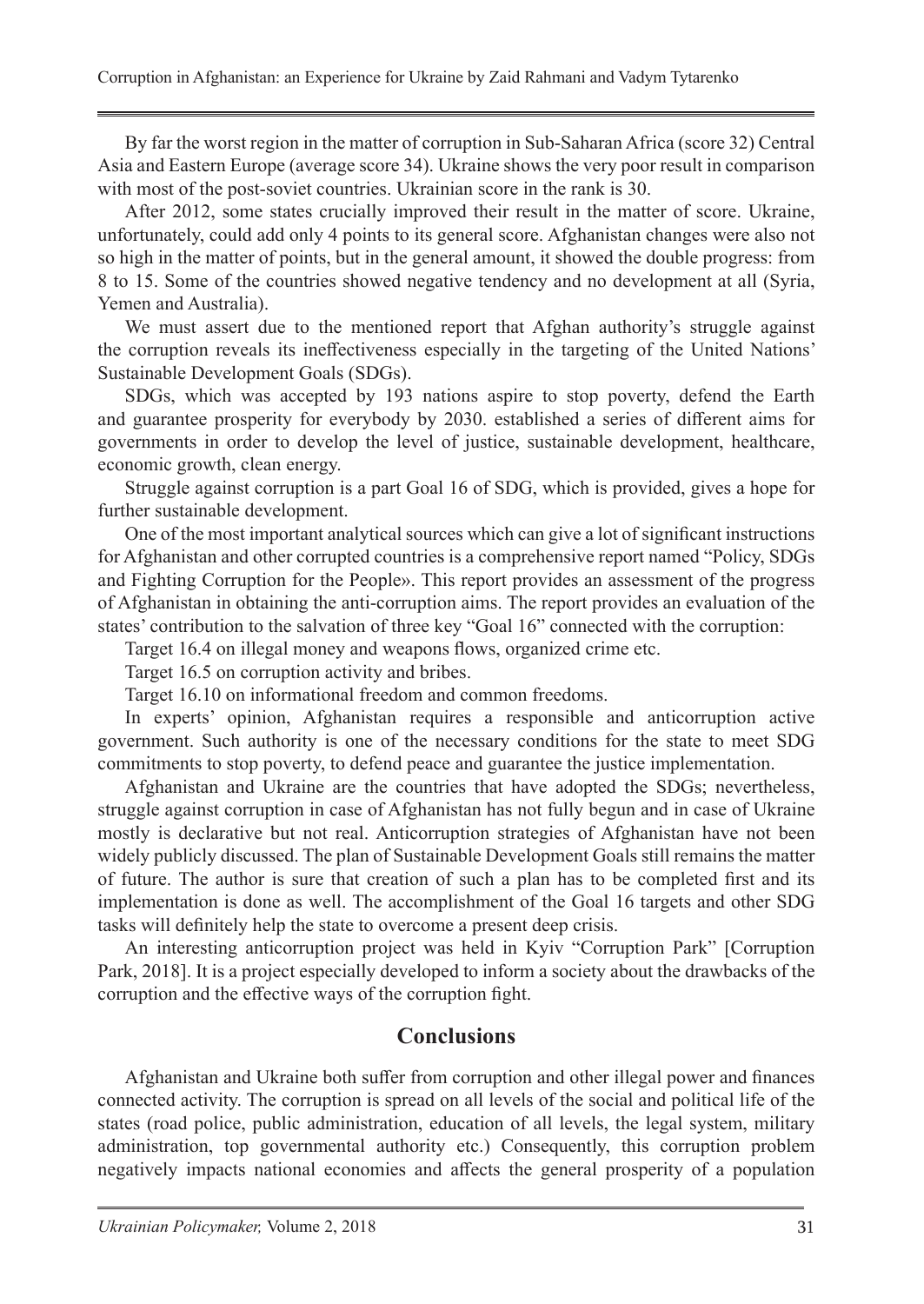[Bazaluk, 2016; Bazaluk & Blazhevych, 2016].

In accordance with a mentioned above situation the following solutions for Afghanistan can be proposed as an attempt to solve the problem: a) reduce bureaucracy at all levels of public administration. All the administrative personnel have to be carefully selected by the specialized organization s with an assistance and consultation of international organizations; b) accept of international anticorruption aid programs as well as reform of the legislation that regulates financial flows; c) to create the conditions for cooperation with an Afghan society in order to change the perspective on the corruption and develop the civil society, using the educative technologies.

The Afghan corruption and anti-corruption struggle experience can be useful for Ukraine to avoid all negative drawbacks of postwar recovery. Ukraine is now higher in the international corruption ranks than Afghanistan, but paying no attention to the key experience of other countries can make the situation worse.

Fighting against corruption can provide a lot of advantages for the sustainable development of both Afghanistan and Ukraine. That is why both countries must focus all possible attention to resolve this crucial problem and obstacle to the prosperity.

# **References**

- *Assistance for Afghanistan's anti-corruption authority. (4a) project final report. USAID*. November 15, 2013. Retrieved from https://pdf.usaid.gov/pdf\_docs/PA00JP3T.pdf.
- Bazaluk, Oleg. *Corruption in Ukraine: Rulers' Mentality and the Destiny of the Nation, Geophilosophy of Ukraine*. Cambridge Scholars Publishing, 2016.
- Bazaluk, Oleg, and Tamara Blazhevych. The Image of an Ideal Ukrainian Politician. Ukrainian National Idea. *Future Human Image*. 3 (6), 2016: 24-30.
- Coleman, B. B., Major. *The Impacts of corruption on economic development in Afghanistan: A study of the effects of nepotism and bribery (Unpublished master's thesis)*. U.S. Army Command and General Staff College. Retrieved June 1, 2015, from www.dtic.mil/dtic/ tr/fulltext/u2/a557232.pdf.
- *Corruption park. First interactive project about corruption and corruption fight*. Kyiv 2018. Retrieved from: http://corruption-park.com/
- Dharmavarapu, Parag. R. Corruption and Graft in Post-Conflict Afghanistan. *Inquiries Journal / Student Pulse*, 7(07). 2015. Retrieved from http://www.inquiriesjournal.com/ a?id=1057
- Goldstein, Joseph. Police force in Afghanistan is studied for ties to Taliban. *The New York Times*. Feb. 8, 2015, from http://www.nytimes.com/2015/02/09/world/asia/policeforce-in-afghanistan-is-studied-for-ties-to-taliban.html.
- *People: a civil society report on Afghanistan's sustainable development goals*. Retrieved from https://www.transparency.org/whatwedo/publication/policy\_sdgs\_and\_fighting\_ corruption afghanistan a civil society report.
- Torab, Yama. *The growing challenge of corruption in Afghanistan. Reflections on a Survey of the Afghan People*, Part 3 of 4. Occasional paper, №. 15, JULY 2012. Retrieved from https:// asiafoundation.org/resources/pdfs/FNLcorruptionchapterOccasionalPaperJuly30.pdf
- Zyck, S. Corruption & Anti-Corruption Issues in Afghanistan. *Civil-Military Fusion Centre*, 7-7. Retrieved June 1, 2015, from http://reliefweb.int/sites/reliefweb.int/files/resources/ CFC-Afghanistan-Corruption-Volume-Feb2012.pdf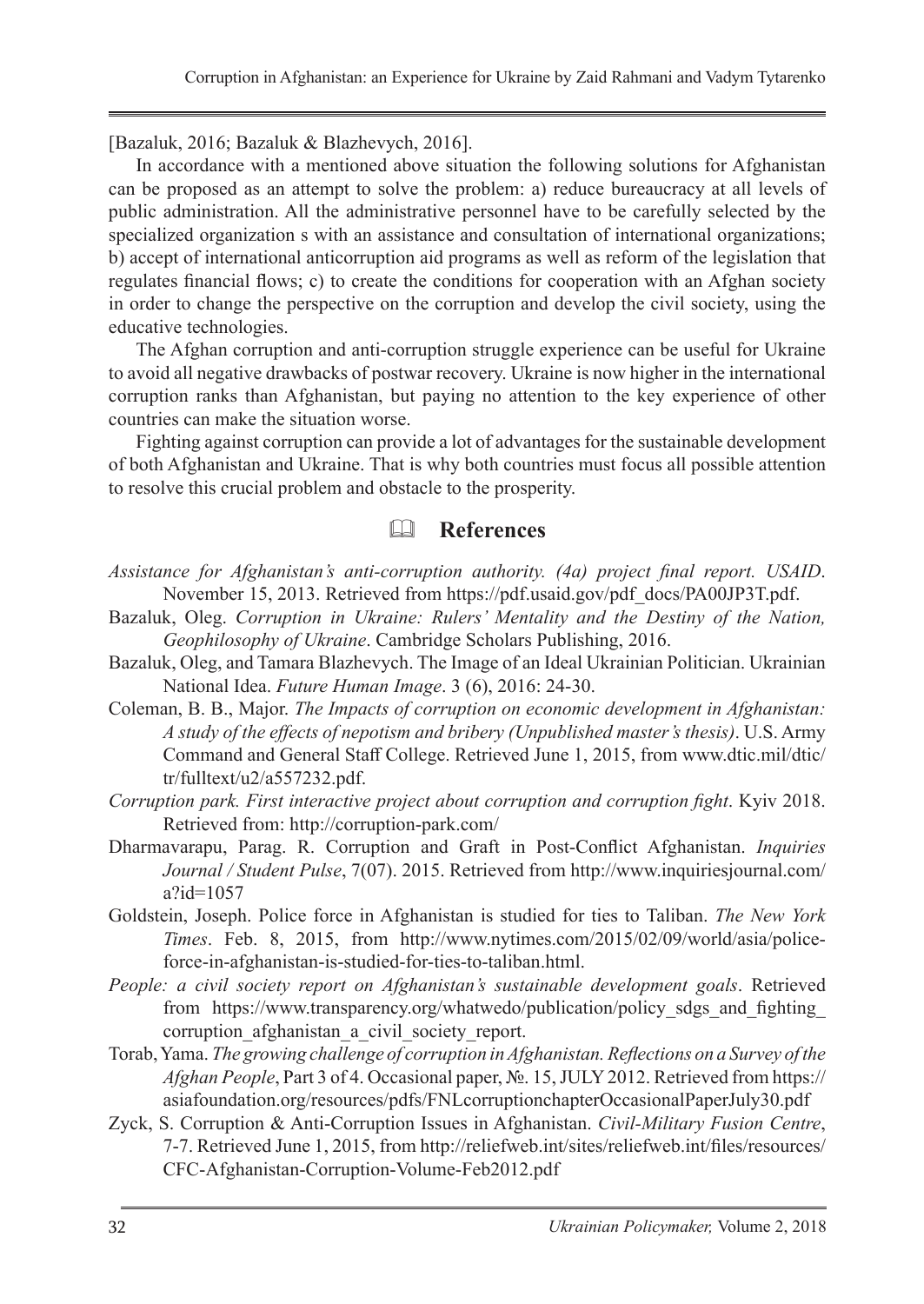# **Dialectics of Nominal and Real Power in the Ukrainian and World Politics**

#### **Denys Svyrydenko**

Doctor of Philosophy, Associated Professor, National Pedagogical Dragomanov University (Kyiv, Ukraine) E-mail: denis\_sviridenko@ukr.net ORCID: 0000-0001-6126-1747

#### **Olena Yatsenko**<sup>2</sup>

PhD, Associated Professor, National Pedagogical Dragomanov University (Kyiv, Ukraine) E-mail: yatsenkood@gmail.com ORCID: 0000-0003-0584-933X

*The philosophical problem of representation becomes of particular relevance in modern politics. Publicity and responsibility of the power for the effectiveness of its work creates a differentiation to the nominal and real power. There is a dual tendency: the subjects of real power delegate proxy to the representatives of the nominal power, trying to avoid publicity and responsibility. Representatives of the nominee power create an impression of the reality and effectiveness of the realization of power. The dialectic of nominal and real power in society is carried out by means of the formation of surrogate forms of government: democracy-monarchy, democracy-oligarchy, democracy-aristocracy; ductility in the*  work of state institutions and commercialized support by the creative class. To direct the contradictions of *nominal and real power in a productive direction is possible by increasing the publicity and responsibility of the subjects of power.*

*Key Words: nominal power, real power, noumenal power, creative class, social freedom, democratic liberalism*

Received January 15, 2018; accepted April 12, 2018

*Ukrainian Policymaker*, Volume 2, 2018: 33-40 DOI: 10.29202/up/2/5

#### **Introduction**

Modern information society produces an increasing role of representative processes and phenomena. Widespread use in the humanities embodies the concept of simulation, or simulative

<sup>©</sup> Svyrydenko, Denys, 2018

<sup>©</sup> Yatsenko, Olena, 2018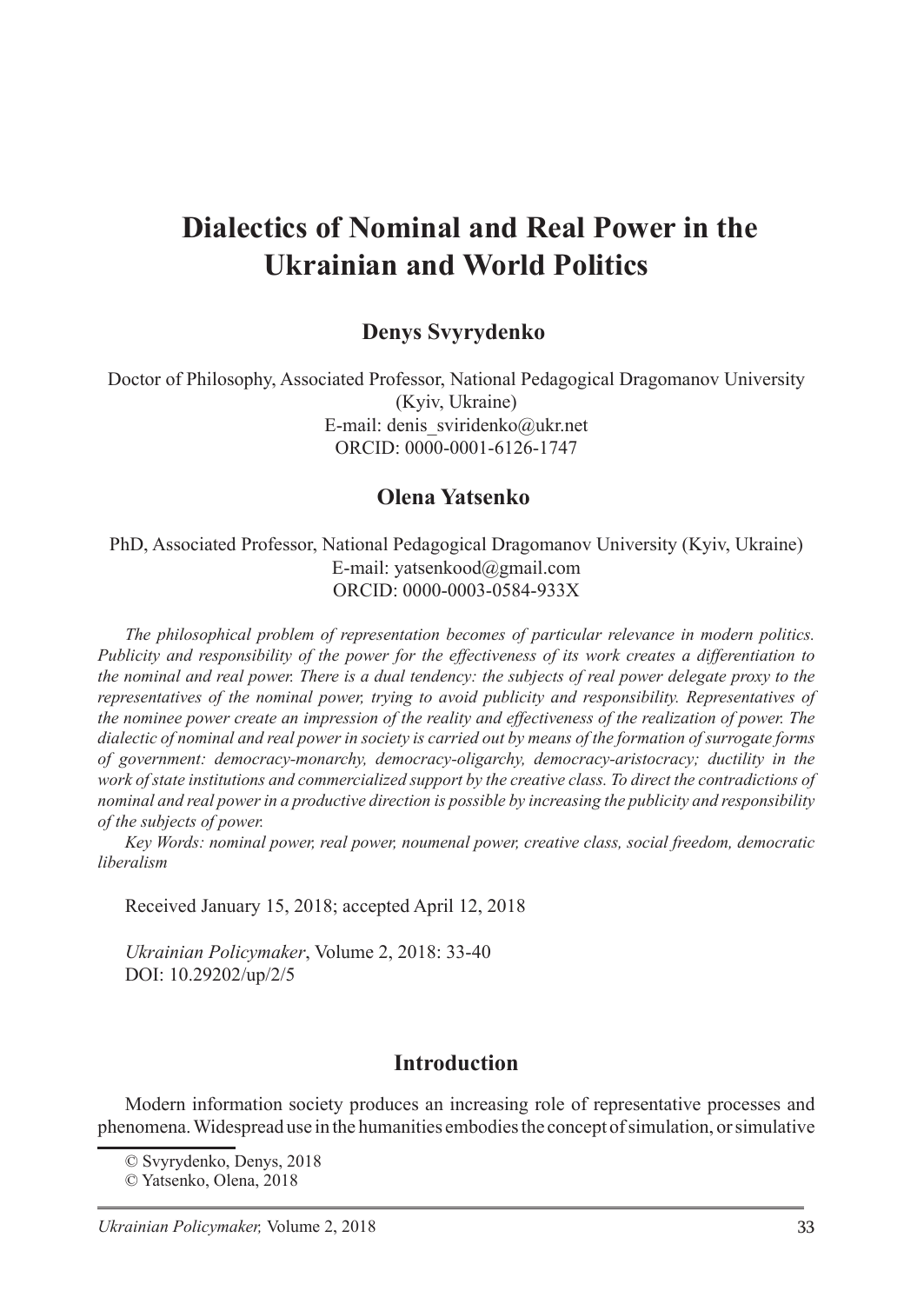reality. According to the philosophy of postmodernism, which accurately describes the state of socioculture precisely, modernity operates symbols of such order, which for its effective application do not require substantiation in reality. Hens, the representation are legitimized as a self-sufficient process that offends ontological essence. The fundamental metaphysical problem of essence and phenomenon has lost the preconditions of its relevance. This is a very comfortable position for the time of conformism. This convenience lies at the heart of manipulative practices that are widely used in all areas of modern life: from economics to art, from everyday practice to high politics. Simulative reality produces a gap in the ontological reality in many respects, and in politics too. This gap of reality and simulation in the political realm produces dialectic of nominal and real power.

Along with the simulation, modern conformism is characterized by an increasing role of communication. Indeed, modern communications technology greatly enhances the potential for impact on the general public. At the same time, communication technologies substantially change the boundaries of public and private. Therefore, the subjects of real power in society often seek to avoid excessive attention from the community. Increasing the scale of the information space, in turn, leads to the differentiation of real and nominal. The freedom of speech is also an important criterion for the life of a democratic society. Communication is both a way and a method of ensuring it. But freedom of speech has the purpose of transparency of the actions of the authorities and its relevant reporting to society. It is clear that the declared liberalism of the modern era exacerbates the eternal struggle of interests of both the subjects of power and the general public. In the conditions of information and communication freedom, the authorities, with the rest, are forced to play hide-and-seek with their own voters. This article is devoted to the study of the dialectics of real and nominal power in contemporary Ukrainian politics.

#### **Theoretical and Methodological Basis of the Study**

The phenomenon of power has a long history of research and analysis. Modern society produces new challenges and requests for feminization and mechanisms for the realization of power. As the organization of society is being pursued, there are also new forms of exercise of power, including political ones. The hierarchy of power relations, accumulated in social welfare through the power of the genus, the power of the nation, the power of the state, the power of civilization in the modern space of socioculture does not disappear and does not lose its relevance. However, the logic of the realization of power relations in modern society forms and covers qualitatively new problems and perspectives of the discourse of power.

There is a widespread differentiation of the phenomenon of power in modern research literature, considering the mechanism of its implementation. Thus, primary power is interpreted as physical coercion, implemented through a policy principle, or investment of one's own freedom and will in a supersonic integrity, community or state as a result of hopelessness. The personification of this invested capital of freedom and the will of the general public is a specific subject of power: the monarch, the feudal lord, or the leader. Such subordination is due to the power relations, therefore, the reality of the government is supported by its application, and the level of social tension is steadily high.

The next algorithm for the implementation of power relations is based on a functional or teleological principle. T. Parsons, one of the most prominent of his ideologues, convinced that power is the mobilization of resources for the purpose. This type of power subordination is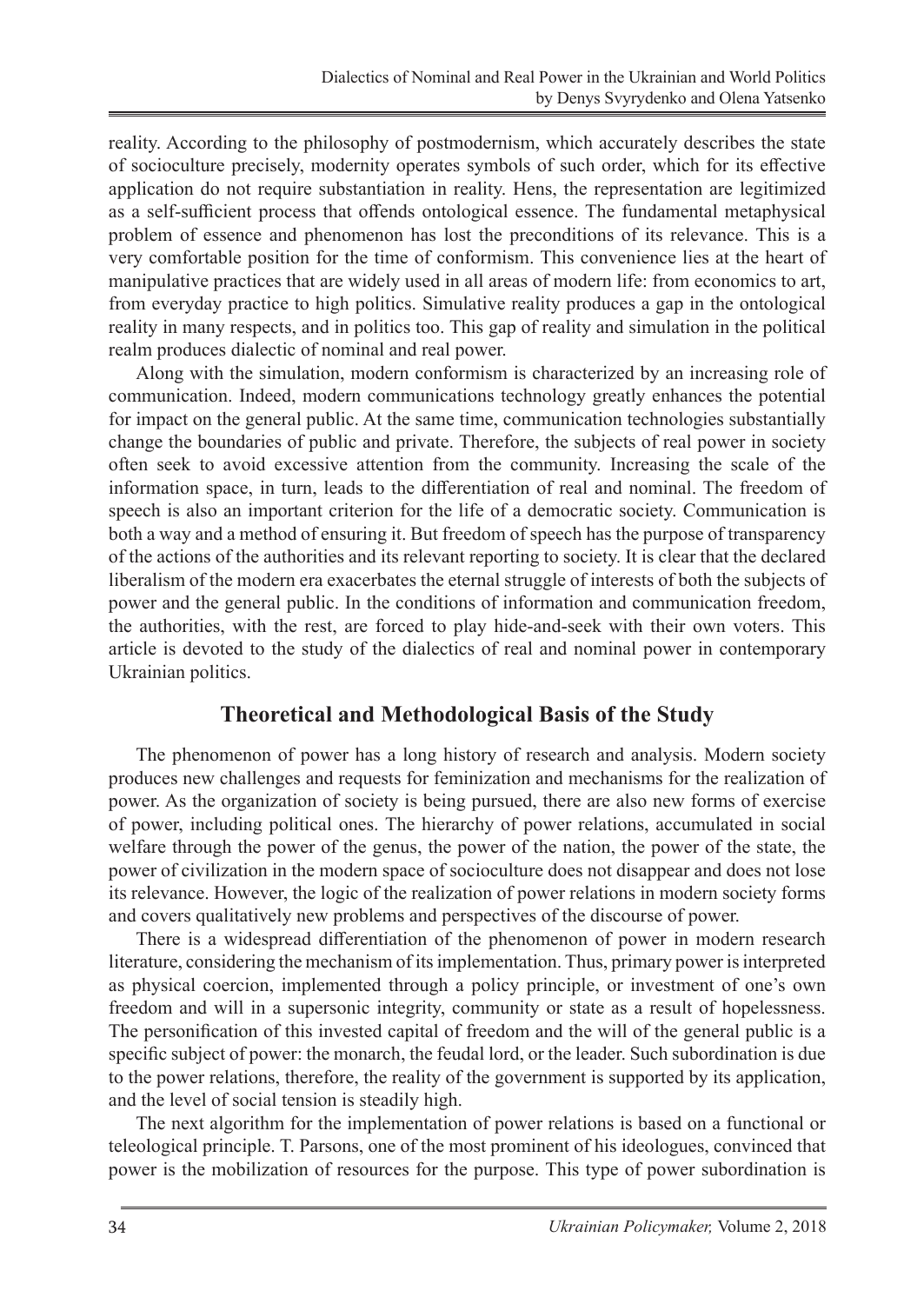based no longer on the force of physical coercion, but on the basis of economic feasibility and effectiveness. Freedom is invested not in the person of the subject of power, but in a certain ideological basis, the idea of the values that determine and guide the course of life. Thus, there is a gradual discreteness of the phenomenon of power in society, and on the other the formation and growth of an ontological gap between nominal and real power is taking place. Investments of freedom are no longer characterized by irreversibility, forced alienation. Therefore, the range of social discontent forms the leverage of influence on power. Accordingly, carriers of real power in society begin to delegate representative functions to other subjects of power, who have the opportunity to be responsible for certain defects in the work.

The modern day of the information society significantly complicates the hierarchy and structure of power relations. Therefore, the implicit topic of power research is inferior to the essentially. The discreteness of power is extrapolated into the "collective phenomenon of social consensus" (H. Arendt), the "spraying of power relations" (M. Foucault), the postmodern discourse of anonymous and irrational power, the totalitarian nature of power from the primitive society to modern democratic liberalism (A. Glucksmann), the real and the symbolic capital of power (P. Bourdieu). Consequently, at the present stage, the contradiction between real and nominal power is exacerbated.

The modern Ukrainian politician is going through terrifying transformations. Post-colonial development tendencies pose serious challenges to civil society and its management system. Therefore, Raisa Naumenko notes the following: "Thus, a real revolution is taking place in a global world, both in content, in methods, and in the forms of government. The destiny of the destroyer-revolutionaries who seek to change the modern Ukrainian state is sad. After all, they will have to start building a new one after they destroy the old one. However, they are not ready for such work" [Naumenko, 2018: 110]. Such a disposition is due, among other things, to the unstable post-colonial motivation of the power. Oleg Bazaluk and Denys Svyrydenko explain this imbalance by the metaphor of rhizomes: "The problem lies in the rhizome in the plane of understanding of the difference between space-aggressors and space-victims, which include all the limitrophe states" [Bazaluk & Svyrydenko, 2018: 94]. The dialectic of will and coercion in the interpretation of the phenomenon of power often creates grounds for emotional assessments of political activity and the growth of social tension. Colin Hay and Gerry Stoker are explicit it so: "Contemporary political disaffection is not, we suggest, a story of the decline of civic virtue, nor is it a story of political apathy — it is one of disenchantment, even hatred, of politics and politicians" [Hay & Stoker, 2009: 226]. In addition, the question arises whether nominal power is capable of performing real functions? These authors say: "We think the government and political elites more generally (and not just in the UK) have failed fully to recognise the scale, depth and nature of the democratic political malaise we face" [Hay & Stoker, 2009: 227]. One of the daemons of modern democracy, or the most common form of abuse of power, is corruption. We are convinced that corruption should be considered as a consequence of the collision of nominal and real power. After all, "Democratization, where it has survived with any substance, has often been accompanied by spreading corruption, a decline in public order and an erosion of the administrative capacity and authority of the state" [White, 1998: 3]. The multi-vector of political activity to some extent disorients the subjects of power, necessarily reduces the effectiveness of their activities, and forms signs of political instability in public life. Such a situation makes it possible to verify certain tendencies in the discourse of power. Simon Susen thus defines the various trends in the exercise of power: "This tendency appears to suggest that it is possible to distinguish fundamental types of power in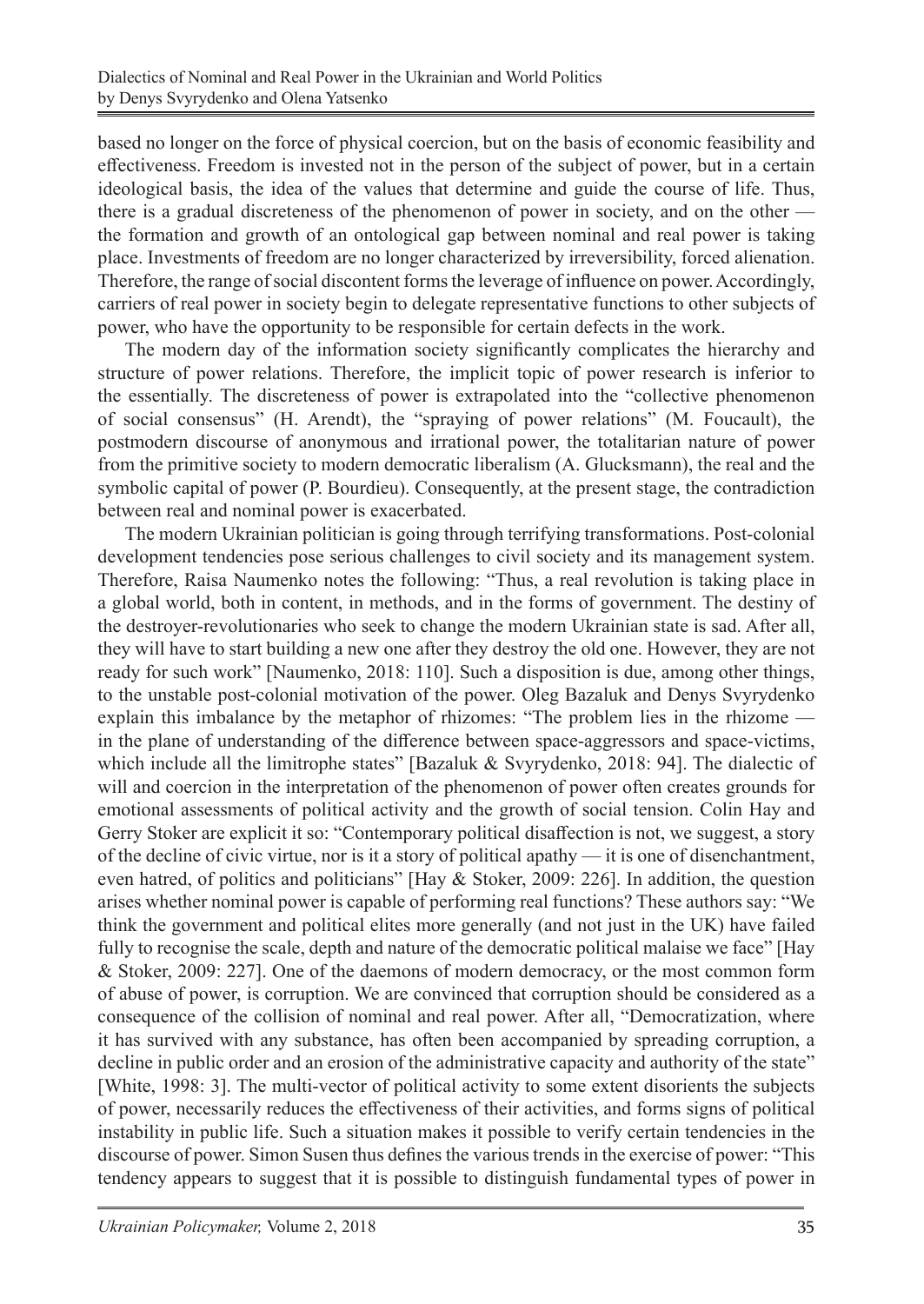binary terms. In this respect, the following conceptual oppositions are especially important: (1) 'soft power' vs. 'hard power', (2) 'power to' vs. 'power over', and (3) 'power for' vs. 'power against'" [Susen, 2017: 22]. In addition to the above-mentioned multidirectional discourse of power in society there are upward trends in self-organization of citizens for the achievement of a common goal. So must a civil society, which is the goal of democratic liberalism. Therefore, it is fair to note Tiina Rättilä and Jarmo Rinne: "Like many other forms of new social movements and civic activism, resident activism operates outside formal political institutions and is motivated by the prospect of engaging in do-it-yourself (DIY) politics at the grassroots level" [Rättilä & Rinne, 2017: 1].

#### **Mechanisms of Nominal and Real Power**

The complication of the social structure in the course of historical development predetermines the extrapolation of the discourse of power to the extremely broad context of sociocultural. The social will of the era of primitive society and modern processes of globalization require different mechanisms for the implementation and legitimization of power. In place of physical coercion and economic dependence, manipulative practices are widely implemented. It is clear that manipulative practices are implemented against the background of a symbolic or semiotic space. Therefore, real power is forced to operate successfully with nominal meanings, reinforcing the impression of its own competence. The criterion of such competence in the eyes of society is the effectiveness and efficiency of the work of the power. That is why the leading politicians of our state seek to associate their name with persons and events that are positively perceived in general, but have nothing to do with the work of the political community. Numerous PR campaigns with outstanding athletes, prize-winners of the Olympiad and Paralympics, subject to the total lack of state support to physical education and sports institutions. Any achievement of our neighbors abroad, or recognition at the international level, is represented by the first persons of the state as a logical achievement of their laborious work. Consequently, success as a criterion for the work of power in the space of symbolic exchange greatly optimizes the dialectic of the nominal and real in the discourse of power. The representation of power as a nominal phenomenon in the era of the information society plays a significant role in the work of both the domestic and world politics. Therefore, the charisma of the leader becomes unimportant in contemporary politics, and leaders of the first countries of the world are becoming young and attractive figures like Justin Trudeau or Emanuel Macron.

The plasticity, networking and the location of the global context of politics in the dialectics of real and nominal power actualize the problem of predictive functions in the course of world history. A striking confirmation of this thesis is the conflict in the east of our country. Unrecognized republics, like their representative leaders, although taking part in the negotiation process on conflict resolution, do not actually have the authority to make and implement decisions. And the country-aggressor by all possible means tries to avoid nominating it as a party, or parties to the conflict. A reviewing the chronicle of the war in Syria, in which more than 70 thousand people have already died, comes the understanding that Ukraine saves exclusively geo-racial closeness to the countries-leaders of world politics and real participants of the conflict. In addition, the UN's work at the present stage, which is not effective in resolving military conflicts, but simply helpless in solving the contradictions and challenges of the modern world, is indicative in the dialectic of real and nominal power.

Nominal and real power is differ from the point of view of representation and institutionality.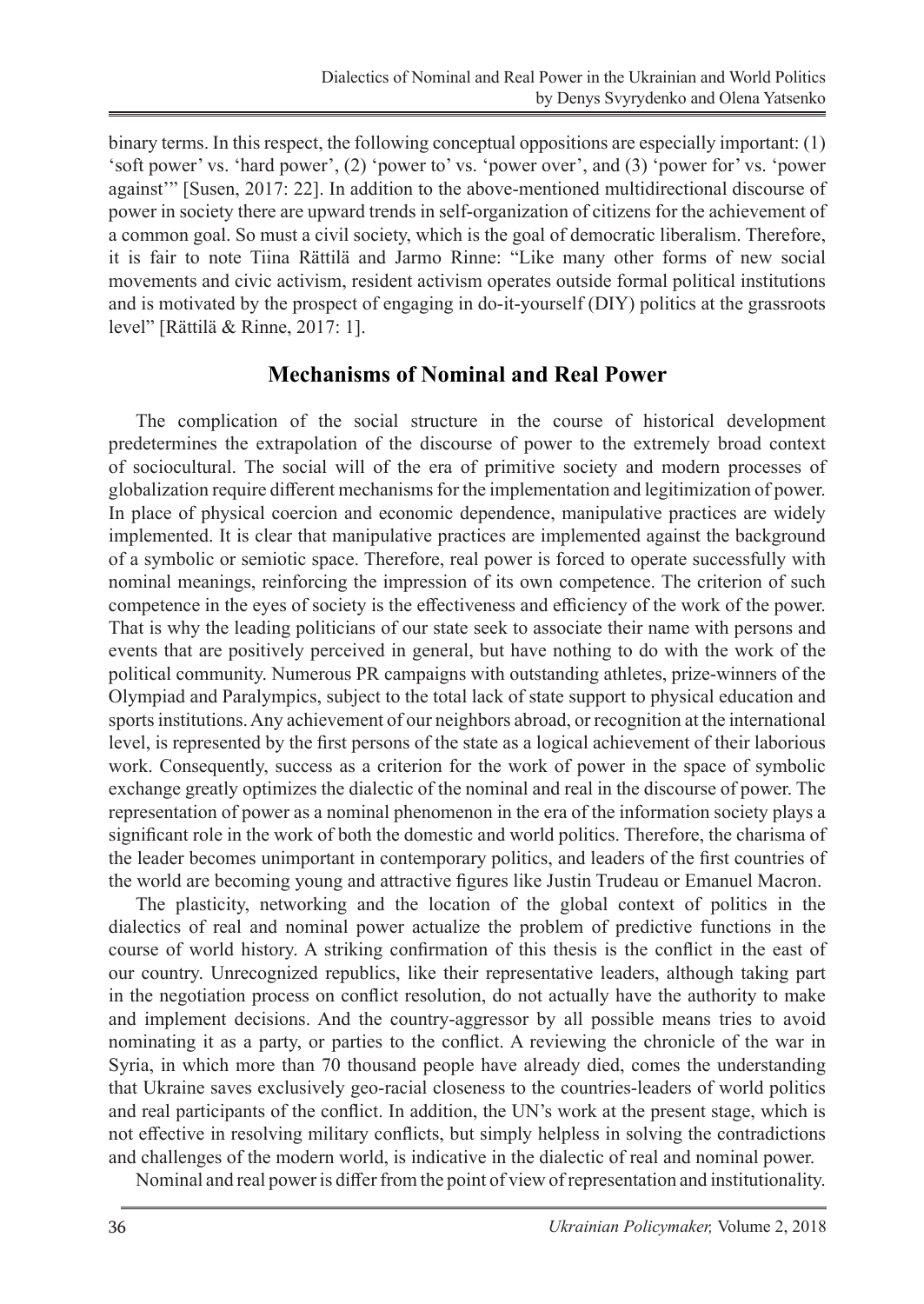Nominating power acts as representing the interests of the community. That is why the charisma of the leader and the success, efficiency in the work of the nominal power is so important. However, real power is often not concentrated in the hands of official bodies of power, but belongs to certain institutions of statehood, such as the education system, or law enforcement agencies. Is it possible to carry out an illegal referendum on the territory's membership of a particular state, with the absence of support from the educational institutions where this event was held, or under the condition of a good work of the law-enforcement system in this area? It is hardly possible. Except this, there are numerous examples of illegal possession of someone's property during the political instability in Luhansk and Donetsk region during 2014-2018. The conclusion is obvious that institutions of statehood have a significant influence of real power in society. A nominal, representative political power is the governing, but derivative of the basic, fundamental level of the real power of state institutions.

Robert A. Dahl proposes a distinction between the discourse of power on the basis of "connection" (nominal, organizational, representative power) and "causa" (real, determinant, controlling form of government). Indeed, the declarative principles of political economy often do not correspond to the processes that are taking place in reality. Thus, democracy is the most widespread form of social organization in the modern world. However, given the specific conditions for the formation of statehood, the declarative principles of democracy are undergoing significant transformations, resulting in different forms of quasi-democracy. Ukraine, the Russian Federation, and the United States of America − all these countries are democratic in the state system. However, do we have any reason to assert the identity or, at least, the similarity of these democracies? It is obvious that the practical mechanisms of the exercise of state power in these countries are significantly different. Declaratively proclaimed democracy in the Russian Federation in the last two decades demonstrates signs of a monarchical system. Therefore, in the Russian Federation, we observe a quasi-form of democracy-monarchy. Such tendencies can be traced, in particular, in the management technologies of other states of the former Soviet Union: Belarus, Armenia, Azerbaijan, Tajikistan and others. Or the militarized monarchist republic of North Korea clearly manifests the viability of such a quasi-form of government. An interesting nominative tendency of representing power in a totalitarian system is a demonstration of its perfection. Igor Samoylov explains it this way: "A totalitarian state has the intention to demonstrate its own perfection, and there are grounds for that. What can be more perfect than a logical and reasonable system where the government controls all aspects of the life of each individual, from birth, forms his personality, creating a "new man" for which the universal good of the state is the highest goal of existence, constructed in accordance with the ideal concept that arose in the minds of the authors of this social system and became a reality, totalitarianism is a sort of explication of the beginning of the scope of the ideal to the material world" [Samoylov , 2014: 177].

If we analyze the specifics of state power in Ukraine, then the existence of a democracyoligarchy in our country is quite obvious. Nominee political power is delegated not by the people, by the general public, but by separate oligarchic structures. So, Oleg Bazaluk says: "The coming to power of Poroshenko and his inner circle did not change the membership of the Ukrainian ruling "elite" [Bazaluk & Svyrydenko, 2017: 221]. The basis of motivation in such a policy is the protection of business interests, not social justice and the stabilization of public life. Of course, Ukraine is not unique in its oligarchic democracy. The vast majority of South American countries have been fruitfully implementing similar principles of public administration.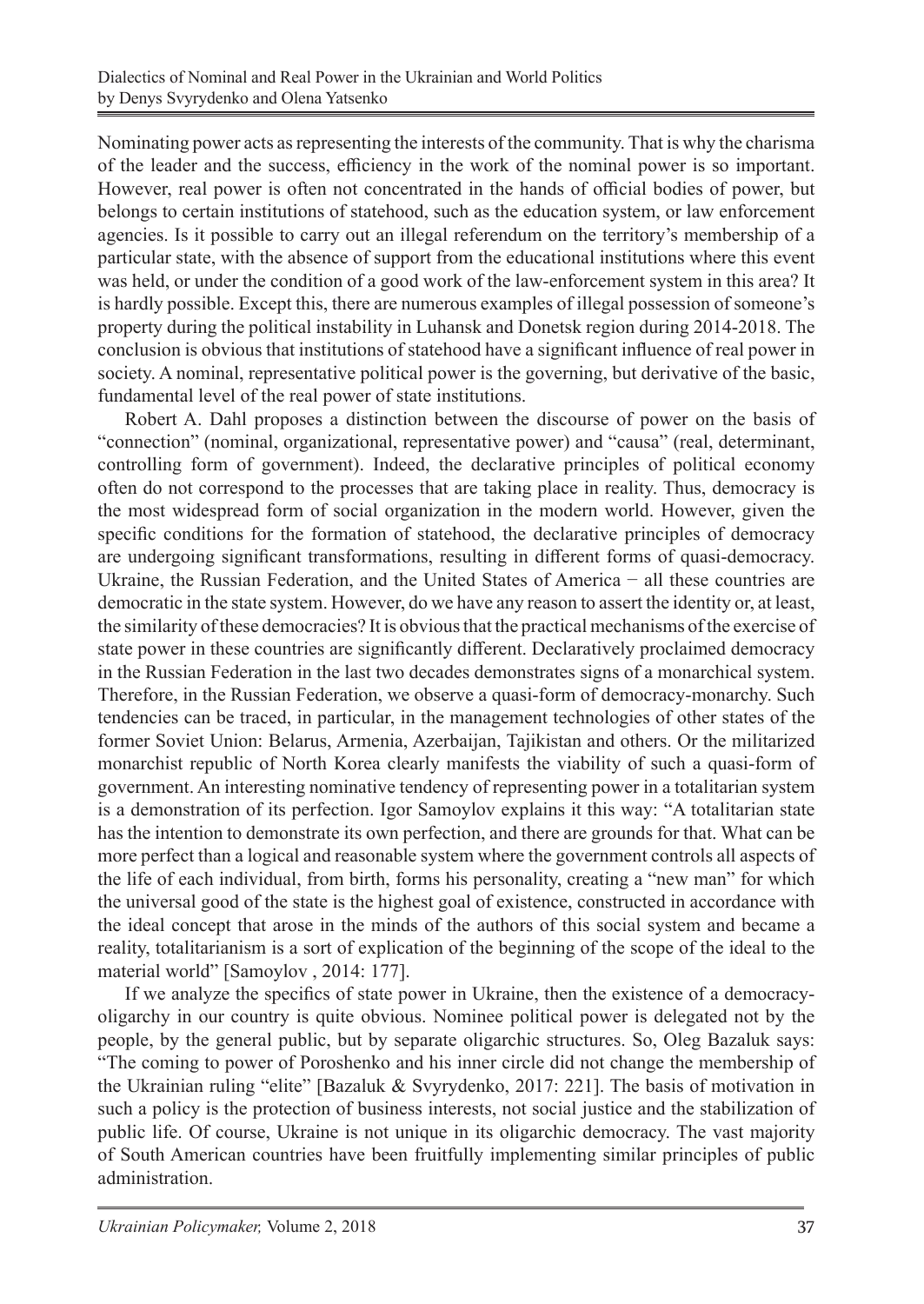Moreover, the developed forms of democracy of the advanced countries of the world, such as the USA, France, Germany, can hardly be called democracies in its pure form. Rather, it is certain forms of democracy-aristocracy, when real power is concentrated in the hands of political groups that have tradition, authority and weight of influence on public opinion and the course of social life. Thus, the gap between nominal and real power takes place in countries with different levels of development of democracy: "The change of the political leader and even the political regime in the state does not necessarily exert a significant influence on the will-power-will phenomenon." Despite the changed conditions, the established structure of the power-will relations continues. The power elite of the society in every concrete case prove the conduit of this common will. The change of the imperious phenomenon always leads to a radical restructuring of the life of society, since the former social relations and connections are completely reconstructed" [Samoylov, 2014: 156]. Investigating the principles of legitimizing the oligarchic system of post-colonial states, Igor Samoilov comes to the following conclusions: "Since the oligarchy can exist only in the context of the recognition of the right of private property by the society, the will of the masses to possess even a small part of such property inevitably causes a social need to establish institutions that provide and protect this right, in particular, the state. And, at the same time, the "state of owners", in which each individual is accorded principally equal rights to own property on various scales. It is beneficial primarily to the oligarchic ruling elite, because it receives the greatest benefit from such a social organization" [Samoylov, 2014: 174].

The real subjects of power and nominal representatives of power relations are presented individually in person. Steven Lukes justifies the contradiction between the "unchanging amount of power" in society, emphasizing the totality of the discourse of power; and the power of "short-term", or domination of representative, nominal power. Events in the eastern part of Ukraine are also indicative in this regard. When in 2014 there was a threat to Ukrainian statehood in certain regions of Lugansk and Donetsk region, and then the governors in this area were appointed people who actually kept the full power in these regions: Igor Kolomoisky in the Dnipropetrovsk region, Sergey Taruta, person, close to Rinat Akhmetov in Donetsk. Such appointments were a clear signal that these figures were determined by a civic position and are ready to invest their own time, resources and personal responsibility for asserting Ukrainian statehood. These significant actions by the authorities caused the desired and expected impact on the situation at that time. After all, like the thermal motion of molecules, when some molecules collide with others, people are under the influence of their closest social environment [Samoylov, 2014: 141].

Consequently, the dynamics of power relations in society is carried out through the proletariat of real and nominal power. Such a disposition is conditioned by the internal mechanism of power, namely the tendency to act "Contrary to real interests and preventing possible discontent" [Lukes, 2018: 39]. Nominal power in society performs functions of scenery, or simulation space, under the cover of which the subjects of real power are able to carry out of power.

There is a reverse trend of influence. It is clear that real power needs nominal representation. However, nominal power, in turn, needs support from the real actors of power. In addition, this is not just about the election posts of political power. Igor Samoilov describes the functions of the creative stratum of society on the legitimization of subjects of real power: "Demonstrative, deliberate consumption, which is presented to the society as an "ideal" and the only true direction of will demonstrated by so-called "stars", is manifested, among other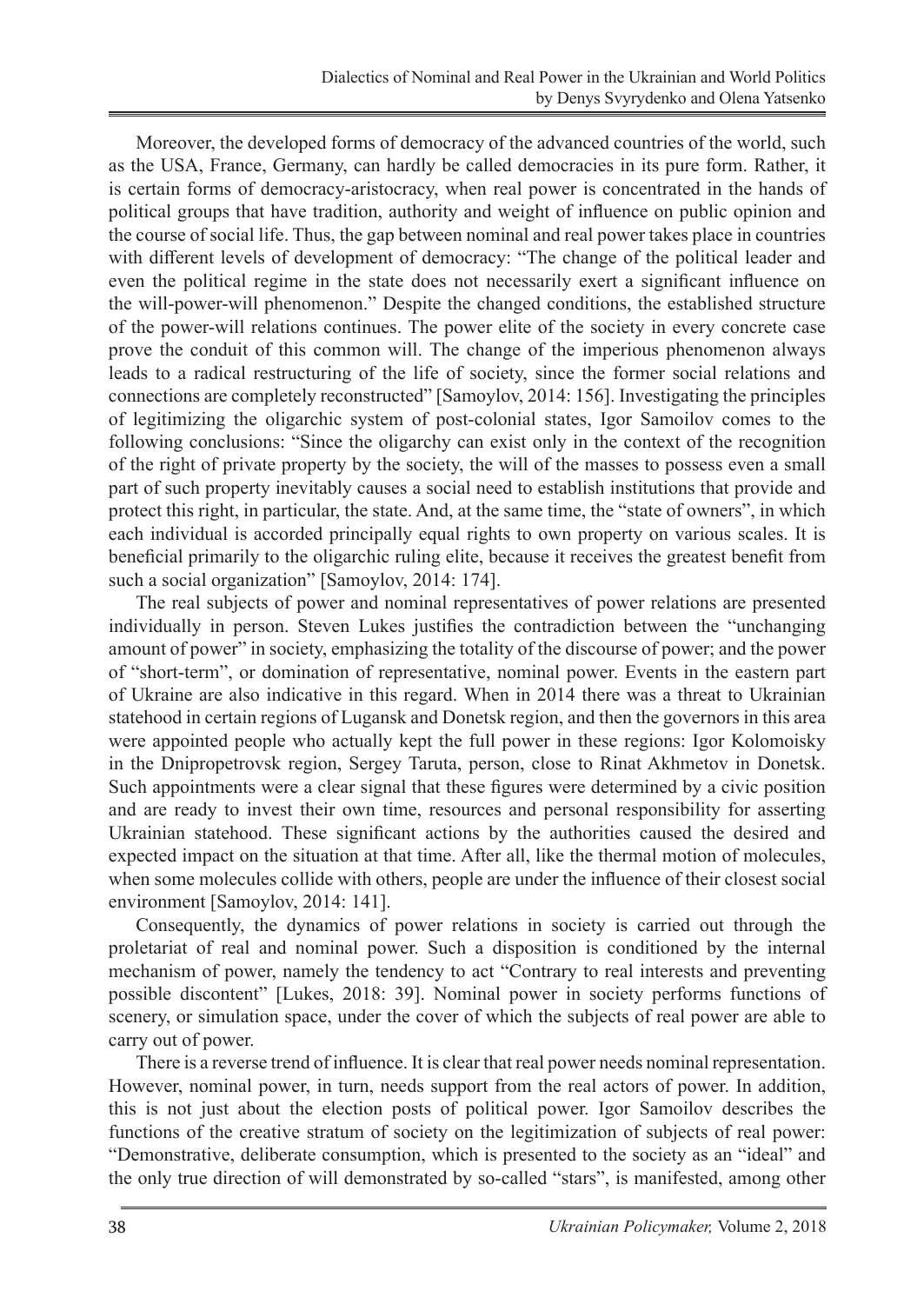things, in the phenomenon of glamour. In turn, the creative class, being close to the real power, receives significant material preferences from it. The bright glare of glamour overshadows the real power, which, while remaining in the shadows, actually possesses both power and wealth" [Samoylov, 2014: 173]. And although creativity and art are the realms of spiritual production that accumulate true values. Yes, Galina Shevchenko stresses: "Culture and arts are the catalysts for appearance of excellent humans who have good souls, thoughts and deeds, who feel an urgent necessity to live in accordance with their conscience, to give people joy and happiness" [Shevchenko, 2017: 177]. However, in the age of conformism of art, as well as other cultural projects, it was not possible to avoid commercialization.

#### **Conclusions**

Simulation, or simulation of reality, causes a series of ontological ruptures. The conventional perception of things and phenomena does not guarantee the trustworthiness of knowledge. Extensive and virtuous manipulative practices are widely used in all spheres of modern life, and especially in politics. Therefore, analytics of the contradiction between nominal and real power in the modern information society becomes of special significance. Consequently, nominal power is a representative, public, electoral component of the modern political system. The real power is the political elites, or oligarchic clans, or individual personalities that usurp power beyond the legal field of the state. The distance between the nominal and the real power is determined by the publicity of democratic power, and hence its responsibility. Subjects of real power for obvious reasons seek to avoid both publicity and responsibility. This strategy allows them to hold power for a long time. The ways of legitimizing real power through the nominal are the following: the formation of quasi-forms of a democratic system, the institutionalization of statehood and the so-called "creative class". Nominal democracy of some countries shows signs of opposing state structures: democracy-monarchy in Russia, democracy-oligarchy in Ukraine, aristocracy-democracy in the USA. The institutions of statehood are an intermediate link between nominal and real power. Thus, sabotage by the leaders of local power institutions makes it impossible to coordinate the work of centralized authorities. That is, the institutions of the state have the opportunity, in turn, to enter into object-object relations of manipulation by the authorities. The creative class also plays a significant role in the dialectic of nominal and real power, by popularizing those benefits that accompany real power.

Thus, the differentiation of power into nominal and real in the information society is a natural and inevitable phenomenon. Minimizing the risks of such differentiation is possible by increasing publicity and accountability of government actions.

#### **References**

- Bazaluk, Oleg, and Denys Svyrydenko. Philosophy of war and peace: in search of new European security strategy. *Anthropological Measurements of Philosophical Research*, No. 12, 2017: 89-99.
- Hay, Colin, Gerry Stoker. Revitalising politics: have we lost the plot?, *Representation*, Vol. 45, Issue 3, 2009: 225-236, DOI: 10.1080/00344890903129681
- Lukes, Steven. Noumenal power: concept and explanation. *Journal of Political Power*, Vol. 11, 2018: 46-55. DOI: 10.1080/2158379X.2018.1433755
- McGrath, Charles. Master Narratives of Ukrainian Political Culture. *Future Human Image*, Vol. 9, 2018: 74-81.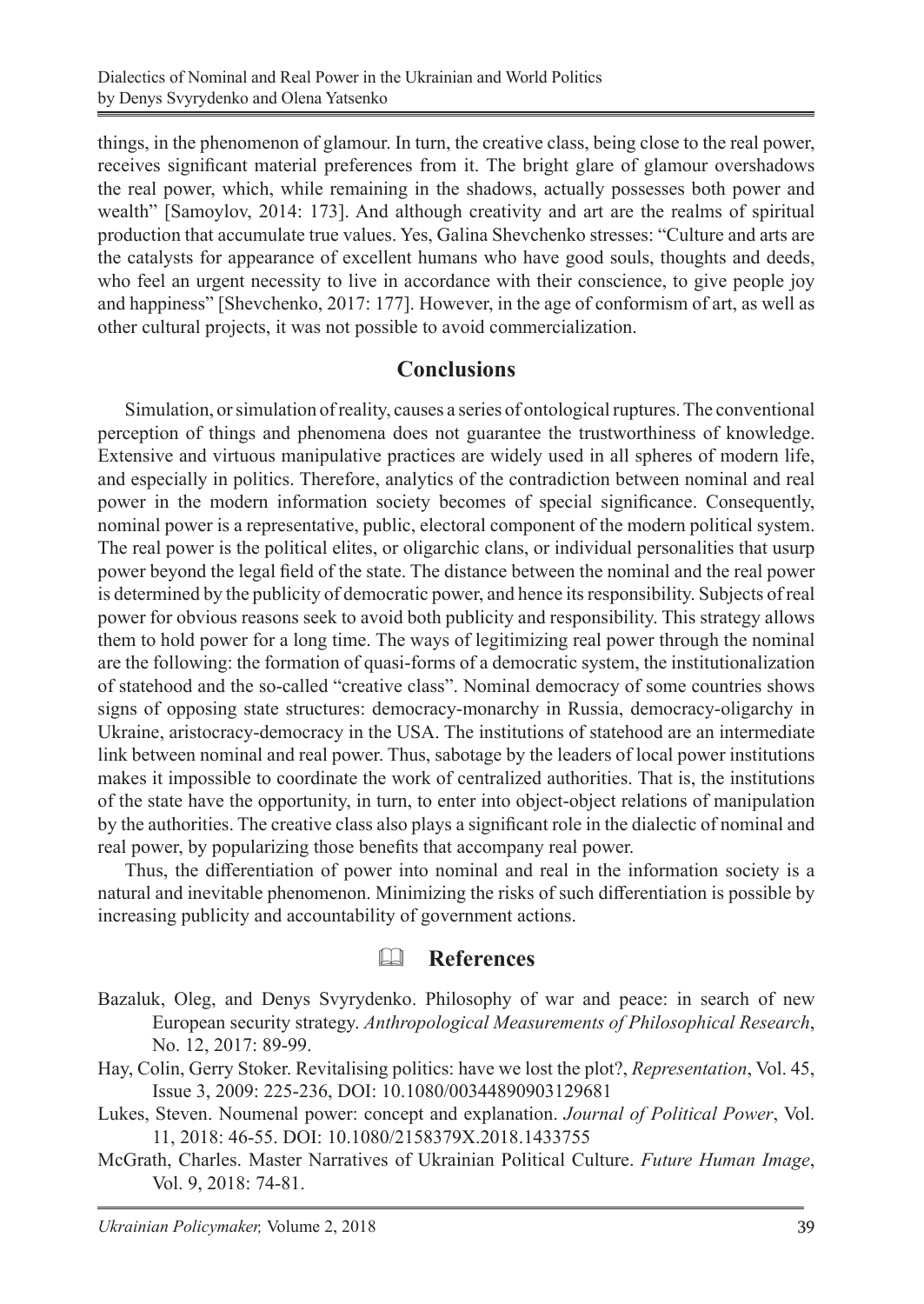- Naumenko, Raisa. Philosophy of Public Governance: Manpower Policy of Modern Ukraine in the Context of Globalization. *Philosophy and Cosmology*, Vol. 20, 2018: 106-112, DOI: 10.29202/phil-cosm/20/9
- Rättilä, Tiina, and Jarmo Rinne. Local Resident Activism and Unofficial Political Representation: New Theoretical Contours. *Representation,* Vol. 53, Issue 3-4, 2017: 219-231, DOI: 10.1080/00344893.2017.1393454
- Samoylov, Igor. Phenomenology of the will in the society of consumption. *European Social Science Journal*, Vol. 9, No. 1, 2014: 25-27.
- Shevchenko, Galyna. The Ideal Image of a Man: the Main Characteristics and Ways of Achieving. *Future Human Image*, Vol. 7, 2017: 120-127.
- Susen, Simon. The seductive force of 'noumenal power': a new path (or impasse) for critical theory? *Journal of Political Power.* Vol. 11, 2018: 4-45, DOI: 10.1080/2158379X.2017.1362734
- White, Gordon. Building a democratic developmental state: Social democracy in the developing world. *Democratization*, Vol. 5, Issue 3, 1998: 1-32, DOI: 10.1080/13510349808403571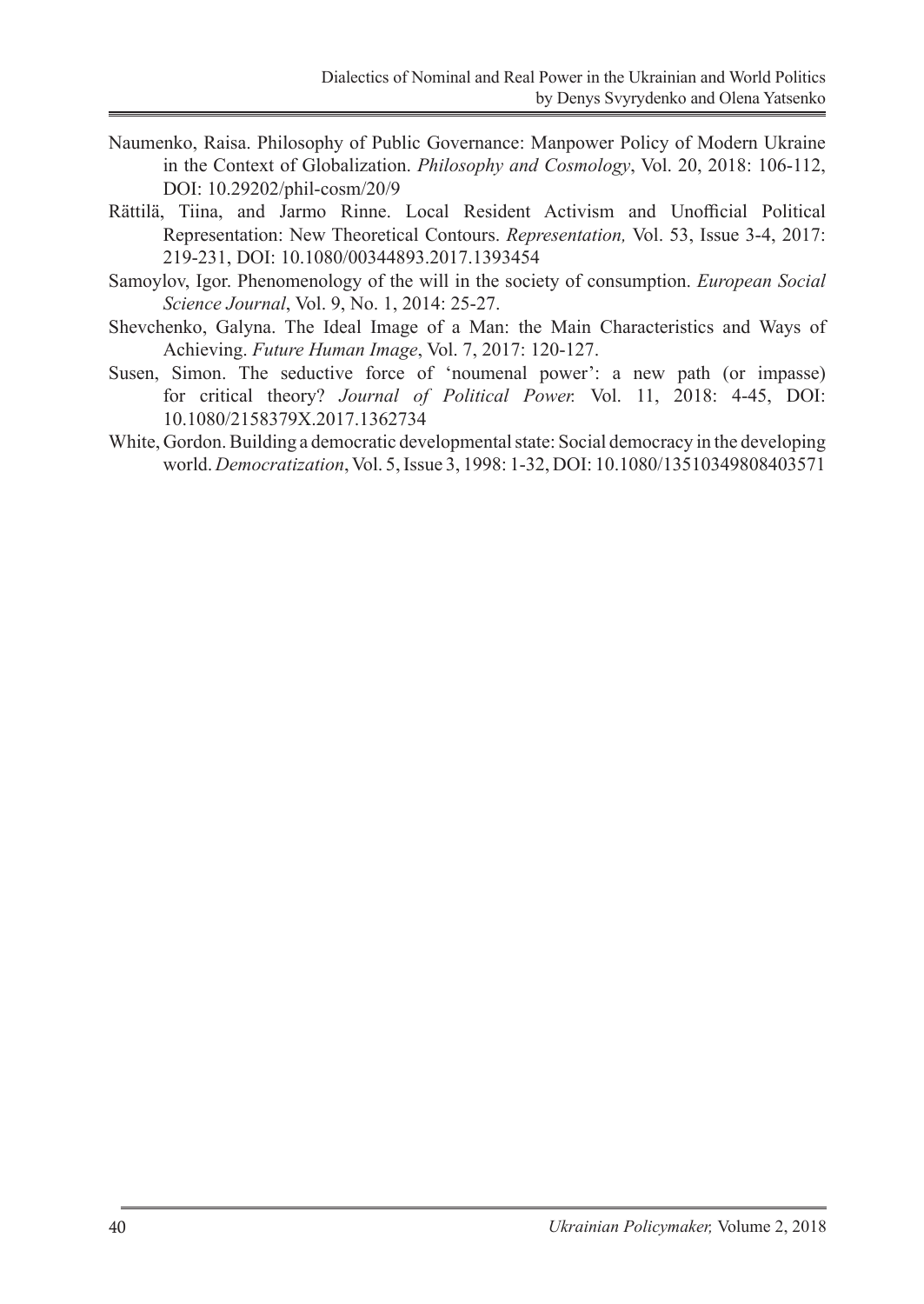# **Correlation between Morality and Religion in Ukrainian Society: Productive Ideas in German Idealism for Modern Consideration**

#### **Vadym Tytarenko**

PhD, Assistant Professor, Taras Shevchenko National University of Kyiv (Kyiv, Ukraine) E-mail: tytarenko.vadym@gmail.com ORCID: 0000-0001-9251-8859

*Kant's and Hegel's ways to resolve the problem of correlation between the morality and religion at first glance seem to be opposite. Such opinion is evidenced by Hegel's statements in which he puts himself into the opposition to Kant and demonstrates his own theoretical and methodological superiority. Many scholars of German Idealism support such opinion. But in spite of such radical alternativeness, in author's opinion, it is possible to discover some mutual and non-contradicting positions of Kant and Hegel on the issue of correlation between the morality and religion.* 

*The purpose of this article is a comparison of the Kant's and Hegel's ways to resolve the problem of correlation between the morality and religion in order to discover the moments of complementarity in these extremely alternative philosophical systems. The results of this inquiry can be fruitfully assembled and used by the modern Ukrainian political and social science for resolving of this problem within the modern Ukrainian society. To achieve this purpose, it is necessary: a) to analyze and compare the general methodology used by Kant and Hegel in their philosophical systems; b) to conduct a comparison of their doctrines on morality, religion, and their correlation; c) to carry out a research in order to discover how Kant's and Hegel's theoretical and practical models, as well as achieved conclusions, can be fruitfully applied in the modern comprehension of the problem of correlation between the morality and religion. Key Words: Kant, Hegel, morality, religion, Ukraine, society, religious safety*

Received March 28, 2018; accepted May 25, 2018

*Ukrainian Policymaker*, Volume 2, 2018: 41-47 DOI: 10.29202/up/2/6

#### **Introduction**

The inquiry on productive potential of Kant's and Hegel's ethics and philosophy of religion requires a general outline of the present state and comprehension of these phenomena in the context of individual and a social being.

The correlation between morality and religion can be comprehended both at the individual (subjective) level and at the level of social consciousness. On an individual level, it is possible

<sup>©</sup> Tytarenko, Vadym, 2018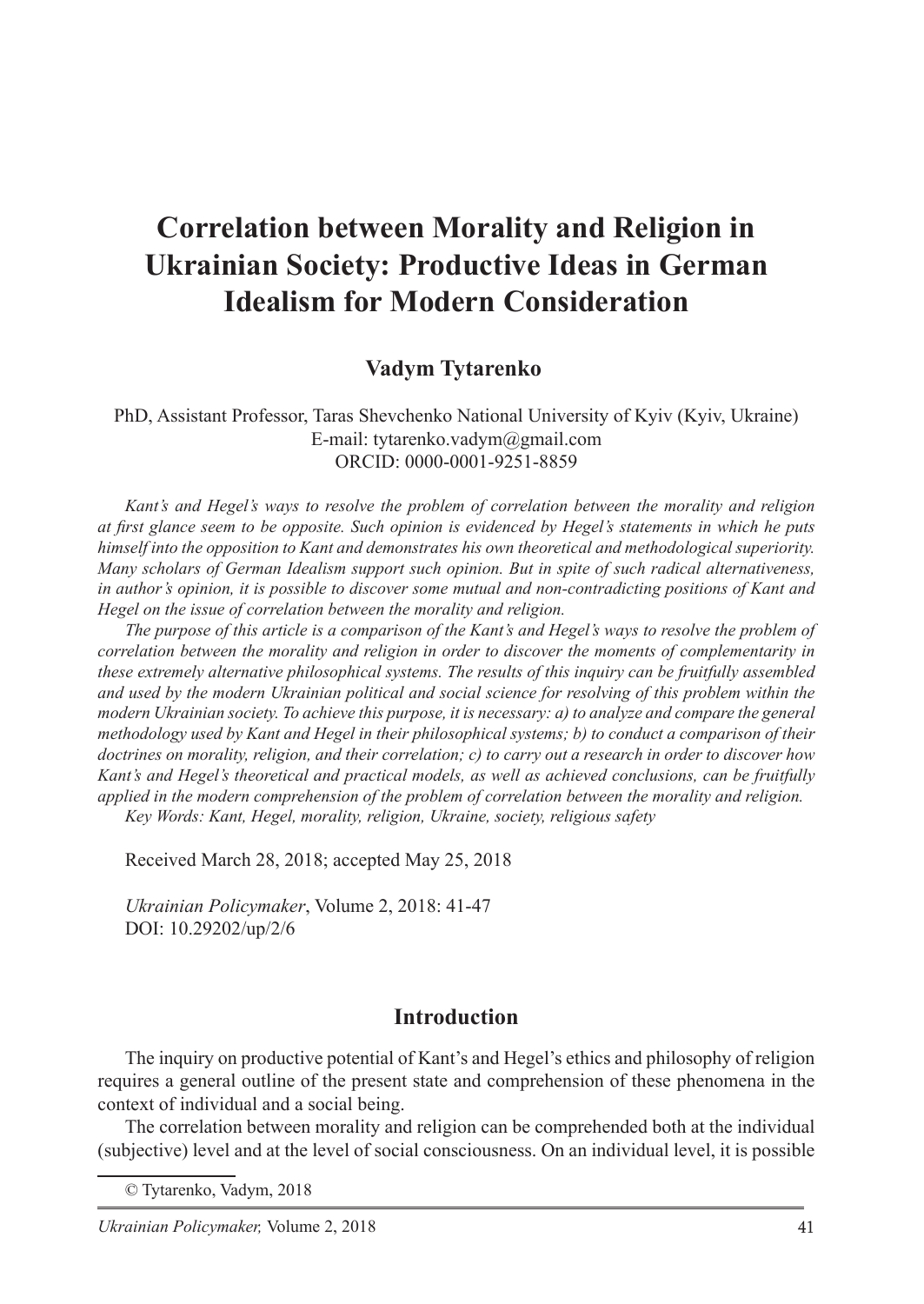to provide a didactic connection between religion and moral consciousness. Such didactic connection appears as the potential ability of the religious education and upbringing to form and improve the level of morality (in the meaning of the sense of inner duty) of an individual. At the social level, such an individual-didactic function of religion becomes a certain general opportunity for the increase of the general moral standard of society. The main difficulty of the didactic role of religion in the matter of development of both individual and social morality appears as the lack of a definite, universally valid criterion of Good and Evil. In modern Ukrainian society, there is still no certainty about common values. This situation is caused by the peculiarities of the post-totalitarian condition of modern Ukraine. The society rejected the previous socialistic-utopia ideals and their related individual and social aspirations. Some important issues on Ukrainian post-totalitarian rehabilitation are outlined by Sergii Rudenko in his paper. [Tytarenko & Rudenko, 2018]

In the new Ukrainian society religion is the extremely powerful force claiming to establish new ideals of moral perfection. Ukrainian society is currently experiencing an unprecedented surge of religiosity. The social aspiration to find moral benchmarks also explains the emergence and popularity of the latest non-orthodox religious communities that offer different ways of self-improvement. It's difficult not to get lost in such religious diversity. The individual must have a clear awareness of its own aspirations and be reflexive on all proposed ways of selfimprovement.

Along with a surge of religiosity, there is also a growing mercantile-utilitarian attitude towards social problems. In such situation, the morality descent appears as inevitable. The traditional issues and problems of individual improvement remain beyond the aspirations of utility. This attitude to the world can be combined with religiosity. However, such religiosity cannot be considered as true. The motive of such religiosity is the Fear of God, and its goal is to obtain a profit, etc. Such moral situation and pseudo-religiosity, unfortunately, are the realities of the modern Ukrainian society. Gennadii Aliaiev in his writing on the religion's impact on culture development proposes some significant explanations on this problem [Aliaiev, 2016, 190-198]. In order to resolve this difficult situation, as well as other problems of the formation and development of Ukrainian society, it is necessary to revise the most significant intellectual heritage of the past. On the problem of morality, religion and their correlation, the important achievements were gained by Immanuel Kant and Georg Wilhelm Friedrich Hegel.

### **Kant's and Hegel's methodological solutions for the inquiry of the problem of correlation between the morality and religion**

One of the main reasons for the interpretation of Kant's and Hegel's doctrines as extremely alternative appears the methodology used by thinkers to resolve the basic philosophical problems. Let us overview and compare the methodology of both thinkers.

The first point of the Kantian approach to the consideration, analysis and solution of the problem of the correlation between morality and religion is an "aprioristic" interpretation of the human nature. "Aprioristic" approach appears as a peculiarity of his transcendental methodology. Kant states that the moral ability and the religious consciousness are the essential elements of human nature that are revealed by the study of the theoretical and practical application of the reason and the judgement.

The second crucial point is the proclamation of the duality of the world: the distinction between the "noumena" (the sphere of man's freedom (free causality) and the "phenomena"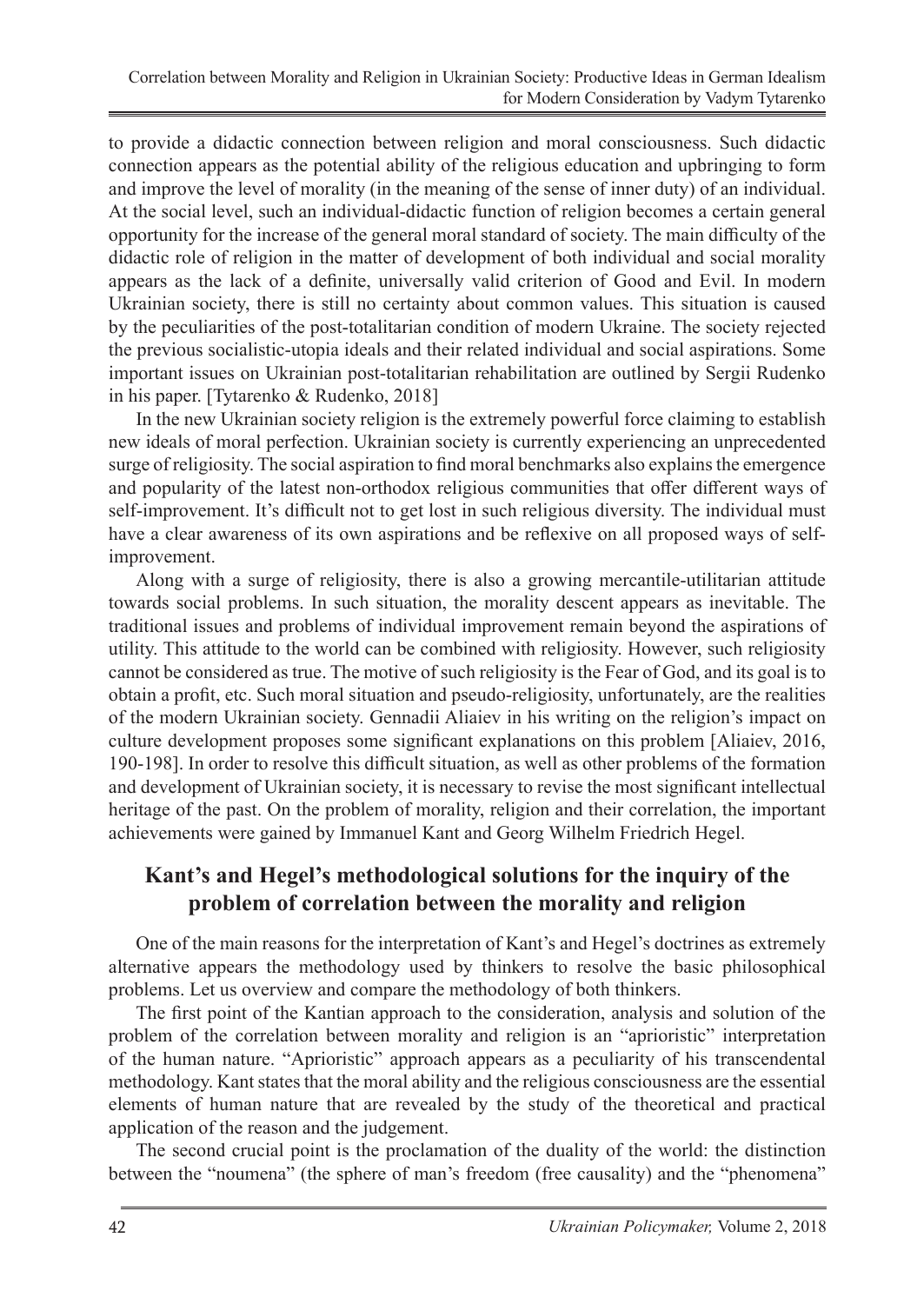(the sphere of the inevitability of the law of causality). As a result of the interpretation of morality and religiosity as the pre-experiential abilities of the human soul (the noumenal component), Kant proclaims them to be the conditions of such social phenomena as law and religion (phenomenal correspondences). The thinker, on the pages of his *Critiques* [Kant, 1998; Kant, 2015] and numerous letters as well, repeatedly noted that the main purpose of his philosophical inquiry is to answer the question "what is a human being?" [Kant, 1977, 205]. Such question represents Kant's intention to conduct all his inquiries towards one purpose: to uncover the deep essentials of a human being by observation of their real-life manifestations: science, art, law, religion, etc. Due to such aims of his inquiry, Kant deliberately ignores the cultural-historical perspective of interpretation of mentioned phenomena in order to discover and explore all their conditions within the "human soul." Such consideration of human being and cultural-historical process essentially distinguishes Kant's and Hegel's approaches to solving the problem of the correlation between morality and religion.

Essential peculiarities of the Hegelian approach to the morality and religion correlation are "historism", the dialectical method and philosophical monism.

Unlike Kant, Hegel tries to build a chain of historical justifications for ability, reality or necessity of any phenomenon of history and culture. In his opinion, any randomness is random only at first glance. Historical research can prove the regularities that were previously not noticeable. One of the most important Hegelian philosophical discoveries is the total inconsistency of reality. Historical formation occurs due to constant struggle and interaction of contradictory elements.

The second peculiarity of Hegel's research strategy is the monist philosophical approach, which reveals itself in the idea of spiritual nature of reality. Such interpretation of reality appears as the reason why some authoritative scholars consider Hegel's system to be a "mystical pantheism." The Spirit acts as the essential background of the world. It unites in itself the whole reality. All historical processes appear as the specification of the general scheme of "self-movement," "selfrevelation"" of the "Absolute." This process, the thinker calls the Spirit's implementation of its own concept, the embodiment of the logical "Absolute Idea". Hegelian philosophical monism gives a possibility to conduct a philosophical inquiry in the field of objective historical processes, casting the individual, subjective level aside. Hegel carries out his studies of morality, religion, and their correlation in the field of objective history. Mentioned peculiarity shows a distinction between his theoretical position and the Kant's one.

### **Kant and Hegel on the correlation between morality and religion**

Kant's heritage on ethics and philosophy of religion demonstrates the relative sustainability of his research principles and positions in this field. On the contrary, Hegel's philosophical creativity is extremely dynamic and changing. There are three more or less independent ways of Hegel's consideration of morality, religion and their correlation: a) in early theological writings, b) in "Phenomenology of Spirit", c) in the "Encyclopedia of Philosophical Sciences." Such variety of ideas and evaluations makes difficult to compare Kant's and Hegel's philosophical conclusions. Nevertheless, it is necessary to compare Kant's ethical doctrine with the above-mentioned variants of the Hegelian doctrine of morality and religion in order to make the corresponding theoretical generalizations.

Kant's philosophy played an important role in the formation of Hegel's philosophical position. The first philosophical steps that he carries on the pages of his early theological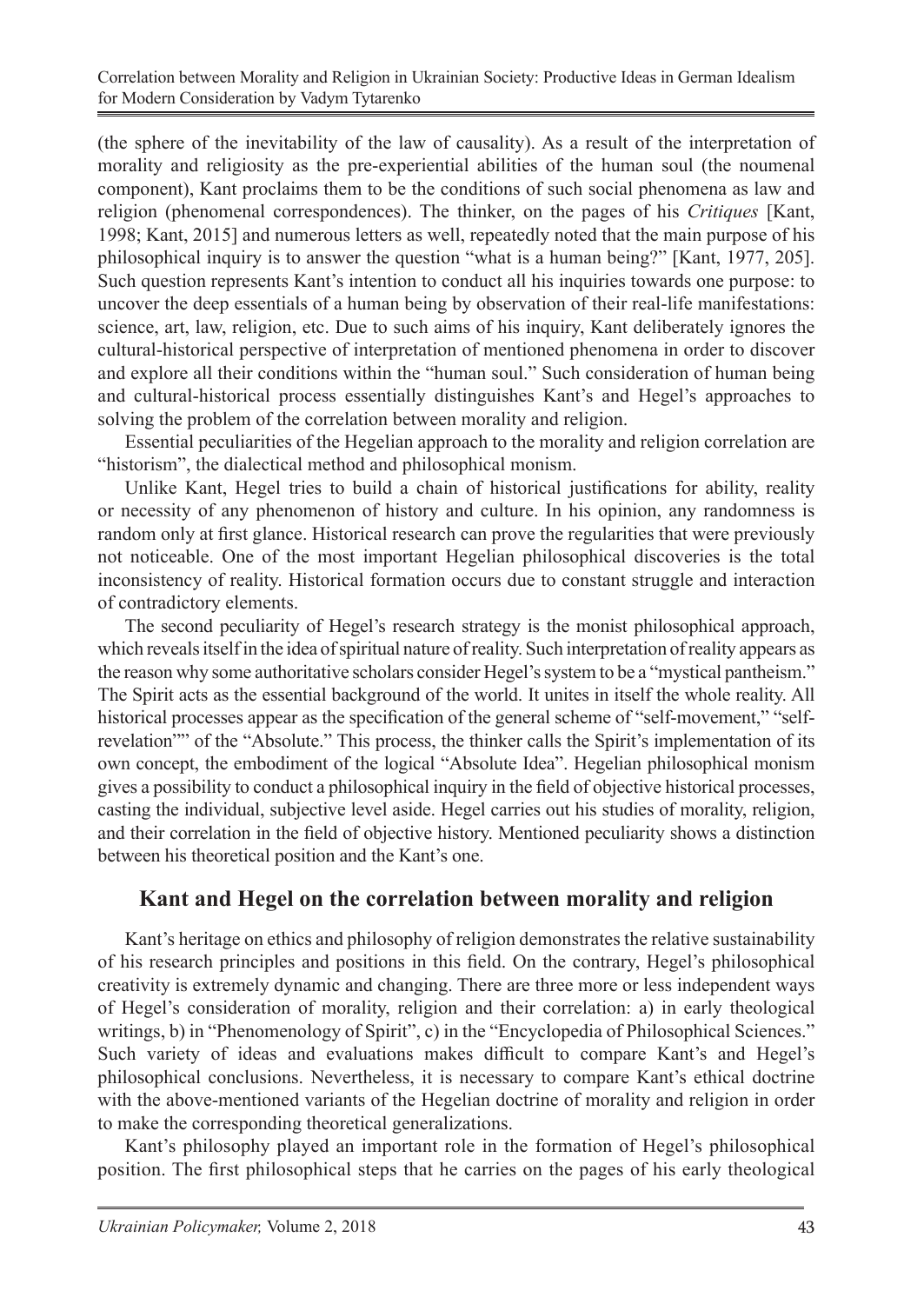works bear the obvious imprint of the Kantian perspective and methodology. His first theoretical receptions of Kant's ideas took place in the field of ethics and philosophy of religion. Hegel's ethical views, presented in his early writings, such as *Folk religion and Christianity* [Hegel, 1907, 1-72], *The Life of Jesus* [Hegel, 1907, 73-136], *Positivity of the Christian Religion* [Hegel, 1907, 137-240], almost completely coincide with the moral doctrine of Immanuel Kant. Hegel's philosophical position is so active and dynamic that even within this first period of his work there is no theoretical unity. Recent works of the early period, particularly the *The Spirit of Christianity* [Hegel, 1907, 241-342], indicate Hegel's gradual theoretical break with Kant and shift to opposition to his moral philosophy. Hegel does not come along with the deontological and transcendental basics of Kant's ethics. He considers it to be the representation of the "spirit of Jewish slave religiosity." In contrast, he proposes the New Testament's concept of love, which overcomes the contradiction between the "tendency" and the "law.". External law-abide and authority, which Kant formally does not accept, in fact, now act from inside as the principles of his "categorical imperative." However, whether the authority and law-abide are external or internal, their essence does not change. Therefore, in Hegel's opinion, Kant's ethical doctrine holds a contradiction and the morality requires a fundamental theoretical reconsideration. The principle of this new Hegel's theoretical approach is the accentuation of the historical context of the study of philosophical problems, or in terms of "Phenomenology of Spirit", is the necessity to evaluate the result only with its development. "Nor is the result which is reached the actual whole itself; rather, the whole is the result together with the way the result comes to be." [Hegel, 1979, 4]

Correlation between the morality and religion in *Phenomenology of Spirit*, it still close to the Kantian. Hegel, conducting his inquiries on the historical level, still remains partly at the level of the problems of subjective awareness of own belonging to total absolute. That is why in *Phenomenology of Spirit* the thinker highlights the connection of subjective morality and objective religiousness. Moral consciousness still remains in the role of a "guide to religion." The central concept of moral doctrine is "duty", the dialectical development of which, gradually pushes the self-consciousness to the idea of God as the eternal perfect moral legislator. Morality and duty (its essential basis, which conciliates the relativity of sensual tendencies and necessity of moral obligation) appear as the essential conditions of selfconsciousness's consideration of its own spirituality and divinity and the same consideration about the entire Universe. In *Phenomenology of Spirit*, morality appears as a transitional link from alienated spirituality in determinate-being-as-such up to the "sublation" of this alienation in the absolute comprehension.

Such a model of the correlation between morality and religion in terms of content is very close to Kantian. However, Kant's and Hegel's models are not equal. In Kant's opinion, the moral consciousness is the basis of religious consciousness and leads to the idea of a God. Nevertheless, the question of the final justification of the "Practical Reason" postulates (which are the conditions of possibility of morality) still remains open. That is because Kant clearly realizes the impossibility of its rational resolve without carrying out the pure rational speculations (that have nothing in common with the reality). Kant considers such essential postulates of morality as the subjects of "Rational Belief." By doing this he demonstrates his agnostic position on this issue. Hegel, by contrast, proclaims the possibility of knowledge of God. Moral and religious consciousness in these terms appears as the necessary stages of such knowledge. Such totally-cognitive position of Hegel appears more optimistic that Kant's one.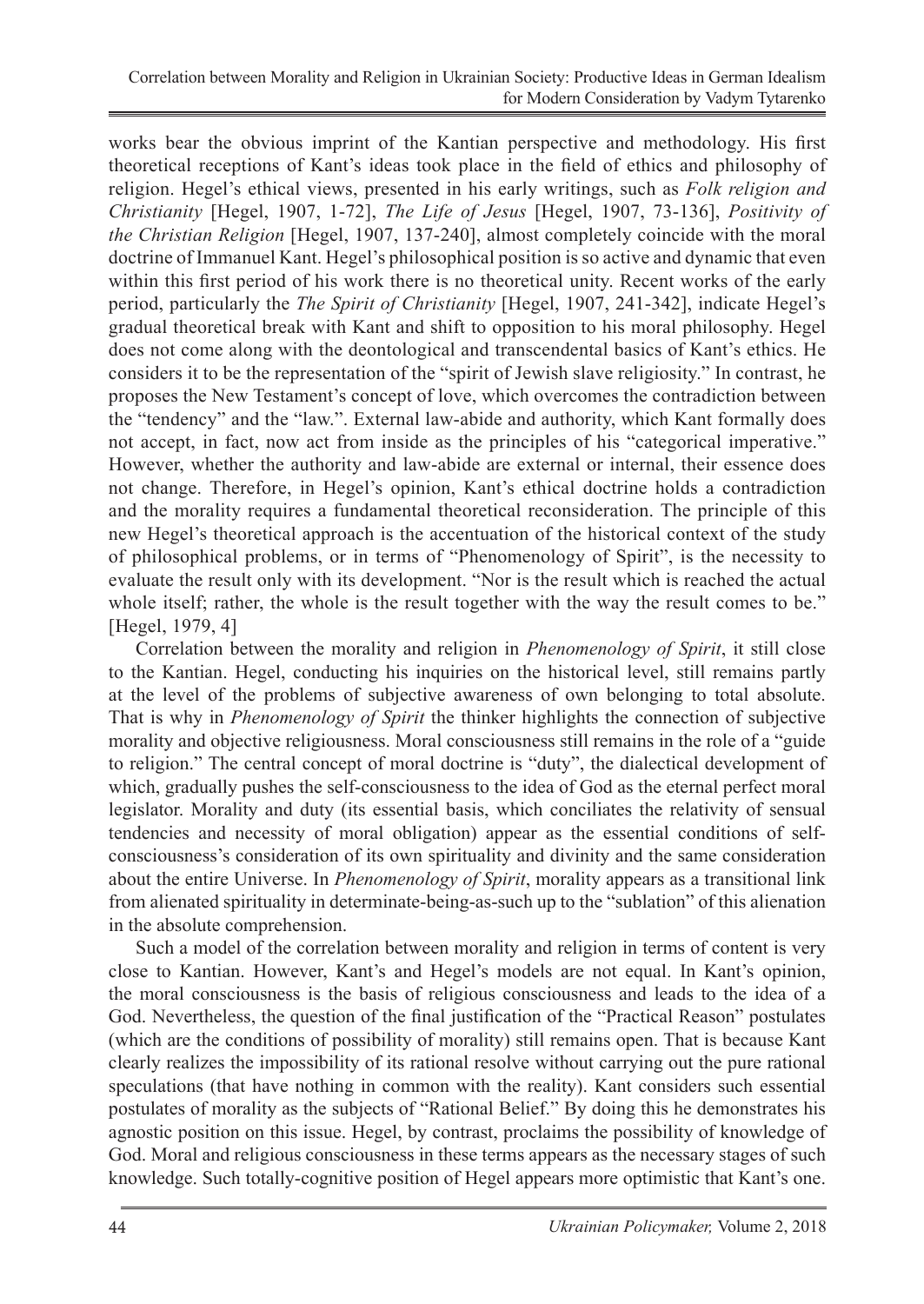At the same time, Kant in the matter of justification of morality, religion and their correlation seems to be more realistic. The reason for such realism is the following: Hegel touched upon the questions of the "philosophical abyss" by proclaiming the knowledge of God, but did not overcome Kant system, as he believed. His methodology could be called a radical metaphysical turn, rehabilitation of the pre-Kantian, dogmatic method of metaphysical speculation, which still holds antinomies, pointed out by Kant.

Alternativeness of Kant's and Hegel's positions is evident. However, at the same time, it becomes clear that they both, in all their greatness, remain unilateral. It seems impossible to re-conciliate their positions. But in this case, it seems suitable to mention the lines, written by Leo Shestov that there are such philosophical questions which are risky to answer because the answer might kill the question. Enough contribution to the history of philosophy would be the fact of asking of such questions itself. The contradiction between Kant and Hegel cannot be solved without standing on a particular position. Nevertheless, their attempts to solve the problem of prove of the possibility of God's existence is highly crucial for the history of philosophy as well as Kant's doctrine of antinomies, deontological ethics, the Hegelian principle of identity between "thinking and being" and his dialectics.

Hegel's concept of the correlation between morality and religion within the *Encyclopedia of the Philosophical Sciences* [Hegel, 2010] fundamentally differs from the Kant's model of it. *Encyclopedia of the Philosophical Sciences* represents his fully formed, historical and objective point of view on morality and religion, and the general transformation of his earlier theoretical positions. Hegel's concepts of morality as a personal form of realization of the absolute and religion as self-revelation of Spirit did not transform much in comparison with *Phenomenology of Spirit*. However, his perspective on the correlation between these two phenomena altered essentially.

Kant's and Hegel's positions, if considered separately, reveal a certain unilateralism. Kant proved himself as an outstanding philosophical anthropologist and skilful analyst of human subjectivity. He carried out a fundamental study on morality and religion considering them as grounded in the human soul. Hegel developed the dialectic method, justified and observed the principles of deployment of the world objectively-historical and cultural reality, and provided a comprehensive assessment of the Man as the social and historical being. He considered morality and religion as the necessary stages of development of the social consciousness. He propounded the doctrine of "ethical life", as a form of human relations regulation that overcomes the controversy of morality and law themselves. Theoretical combination of productive achievements of both approaches allows him to carry out the complete philosophical evaluation of morality, religion and their correlation.

#### **Conclusions**

Several key theoretical ideas of Kant and Hegel, which can be used productively in the modern solution of the problem of correlation between morality and religion, can be consequently pointed out.

Kant's consideration of religion as "bridge" between the ideal of morality (which is possible only in a noumena world) and everyday life of a person (phenomena world) becomes relevant today. The thinker emphasizes that religion, along with the law (legality), most appropriately implement the idea of moral perfection in the phenomenal world. Presently due to a deficit of morality and the permanent search for the ways to conserve, develop and strength it, the Kant's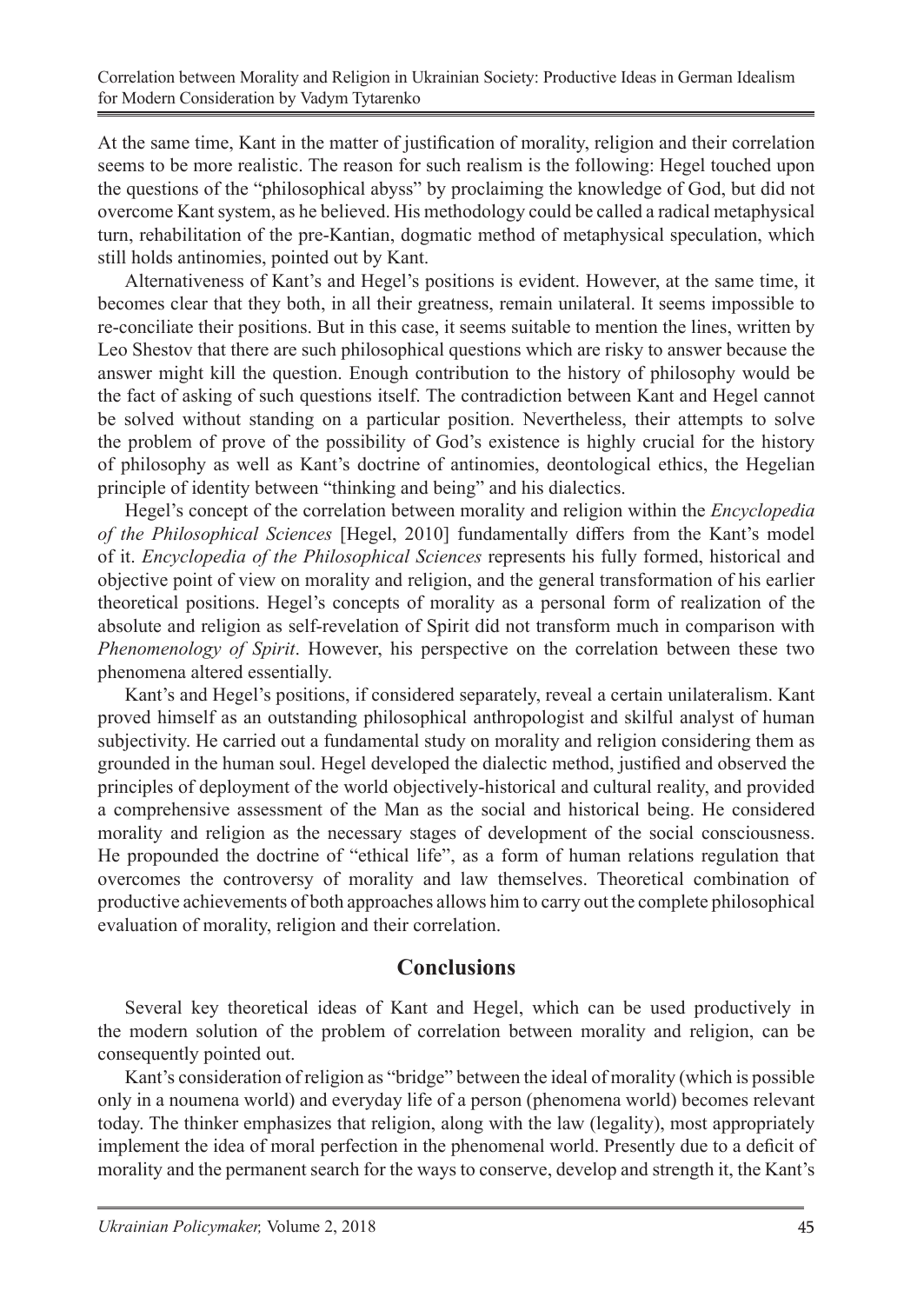consideration of religion as a medium between morality and the phenomenal world is worth to be heard.

We must outline another presently important Kant's idea. He mentioned that it is impossible to uncover the essence of humanity ("human nature") without the consideration and thorough study of the ability to believe. Kant emphasizes the ontological status of mentioned ability (in other words — religiosity) within the human soul. The evidence for such statement seems to be the general historical process. Despite all the historical theoretical and practical attempts to prove the inability of religious consciousness and worldview and eventually to destroy it, the phenomenon of religion still exists and plays an important role in the moral education and preservation of morality.

In addition, finally, the Kant's emphasis on the problems of religion and their irreconcilability to church-religion worth attention in general. The necessity for consideration and study of this experience is caused by the present Ukrainian's tendency of non-reflexive religious worship (rituals, symbols etc.)

Hegel's theoretical model of correlation between morality and religion delivers following relevant concepts. The distinction between the "positive" and "subjective" religion; consideration of phenomenon of the "folk religion"; the distinction between morality and "ethical life", which enable historical analysis of the correlation between morality and religion.

The distinction between "positive" and "subjective" religion emphasizes the necessity of a reflexive attitude to the idea of religion and its embodiment. By this statement, Hegel demonstrates his theoretical closeness to Kant's positions, continuing his critique of nonreflexive external liturgical religiosity.

The early Hegel's idea of "folk religion" is one of the most successful assertions in the history of philosophy for theoretical fundamentals of national self-identity. Such an idea presently can be used for Ukrainian national and political self-identification.

### **References**

- Aliaiev, Gennadii. Religious Foundations of Culture (The Controversy Between Simon Frank and Simon Lurie on "Vekhi") *Philosophy and Cosmology. Vol 16*, 2016: 190-198.
- Hegel, Georg Wilhelm Fredrich. *Volksreligion und Christentum* / Hegels theologische Jugendschriften: nach den Handschriften der Kgl. Bibliothek in Berlin. J.C.B. Mohr, 1907. P.1-72.
- Hegel, Georg Wilhelm Fredrich. *Das Leben Jesu* / Hegels theologische Jugendschriften: nach den Handschriften der Kgl. Bibliothek in Berlin. J.C.B. Mohr, 1907. P. 73-136.
- Hegel, Georg Wilhelm Fredrich. *Die Positivität der christlichen Religion* / Hegels theologische Jugendschriften: nach den Handschriften der Kgl. Bibliothek in Berlin. J.C.B. Mohr, 1907. P. 137-240.
- Hegel, Georg Wilhelm Fredrich *Der Geist des Christentums und sein Schicksal /* Hegels theologische Jugendschriften: nach den Handschriften der Kgl. Bibliothek in Berlin. J.C.B. Mohr, 1907. P. 241-342.
- Hegel, Georg Wilhelm Friedrich*. Phenomenology of Spirit* / Translated [from the German] by A. V. Miller. With analysis of the text and foreword by J. N. Findlay. Oxford: Clarendon Press, 1979.
- Hegel, Georg Wilhelm Fredrich. *The Science of Logic*, Cambridge University Press, 2010, p. 609.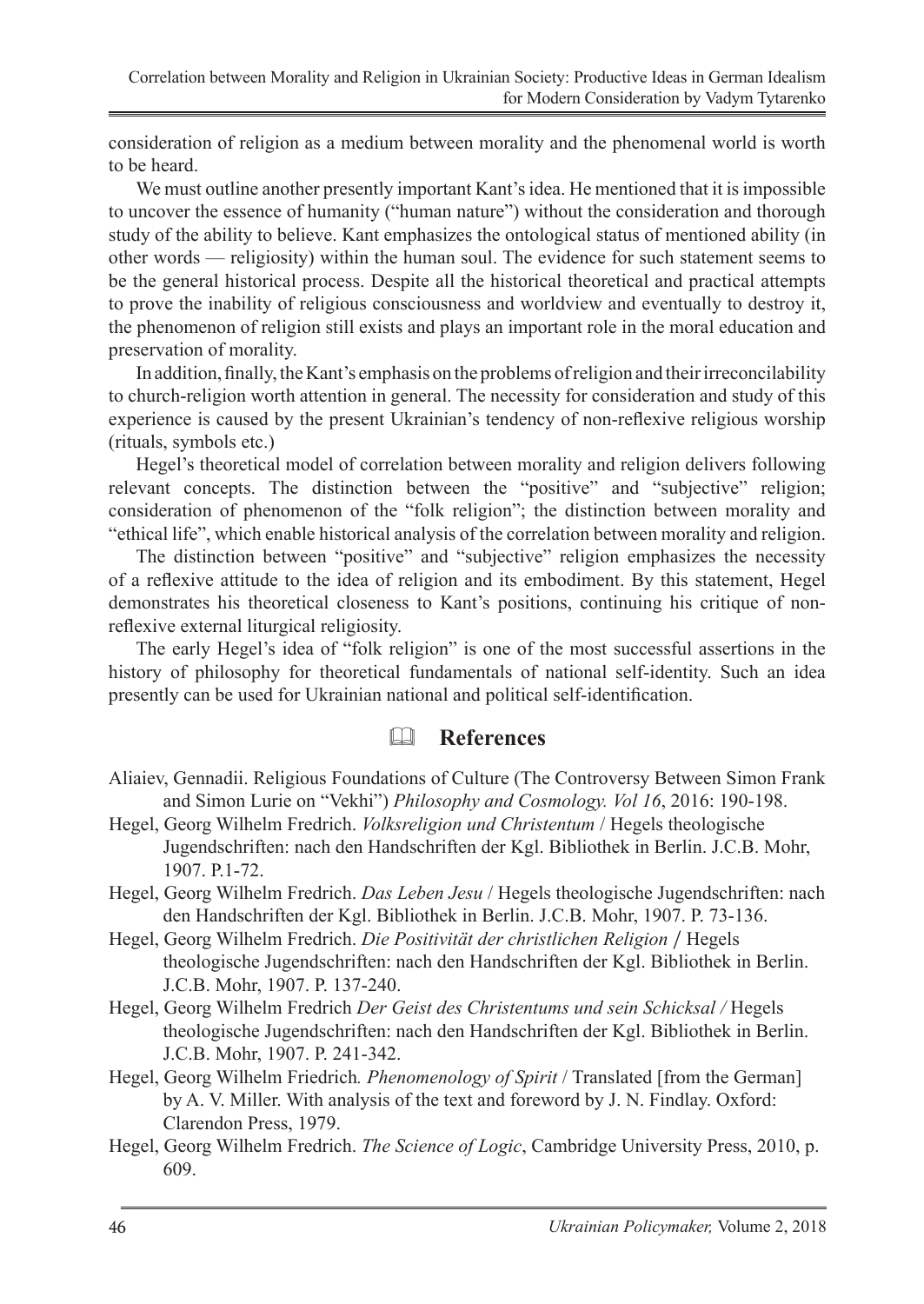- Hegel, Georg Wilhelm Fredrich. *Encyclopedia of the Philosophical Sciences in Basic Outline.* Cambridge University Press. 2010.
- Кant, Immanuel. *Philosophical correspondence 1759-99.* Chicago University Press, 1967. P.205
- Кant, Immanuel. *Critique of pure reason.* Cambridge University Press, 1998.
- Кant, Immanuel. *Critique of Practical Reason* / Cambridge University Press, 2015.
- Tytarenko, Vadym and Rudenko, Sergii. Kant's Studies in Ukrainian Philosophy of Soviet Period. *Future Human Image*, Volume 9, 2018: 107-114.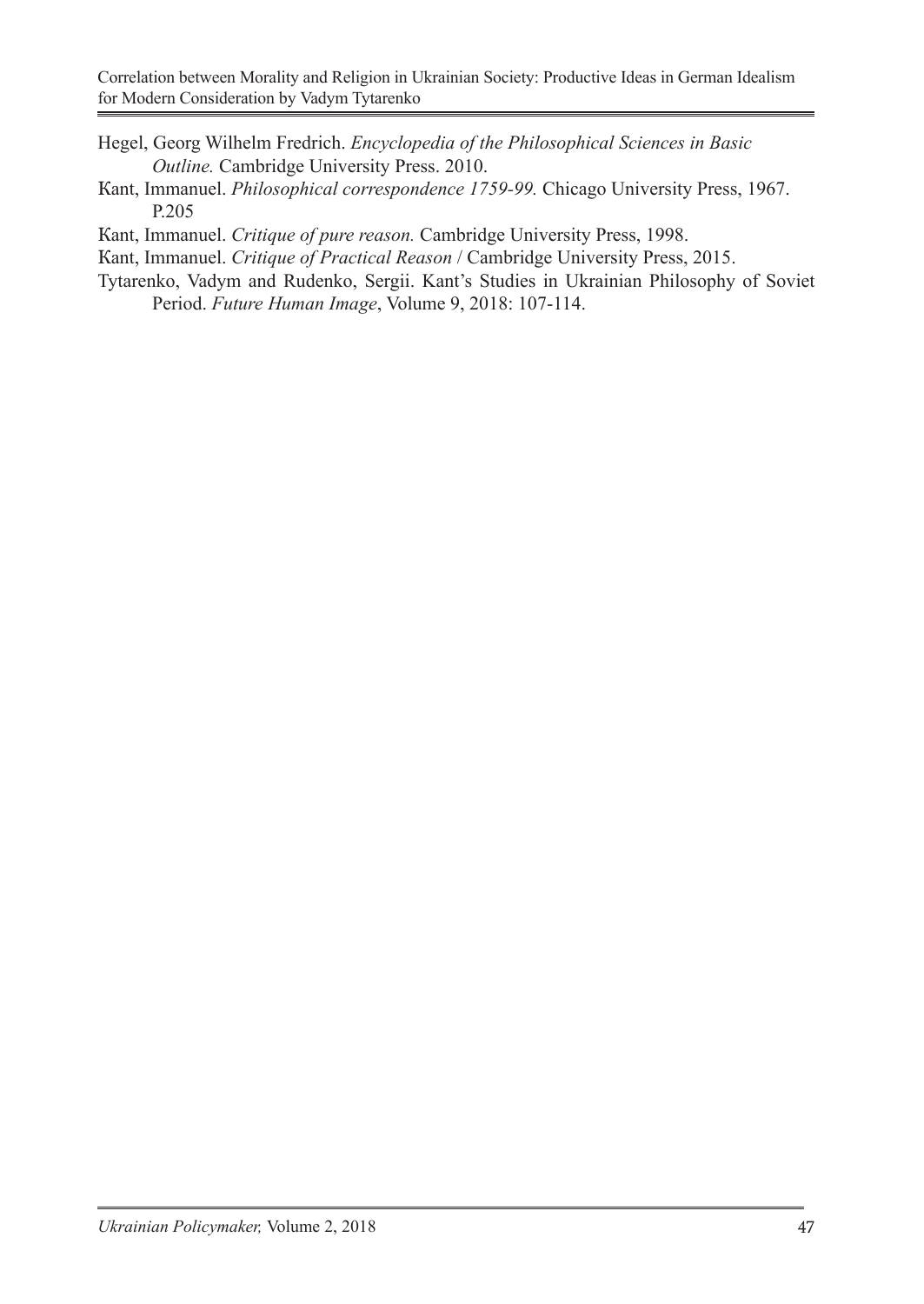# **"Scientific Communism" and the Modern Political Science in Ukraine**

#### **Vyacheslav Vilkov**

PhD, Associate Professor, Taras Shevchenko National University of Kyiv (Kyiv, Ukraine) E-mail: tvvvilkof59@gmail.com

*The article is devoted to the topic, which for the current generation of both Western and post-Soviet political science communities seems to be "Terra incognita."* 

*It delivers the detailed analysis of conditions and key determinants of the foundation of such representative for Soviet ideology study course as "scientific communism." The author also takes into consideration the motivation of the Soviet ruling class (CPSU) and scientific authority of USSR. Article attempts to reveal several following issues on "scientific communism": a) its theoretical and ideological essence as a metanarrative in the socialistic countries; b) peculiarities of foundation, functioning, ideological, theoretical and methodological support of the system of professional training in the field of scientific communism in the Soviet Union and the Taras Shevchenko University of Kyiv in the period of the 60's — 80's.*

*Key Words: "scientific communism", social science, political science, USSR, ideology, Ukrainian policy.*

Received May 29, 2018; accepted June 18, 2018

*Ukrainian Policymaker*, Volume 2, 2018: 48-55 DOI: 10.29202/up/2/7

### **Issues on foundation and development of "scientific communism" in Soviet times**

For deep and adequate understanding of the causes of the appearance of such a direction in social science as "scientific communism" and understanding the motivation of its appearance as a compulsory discipline in the system of higher education of the USSR and Ukraine, some significant points must be outlined.

*The first*. The foundation of a separate study course "Scientific Communism" in higher education structure of the USSR is usually associated with the "Khrushchev thaw" in the early 60's. Namely, it reflected the necessity, on the one hand, to overcome the major disadvantages in the teaching of the fundamentals of philosophy, history of the CPSU, socio-political knowledge, which usually had a low professional level. On the other hand, it was founded as the response to some crucial tasks, which were following:

 <sup>©</sup> Vilkov, Vyacheslav, 2018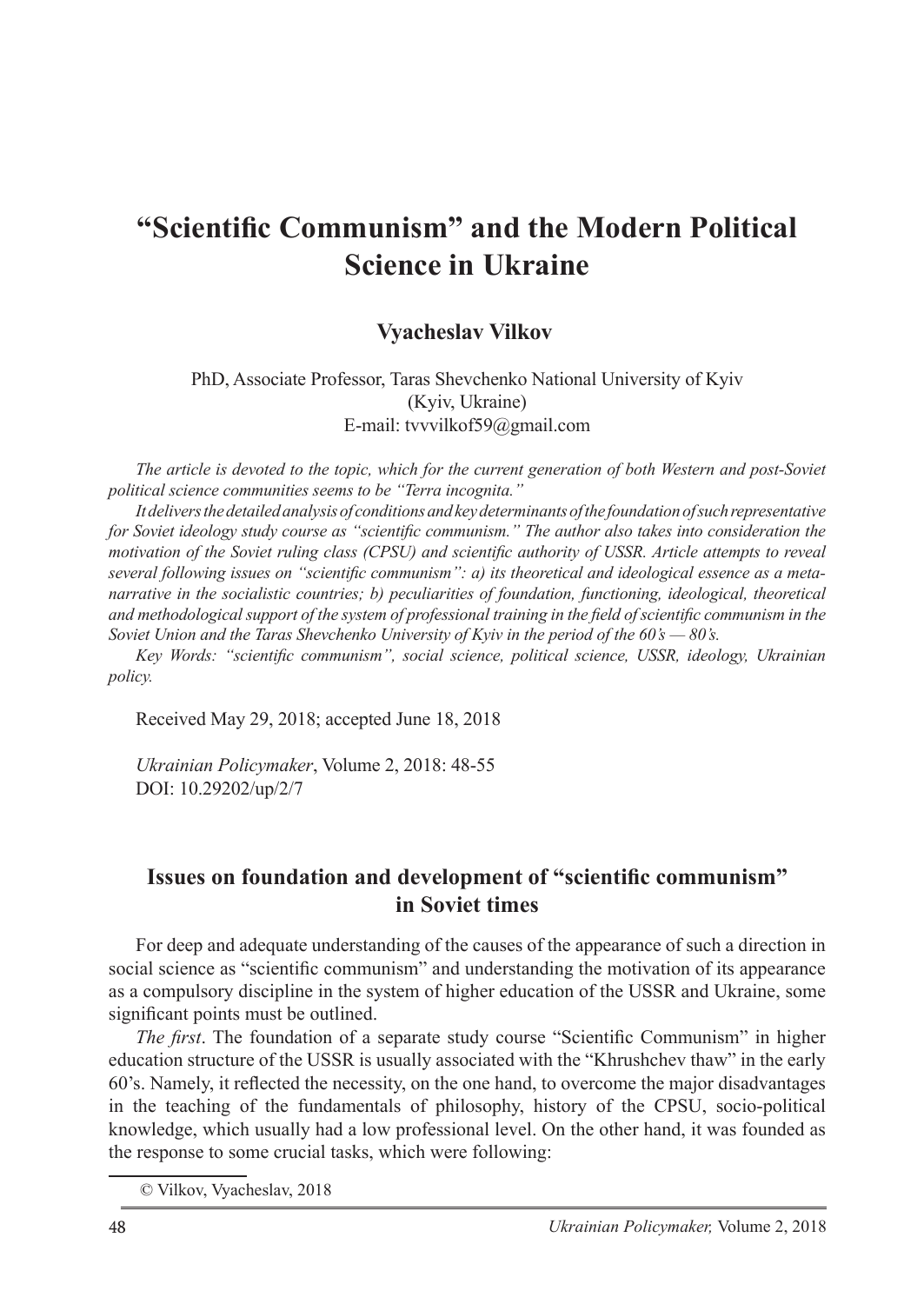- a) Training of skilled personnel for science and culture;
- b) Formation of Marxist-Leninist worldview and high civilian qualities among the population and especially young people;
- c) Modernization of ideology, its reproduction and dissemination mechanisms under the conditions of confrontation with the "Maoist challenge" of the People's Republic of China, confrontation with the leading countries of the West, a sharp rise of the anticolonial and national liberation movement (revolutions) in Asian countries, Africa, Latin America;
- d) Ideological confrontation and argued, ideologically and theoretically grounded critique of "revisionism", "nationalism", "anti-radicalism."

Development and implementation of "scientific communism" as a basic component of the Soviet social science usually associated with Nikita Khrushchev and Mikhail Suslov, as well as with the activity of new generation of philosophers, historians and sociologists Yuriy Francev, Michail Rutkevich, Alexander Kovalov, Peter Fedoseev and Aleksey Rumyantsev. In mentioned scholars opinion, "scientific communism" was equal to the theory of changes in socialist society, social science without sociological factology, but with the forecast of the near future. This, in their opinion, was what we needed to know about Soviet society to participate in its final transformation into a communist one.

To understand the reasons of the emergence of "scientific communism" and why it became compulsory discipline, its necessary to take into account that in the early 60's "the request for political science in the Soviet Union used to come "from above", namely form individuals closely connected with the practice of politics (interests of the members of the Presidium of the Central Committee of the CPSU, ideas and convictions of young scientists and initiative advisers of the apparatus of the Central Committee of the CPSU and prominent political scientists such as Georgiy Shakhnazarov or Fedor Burlatsky, who took part in the preparation of a Communist party program of 1961). Scientific communism was considered to be a science that can make a "radical change in the state social and political life," and alter the dictatorial, totalitarian state "of the Stalin era into a" modern civilized, democratic" [Vorobyov, 2004: 170].

Some Western and Russian scholars consider Mykola Suslov's speech at the All-Union Meeting of Heads of the Departments of Social Sciences on January 30, 1962, to be the initial administrative impulse in the process of the emergence of "scientific communism." The following statement was proclaimed in this speech: "...the Ministry of Higher Education the institutes of the Academy of Sciences, (philosophy, history, economics), Academy of social sciences under the Central Committee of the CPSU, with the involvement of the departments, is now must be practically engaged in preparation for teaching in the higher educational institutions the course of scientific communism" [Sochnev, 2015].

The final administrative step for implementing of the study course "Scientific Communism" was the order of the Ministry of education on June 27, 1963: "Introduction to higher educational institutions in the USSR the course of fundamentals of scientific communism." Seventy study hours were planed on this study course in the curriculum.

*The second*. Despite the commonly spread opinion about totalitarianism of the Soviet system of governance and its political regime, the omnipotence of party structures it would be erroneous to believe that the discipline of "scientific communism" easily, without problems "entered into" the system of higher education and has rapidly gained institutional support for the implementation of its teaching at the philosophical faculties. In fact, during the first years after the introduction of the course as a mandatory discipline, "there was in a volatile situation,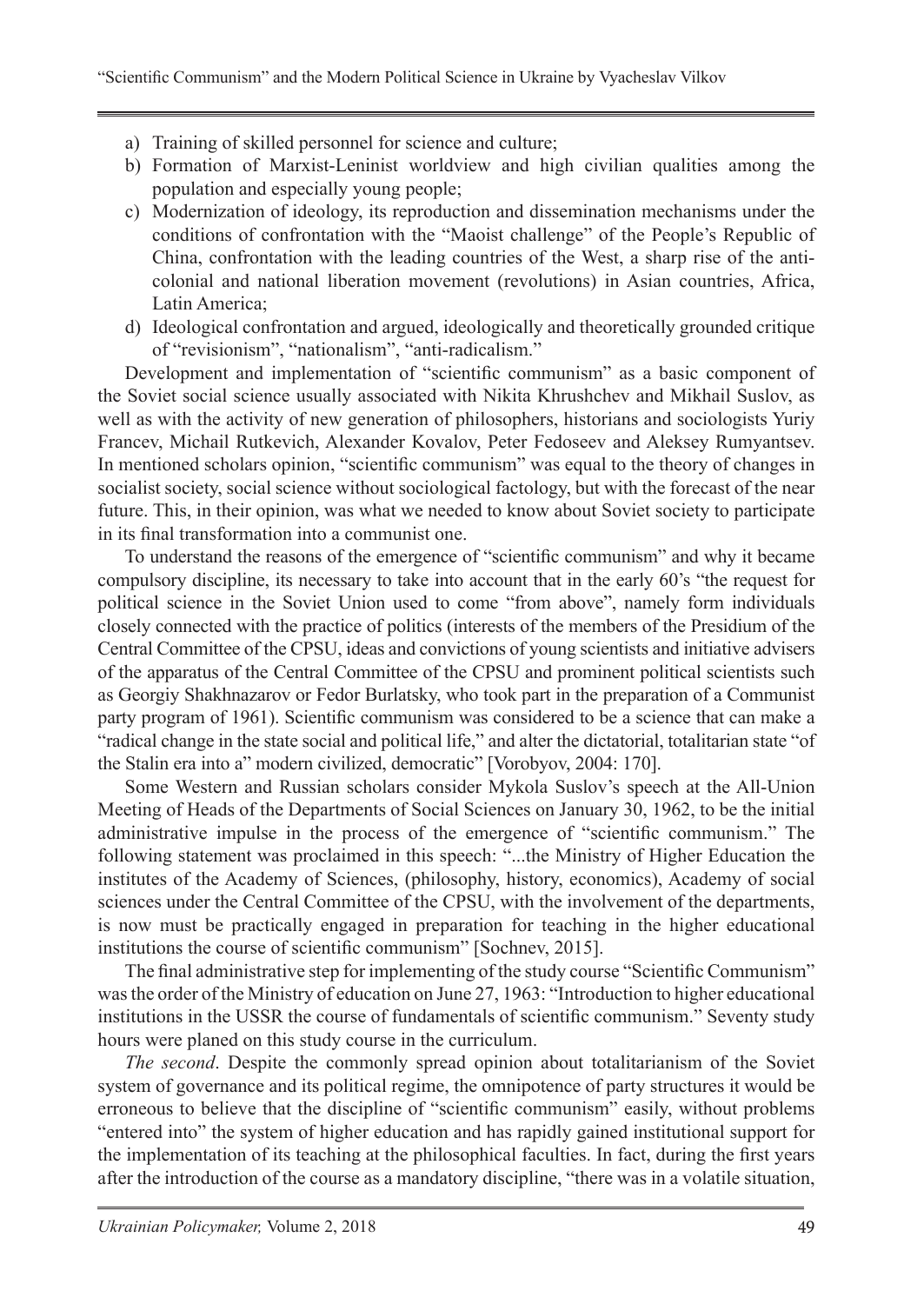even the possibility of its abolition was discussed." "The study course was eventually approved and fixed after 1967." Mentioned fact is evidenced by the decree of the Central Committee of the CPSU "On Measures for the Further Development of Social Sciences and Increasing Their Role in Further Communistic Construction" (1967), which in fact approved in the system of higher education the teaching of the course on "Fundamentals of Scientific Communism." [Sochnev, 2015].

*The third*. In Soviet times, the structure of Marxist social science was often explained by quoting the Lenin's works. Especially the works "Karl Marx" and "The Three Sources and Three Component Parts of Marxism" [Lenin, 1977: 21-28], where Lenin formulated the ideological and theoretical origins and basic elements of the Marxist doctrine on the worldhistorical process, social life and expressed ideas for its further development and conceptual arrangement. And in fact, such a model of the theoretical triad through the introduction and development of "scientific communism" was finally formatted in the middle of 60-ties. I propose to consider a semantic explanation on this issue in one of the guides of the period of "perestroika":

Marxism-Leninism is a coherent system of ideas and philosophical, economic and socio-political views, that reflect the objective regulations of the development of the world and serves as an effective spiritual weapon of the revolutionary transformation of social life on Communist principles. According to this, it includes three closely interrelated parts, which are: dialectical and historical materialism, Marxist-Leninist political economy and "scientific communism" [Tadevosian, 1986, 12-13].

*The fourth*. As noted above, "scientific communism" served as a "matrix", namely, the source and systematic meta-model of social and socio-political cognition. That happened because, firstly, on the basis of the general course or "scientific communism" several separate thematic blocks were formed, and secondly, this study course and research field became a metanarrative in the Soviet Union and some other countries of the "Communist bloc" (mainly — DDR, Poland, Czechoslovakia, Bulgaria).

As it is known, scientific communism is not just a paradigm or the only correct theoretical model, but is a concept that "is claiming universality, domination in culture and "legitimizing" the knowledge, various social institutions, a certain way of thinking, as well as ideology, which imposes a complex of ideas on society and culture, limiting, organizing, controlling and violating a personality" [Korotchenko, 2001, 459].

*The fifth*. The first ("scientific communism") stage of the political research formation and its methodology manifests itself by the fact that the curriculum was completely determined centrally, unified and standardized. Mentioned standardization was provided by the Ministry of education of the USSR (under the supervision of the Central Committee of the Communist Party) and implemented by the local administrative institutions in order to disseminate the orthodox principles of Marxist philosophy. Undoubtedly, all this significantly influenced the training of professionals in the field of social and political science.

Since 60's — to the middle of 80's only normatively-approved, authorized by the Ministry of Higher and Secondary Special Education of the USSR Russian textbooks were published and duplicated. The authors of this textbooks were academicians of the Academy of Sciences of the USSR. Such textbooks were often translated into the languages of the main Soviet republics or of the countries of the socialist community.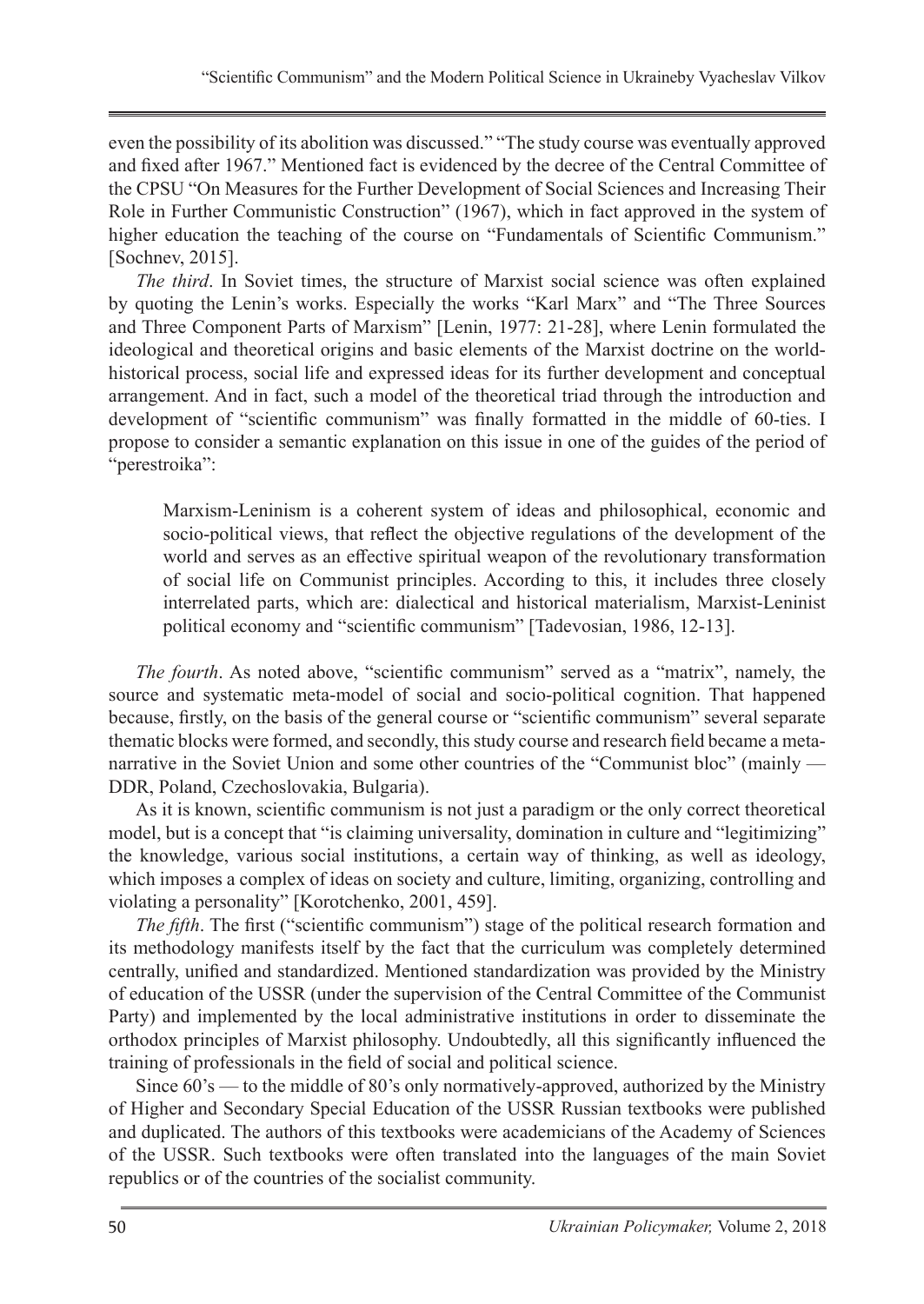The most striking example is the textbook "Scientific Communism" edited by academician Peter Fedoseev (academician, Director of the Institute of Marxism-Leninism at the Central Committee of CPSU), which obtained the leading position for more than twenty years.

The general tendency in the publishing of social-political literature showed the fact that most of the authors who were able to contribute to the textbooks composition were not allowed to do this until 70's and even later up to "perestroika" period. The process of the scientific communism textbooks preparation and publication ceased at the 1990-1991 because of the USSR collapse (the collapse of the Soviet economic and political systems ("developed socialism"), constitutional changes (abolition of the 6th article of the Constitution of the USSR), which, in total, were deprived of the CPSU monopoly to "possess state power", deprived the indisputable status of being "the governing and steering force" in the country and being a judge of all ideological and ideological issues. Under such conditions, the study course "Scientific Communism" was canceled, and replaced firstly by the courses "Political science", "History of political doctrines", "The modern theory of socialism," "Political sociology," "History of socio-political ideas," "Theory of the world political process," "Politics and ideology," "Political processes and institutions"), and then by a single, standardized course "Political science."

*The sixth*. The personnel of the philosophical faculties in the period of 60's — early 80's of the did not have the officially approved possibility to make adjustments to the structure, teaching and methodological support of the educational process, to the Marxist-Leninist interpretation of the problems of theory and practice of political life and to the interpretation of various aspects of the functioning and development of social systems (first of all, socialist and capitalist).

For example, there are several works' titles that would serve as auxiliary (with the exception of works of meters on the history of foreign philosophy) literature for teachers and future professionals in social science problems or scientific communism: *Criticism of the ideological foundations of Ukrainian bourgeois nationalism* by V. Evdokimenko (Kyiv, 1967); *Political American Sociology: Essays* by A. Dmitriev (Leningrad, 1971); *Criticism of modern bourgeois philosophy. Tutorial* (Moscow, 1973); *Modern Revolutionary Movement and Nationalism* Edited by V. Zagladina and F. Ryzhenko (Moscow, 1973); *Criticism of Modern Bourgeois Concepts in the Course of Scientific Communism* Edited by A. Sheptulina, V. Aleksandrova, N. Dryakhlov, E. Troitsky. *Guide for teachers* (Moscow, 1974); *Criticism of the bourgeois theories of convergence of capitalism and socialism* (Kyiv, 1974); *Non-Marxist conceptions and socialism struggle for a social progress in African and Asian countries* by E. Troickij (Moscow, 1974); *Criticism on bourgeois falsification of the national policy of USSR* (Moscow, 1974); etc.

### **The structure and peculiarities of "scientific communism" studies**

In addition to the mentioned above information, some following statements must be outlined.

1) The general amount of translated literature on political sciences, social and political philosophy, theoretical sociology, and even the world history constituted a small percentage of libraries of different levels of subordination.

2) Most of topics, problems and issues that are now traditionally related to the course on political science were taught within the framework of the "Philosophy" course. Philosophy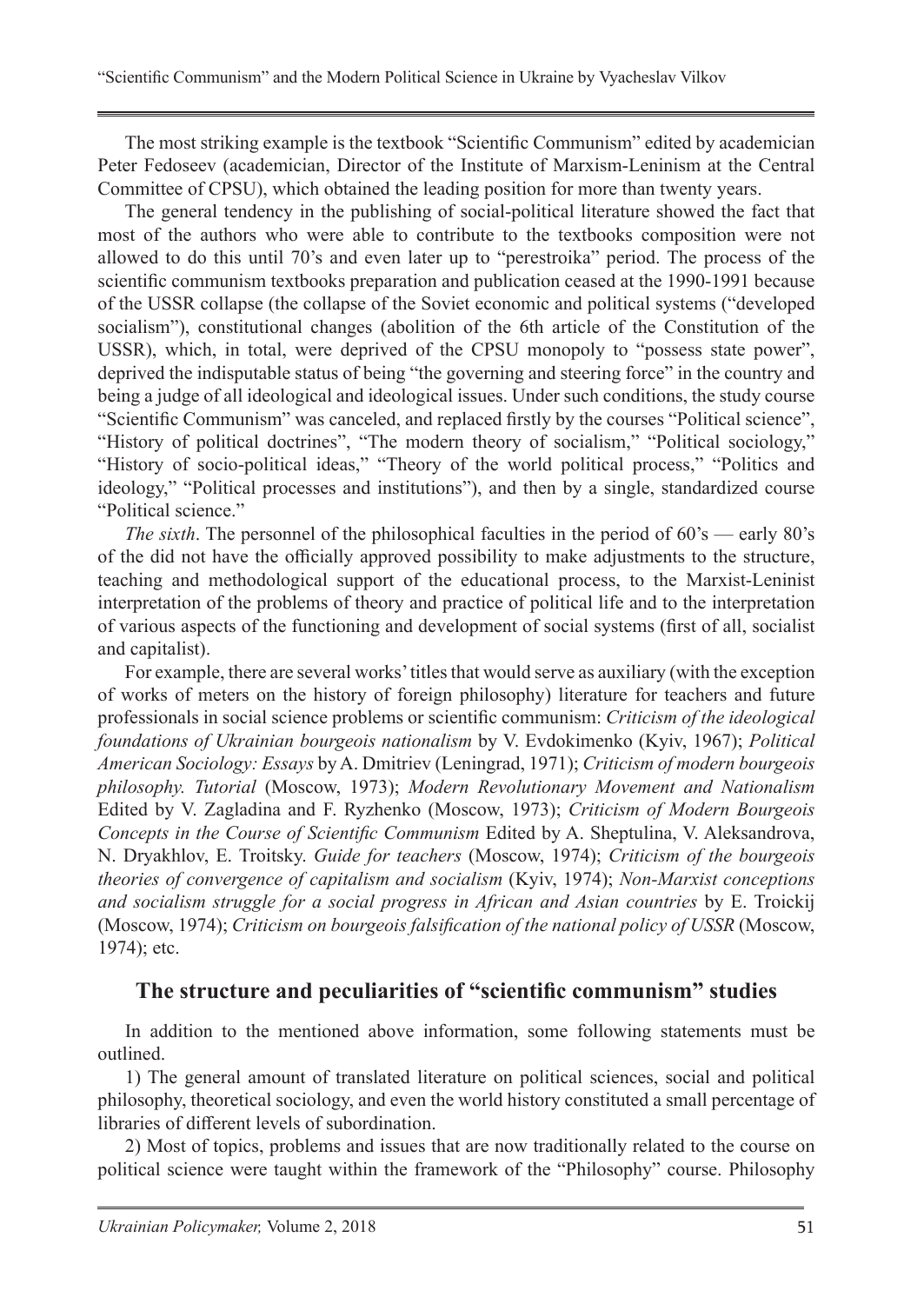was a compulsory course for the whole system of higher education of the USSR and the Ukrainian SSR (all faculties of higher education, and for a long time and specialized secondary institutions of the country) and consisted of two parts. The second one was called "Historical Materialism" (in fact — it is the Marxist version of "social philosophy" in addition with the conceptual elements of the theory of politics, philosophy of history, political philosophy).

3) The quantity of state publishing houses which had a social science specialization was extremely limited. At the same time, there were no private publishing houses at all. In Soviet times, the number of scientific journals specialized on philosophy or social science was insufficient to meet the needs.

4) Appropriate evaluation of essence and social role of "scientific communism" course requires a consideration of several key issues.

One of the most important issues is that "scientific communism" was not similar to the Western standard of political sciences. The studies on "scientific communism" and the similar study course were significantly wider than any western theory of politics or universal political theory.

The second of the two above-mentioned strategies for the development of political science ("scientific communism") in the USSR was implemented, mainly through the system of higher education. Especially for this purpose, additional departments were founded on the philosophical faculties and the institutes of philosophy.

A clear indication of the wideness of the subject field of "scientific communism" is the structure of the course reflected in the curriculum.

The typical scientific communism course consisted of four general sections.

The first section was devoted to: a) theoretical and methodological issues of the course (subject, place in the system of sciences, methods of cognition); b) the history of social and political thought (pre-Marxist "utopian" socialist doctrines, theoretical sociopolitical views of Karl Marx and Friedrich Engels, Leninist stage in the development of socialist and communist ideas and project guidelines for their implementation).

The second section was devoted to a) the overview of the problems of the "socialist revolution theory"; b) the analysis of the present condition of the social revolution; c) the historical logic of formation of the global socialist system and the main contradictions and the causes (economic, social, political, ideological and spiritual) of the crisis of the global capitalism; d) the roles of the revolutionary workers and national liberation movement; e) comprehension of the problems of war and peace.

The third section was focused on the careful consideration and study of the Soviet Marxist-Leninist variant of communism — various aspects of theory and practice.

The fourth section proposed the consideration of Marxist-Leninist theory, with substantial ideological additions of ideas and views of the ruling party on the ideal of the future nonstate condition of humanity — namely — Communism. According to party doctrine, it seemed that the Soviet society, the Communist Party and the people have already entered the communist era. The chronological lower boundary of the fourth section was defined as the stage "developed socialism." The content of this section (manuals, curricula and plans), its topics and the questions, ideas, categorical and conceptual apparatus were completely detached from the reality and ideological. As a result, ideas, which contained the ideological prejudices, were taught by scientific communism teachers were often rejected by citizens and caused unbreakable irony of scholars, colleagues-teachers of humanities and students.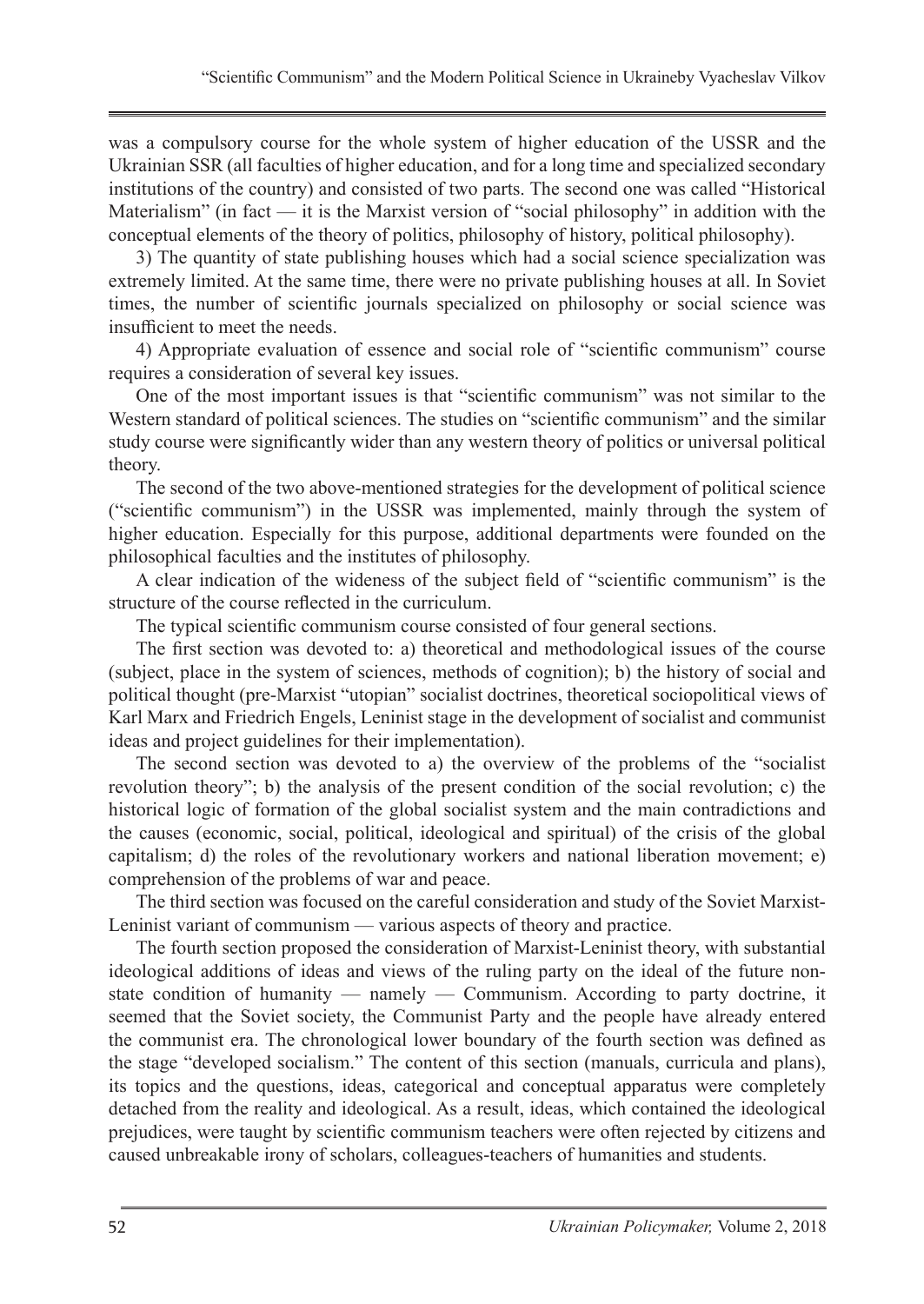### **"Scientific communism" and philosophy**

The study on the specialization "scientific communism" required a fundamental philosophical education. The system demanded from students an obligatory mastering of philosophical knowledge standardized due to the standards of higher specialized education of the USSR. They were also obliged to carry on an educational, scientific and research activities. The list of study courses in the curriculum for scientific communism was quite similar to the curriculum of philosophy. Here is a list of study courses of "scientific communism" in Taras Shevchenko State University of Kyiv 1988. "The History of Philosophy" (foreign, nations of the USSR, Marxist-Leninist), "Dialectical Materialism," "Historical Materialism," "History and Theory of Atheism," "Ethics," "Aesthetics," "Psychology," "Pedagogy of higher education," "Statistics," "Soviet law," "Foreign language," "Political economy," "National economic planning," "World History," "Methodology and technique of sociological research." In addition, the standards of professional education required a completion of "sociological" and "pedagogical" practices, writing and defense of the three course papers  $(4<sup>th</sup>, 6<sup>th</sup>$  and  $8<sup>th</sup>$ semesters), and a final thesis, the compilation of two state exams on such subjects as "Marxism-Leninism and "scientific communism."

The history of political science education in a period of the 70's-80's shows that despite the numerous problems, the informational "iron curtain" and ideological prejudgments, scholars who were interested in independent and objective political scientific information had a chance to get it. Traditions of "scientific communism" widely influenced the teaching and research methods in the field of humanities. All social and political sciences were under ideological control and pressure. A lot of information on totalitarian heritage impact on the contemporary condition of those sciences can be found in recent scholarly publications [Fatkhutdinova, 2015; Gomilko et al., 2016; Yosypenko, 2018]. Such impact on the history of philosophy was well described in the paper by Taras Shevchenko National University of Kyiv Vadym Tytarenko and Sergii Rudenko. "The Soviet ideology expansion over Ukrainian intellectual culture caused fundamental changes in the topics and the way of providing of philosophical inquiries and research within all subfields of philosophy. The variety of topics and methods of philosophical research was reduced to Marxist-linked topics and Marxist-Leninist dialectics. Aim and scope of any philosophical research were strictly determined by a general communist party strategy of social development. Moreover, one of the fundamental intentions of the Soviet totalitarian science and philosophy was to destroy a national authenticity and cultural distinction of USSR members and its research in Humanities. Consequently, History of philosophy was not an exception" [Tytarenko & Rudenko, 2018: 109].

The institution that made in the Soviet Union possible to get the latest and high-quality information in the field of all social and political sciences (philosophy, sociology, cultural studies, law, economics, global and regional problems) was the Institute for scientific information on Social Sciences (INION). The highly skilled staff of the institute published abstracts and analytical publications, informational reviews, etc., in which in detail, without bills were covered articles materials or monographs by Western authors.

Nowadays Ukrainian political science is being modernized due to the present strategies for higher education modernization. Denys Svyrydenko basically outlined this strategy in his recent writing. The necessity of such modernizing changes is caused by the modern calls. "The main goal of this process is to transform higher education institutions to make them adequate to the modern stage of social development. The result of this modernization should be a new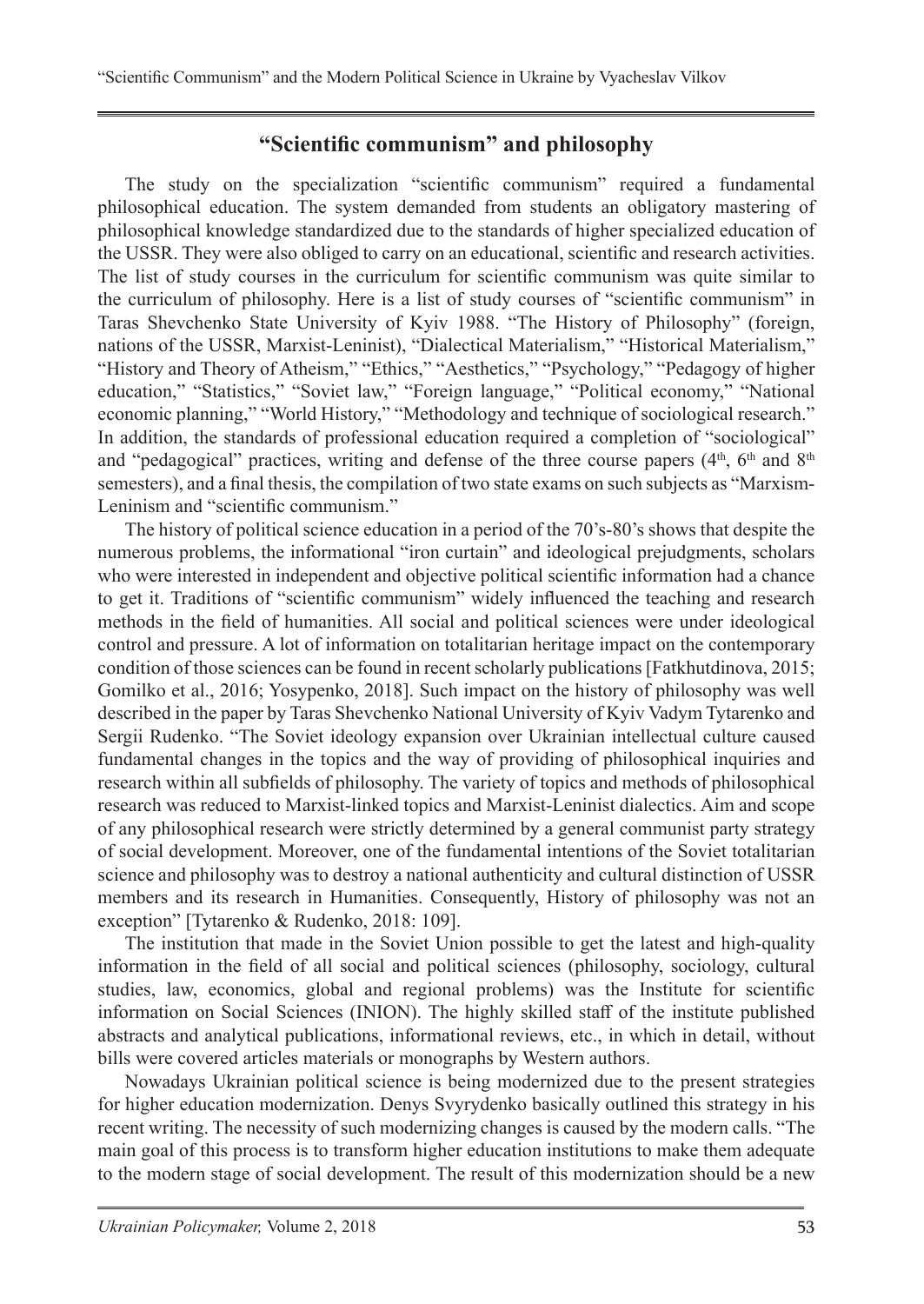form of institutional organization and updated education content at the universities which current state is described as critical" [Svyrydenko, 2014: 259]. Many reforms are already done, nevertheless, there is still a lot to do.

#### **Conclusions**

Analysis of the implementation of "scientific communism" study course in USSR that was initiated by the supreme party leaders revealed that its content components became intensively diffused during "perestroika," particularly on philosophical departments of leading universities. Within the framework of the same standardized program of training the diversity of meanings, ideological pluralism in the interpretation of problems and concepts has intensively raised. First and foremost, through reinterpretation and substitution of Marxist-Leninist dogmas and ideological prescriptions by the ideas, precepts and theoretical constructs propounded by the European and American political science communities.

Such modernization or rather radical reform became an incentive and constructed a bridge in order to fill the gap between the Soviet theoretical and ideological matrix of "scientific communism" and Western, democratically oriented models of knowledge on political processes and phenomena.

Thus, in the history of the theoretical and empirical political studies, a unique tendency emerged: refuse to take a long journey full of own "trials and errors" and throughout several years structurally format a self-sufficient "science on politics."

Such a modernization of political research, as well as the reorganization of the professional training system, has caused a sharp improvement in the quality and effectiveness of study on political processes and phenomena.

The ideological liberation of political studies (including the education system) provided conditions in each of the post-Soviet countries for the further development of the traditions of their national political science schools. Scientists and real policymakers have become able to provide the following activity: a) analyze and assess the contradictions of their national and world political history; b) to identify the most urgent problems, goals and objectives of the strategy for reforming the economic, political, legal and, especially, state institutions of the socialistic era; c) to understand the trends and prospects for transformations of the world order at regional and global levels.

# **References**

Almond, G. *Politicheskaya nauka: istoriya distsipliny. Professionalizatsiya politicheskoy nauki v XX v.* http://www.tinlib.ru/politika/politologija hrestomatija/p1.php.

Fatkhutdinova, Iryna. The Influence of the Ideological Apparatus of Coercion on the Ukrainian Women's Role in the Family and Marital Relations During the Social and Political Upheavals. *Future Human Image*, 2 (5), 2015: 101-124.

*Fіlosofskiy fakultet (dokumenti ta materіali)*. Za red. d-ra fіlos. nauk. prof. Konverskogo A.E. K.: Tsentr navchalnoi lіteraturi. 2004

Gomilko, Olga, Denys Svyrydenko, and Sergii Terepyshchyi. Hybridity in the Higher Education of Ukraine: Global Logic or Local Idiosyncrasy? *Philosophy and Cosmology*, Volume 17, 2016: 177-199.

Korotchenko E.P. Metanarratsiya. *Postmodernizm. Entsiklopediya*. Minsk: Interpresservis,  $2001. - S. 459-461.$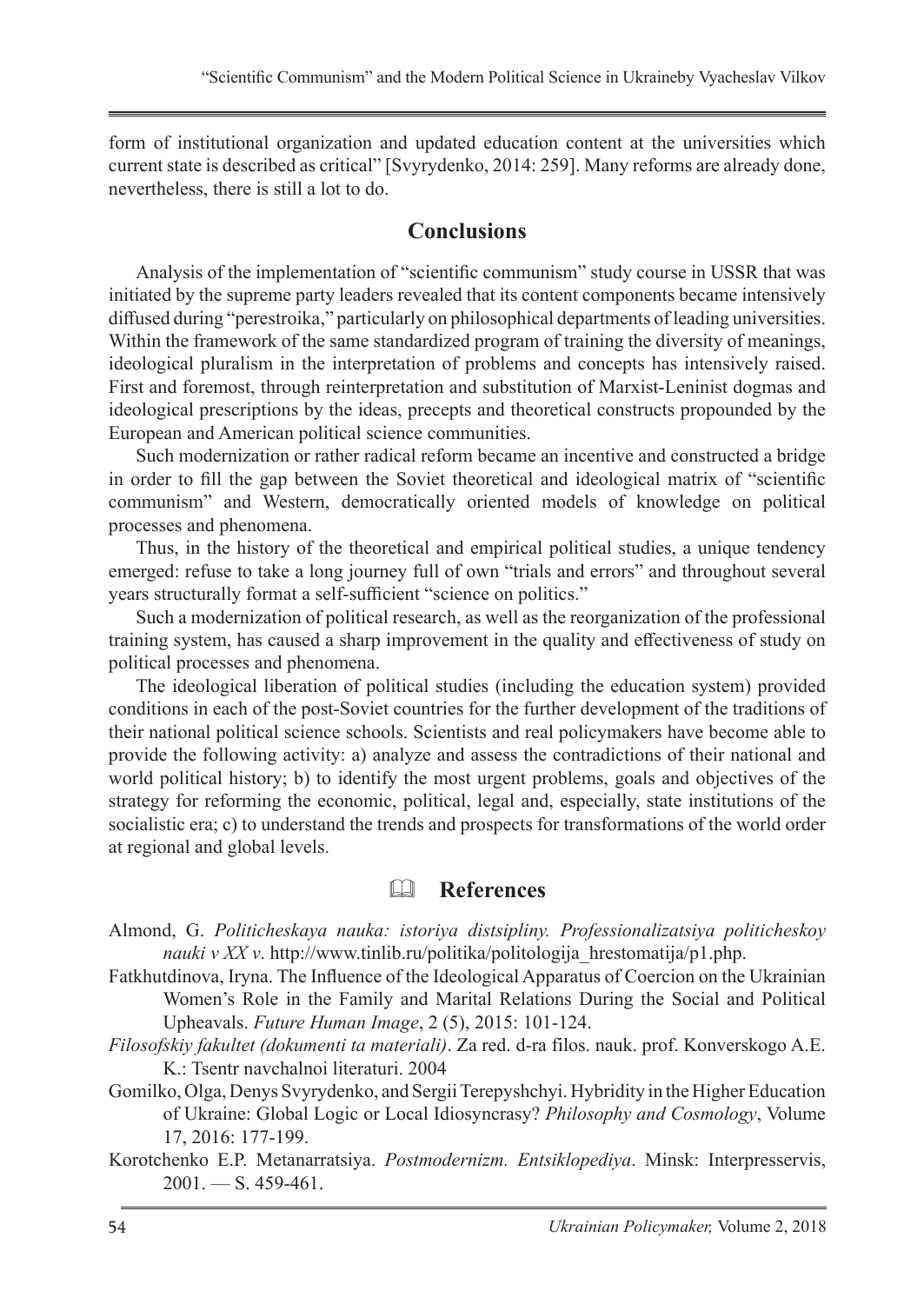"Scientific Communism" and the Modern Political Science in Ukraine by Vyacheslav Vilkov

- Lenin, Vladimir. The Three Sources and Three Component Parts of Marxism. *Lenin's Collected Works*, Progress Publishers, 1977, Moscow, Volume 19: 21-28.
- *Normativnі ta spetsіalnі kursi z gumanіtarnikh ta suspіlno-polіtichnikh nauk yakі proponuyutsya dlya vivchennya v Kiivskomu unіversitetі* іm*. T.G. Shevchenka*. Kyiv: Uch. tip. KGU. 1990.
- Sochnev, Alexei. Protiv antisovetskoy ideologii maotszedunizma. https://lenta.ru/ articles/2015/08/08/sciencecommunism/ ,2015.
- Svyrydenko, Denys. Higher Education in the face of 21<sup>th</sup> century challenges. *Philosophy and Cosmology*, Vol. 12, 2014: 258-263.
- Tadevosian, Eduard. Voprosy razvitiya natsional'nykh otnosheniy v SSSR. М., 1986.
- Tytarenko, Vadym and Rudenko, Sergii. Kant's Studies in Ukrainian Philosophy of Soviet Period. *Future Human Image*, Volume 9, 2018: 107-114.
- Yosypenko, Serhii. Philosophy and Post-Totalitarian Practices. *Future Human Image*, Volume 9, 2018: 134-144.
- Vorobev, D. M. Politologiya v SSSR: Formirovanie i razvitie nauchnogo soobschestva. *Polis*, № 4. 2004.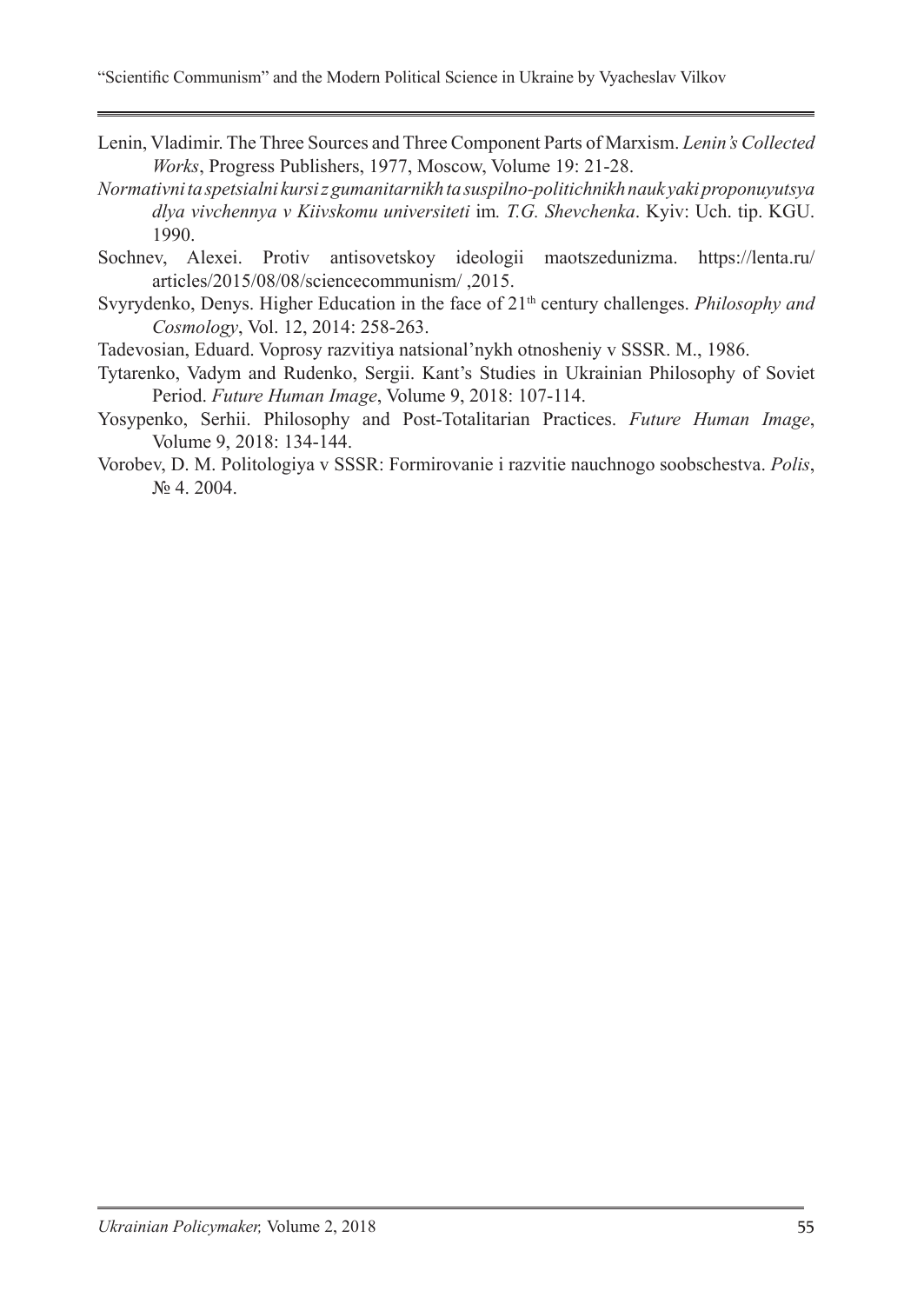# **Is a New Generation of Managers Likely to Come to Small Towns of Ukraine? (An interview with Mykola Liashenko)**

#### **Mykola Liashenko**<sup>1</sup>

Doctor of Law, Deputy of the Kyiv Oblast Rada VII Convocation (Kyiv, Ukraine) E-mail: 0933451777@ukr.net

#### **Sergii Rudenko**

Doctor of Philosophy, Associate Professor, Taras Shevchenko National University of Kyiv (Kyiv, Ukraine) E-mail: rudenkosrg@gmail.com ORCID: 0000-0001-9069-0989

*There are about 350 small towns in Ukraine what makes around ¾ of the total number of towns. Small towns comprise approximately 13% of the Ukrainian population, with about 20 million citizens related to them. Small towns are divided by districts and regions almost equally — 61-75 of small towns, or 17,4-21,4% of the total number of towns. The greatest number of small towns are located in the regions of Lviv — 39, Donetsk — 35, Luhansk — 26, Kyiv — 19, Ternopil — 17 and Vinnytsia — 17 small towns.*

*The decentralization reform has opened to Ukrainian small towns new opportunities and development prospects. Today, to realize these opportunities small towns badly need a new generation of managers capable of unlocking their political, economic, social and cultural potential. Yet, do young Ukrainian managers, politicians and public leaders want to work in small towns of our country? The answers to these questions are given by Mykola Liashenko, a public deputy of Kyiv regional council (VII convocation) in an interview to Sergii Rudenko.*

*Key Words: Ukrainian small towns, decentralization reform, manager, Ukrainian political elite, new generation.*

Received May 12, 2018; accepted May 30, 2018

*Ukrainian Policymaker*, Volume 2, 2018: 56-62 DOI: 10.29202/up/2/8

<sup>©</sup> Liashenko, Mykola, 2018

<sup>©</sup> Rudenko, Sergii, 2018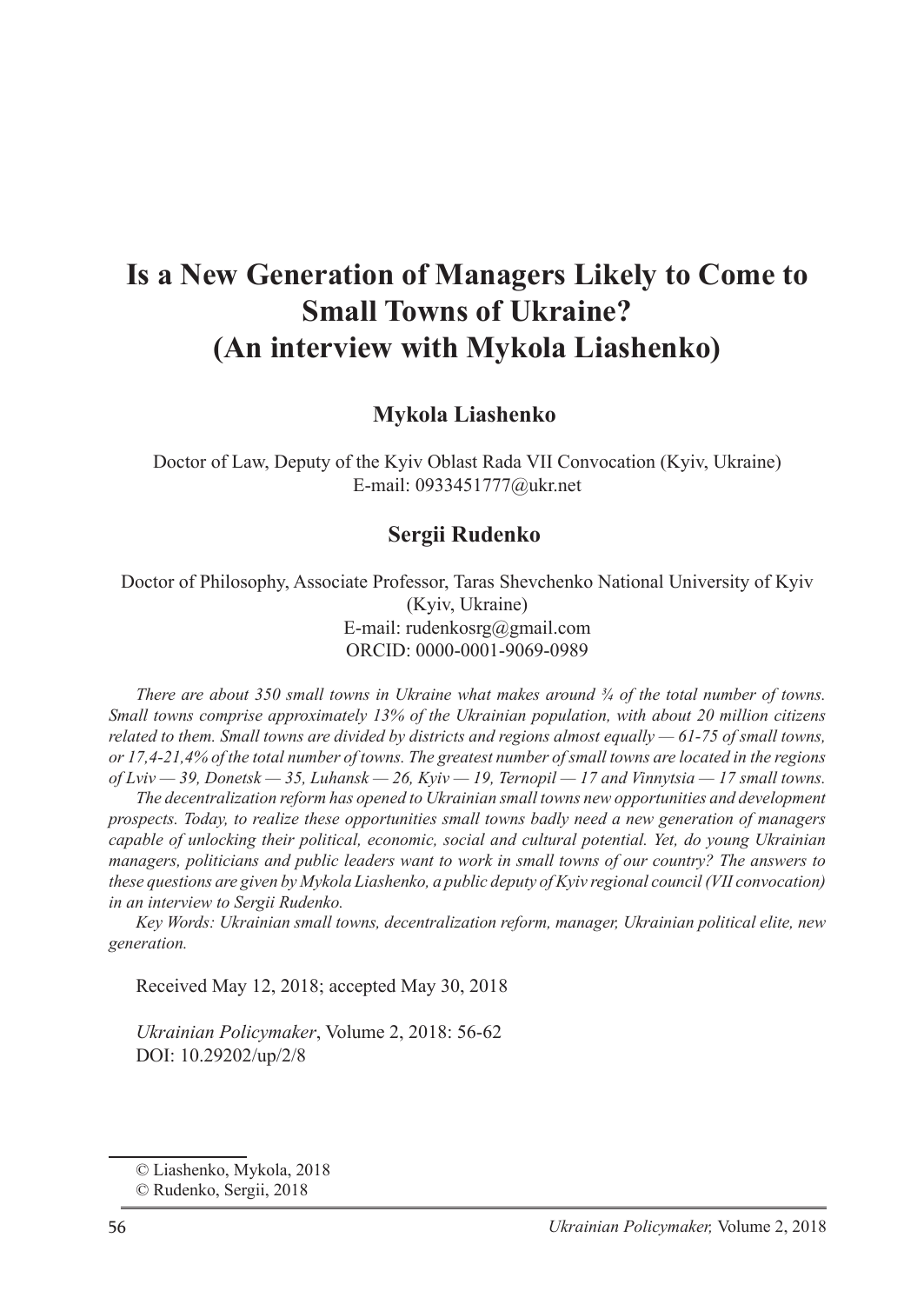*Dear Mr. Liashenko, first of all, we would like to know your opinion as an experienced specialist and practicing manager concerning the future of small towns of Ukraine and the key problems of their current development. It is the small towns that are peculiar "indicators" of country's development and the life level of its citizens*.

No doubt, it is the small towns that are peculiar "indicators" of country's development and the life level of its citizens. Therefore, the developed social infrastructure, available preschool educational institutions, schools, medical institutions and the rest of communication transportation infrastructure give a citizen an opportunity to comfortably provide for his or her vitally important needs. A person who is not overloaded with family life problems feels freer, has wider opportunities, more space time to be spent for positive emotions. This makes him feel happy and feel a part of society and state.

Very unfortunately, small towns do not have sufficient managerial power. A great misbalance of responsibilities and opportunities, imperfect legislation as to realization of managerial decisions at local level has a negative impact on a community's development.

In fact, a small town has its own government body, with a state district administration controlling a number of social objects and public utility companies. There are cases when such a town also has communal property objects and enterprises of regional importance that cover the citizens' needs but are not controlled by local self-government bodies. All the Soviet past superstructures complicate the processes of taking necessary managerial decisions and using budget funds. For example, a town of Vyshneve, Kyievo-Svyatoshyn district, Kyiv region, has been constructing the second building of general secondary school No 1 for twelve years. The school is controlled by the Kyievo-Svyatoshyn district state administration that passed the employer's functions to Kyiv regional administration. The bureaucratic red-tape, in particular sessions of the local council, the district council, the region council, signing three-level order documents and the purchase procedure cause the inefficient use of funds and a delay in building of this socially important object. And this is only a small example.

Inefficient use of budget funds and corruption hamper the small town development. According to the 2017 statistics of Ukraine's Ministry of Internal Affairs, there were brought to administrative account for corruption offences 332 local self-government officials. There were started criminal proceedings against 124 local self-government officials. The amount of damage to the state and the territorial community according to completed criminal proceedings makes 14833248207 hrn., of which 249566639 hrn. was reimbursed [Zvit, 2017; Bazaluk, 2017]

Creation of united territorial communities (UTC) is aimed at leaving more funds at local level, as well as receiving additional budget transfers. At the same time, this involves taking a responsibility of supporting the local infrastructure. Irrational use of local natural resources and mineral resources in particular, receiving lower rent payment for their use and illegal mining cause receiving lower local budget funds which could be used for further development.

There is lack of financial resources and a complicated order of engaging credit funds for development of local economics and infrastructure. Though the opening of credit resource involves risks, attracting additional funds, with actual deficiency of investment inside the country and investments from abroad, could improve the economic situation in small towns, if the funds are directed to development of the real economic sector, improvement of management quality, tourism and power engineering growth. Money return is guaranteed by tax receipts and funds from realized projects.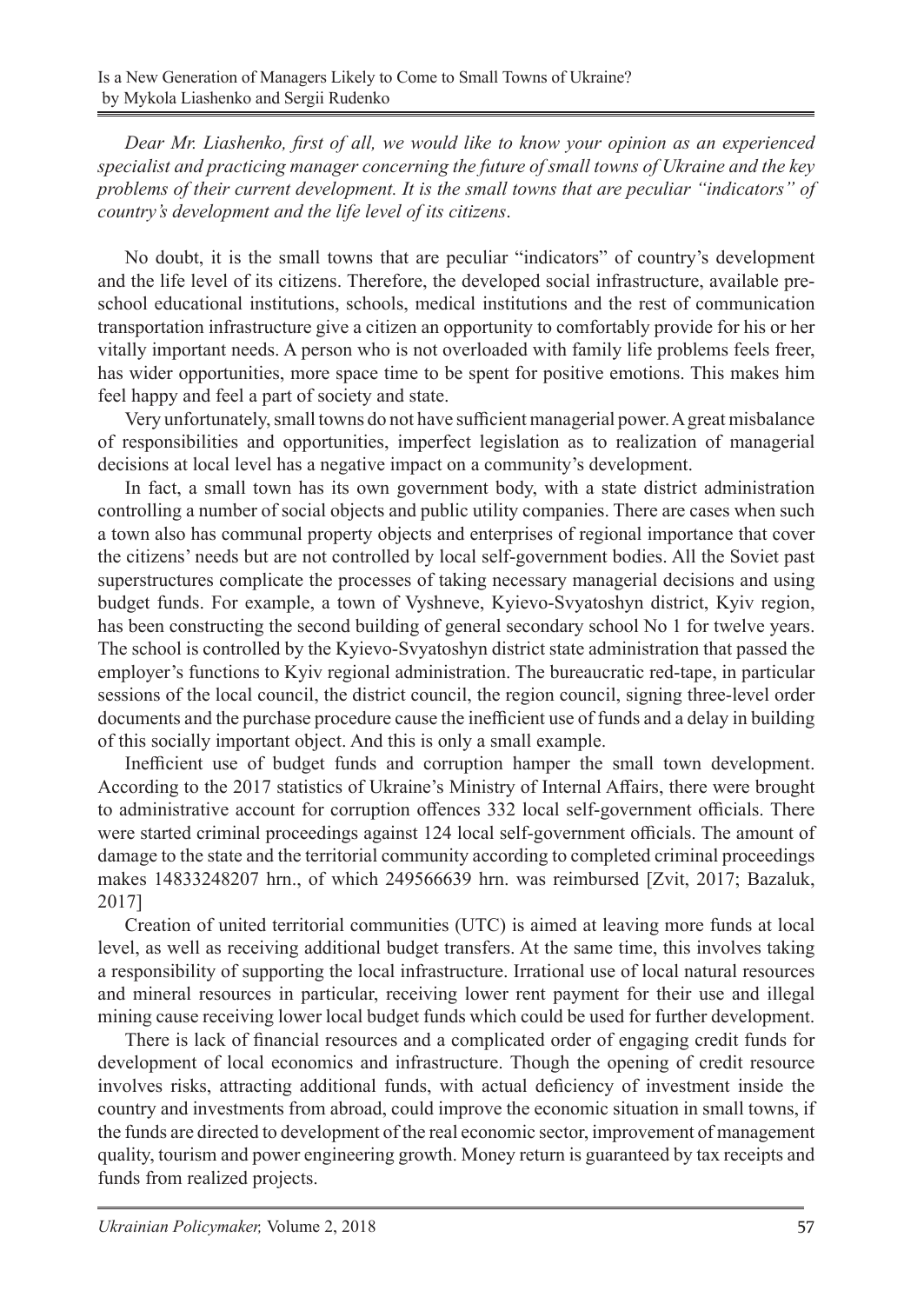Small towns have low-developed water supply and drainage systems, as well as heat- and power supply systems. Low-developed is the social and cultural base — lack of recreations, such as cinemas, theatres, museums, trade and entertainment centres, lack of sport and other clubs providing opportunities for young people's development. Instead, there is club culture which does not always have a positive impact on health and development of social relations of the youth.

Small towns have almost no job places for highly-qualified specialists. Attempts to create technological parks could give a positive result, if there are funds and desire of local authorities to launch a project.

We should not forget about labour emigration. According to the Ministry of Internal Affairs, about 5 mln. Ukrainians are working abroad [Za kordonom, 2017]. The survey by the Research & Branding Group in February, 2017, has shown that emigrating for work more often were 30-39-aged men than women, rural citizens and west-Ukrainian citizens. Labour emigrants were more frequently at the age of 18-39. Much more frequent emigrants were people from central and western regions than those of eastern and southern regions. In the near time, 14% of Ukrainians are planning to leave abroad, of which 11% are going to come back, whereas 3% are going there for permanent residence. Around 80% of Ukrainian citizens are not planning to go abroad in the nearest future. We should take into account that 18-30-year-old young people are potential labour emigrants [Ukraintsy, 2018].

Small towns have a number of advantages. They are a controlled pace of life, closeness to nature, potential green tourism, better ecology, opportunities for alternative power source development, possible funds attraction to agriculture since there is free land in suburban area. The use of these advantages can help small towns to partially solve their problems.

Statistically, every fourth citizen of the Earth lives in a million-plus city. According to experts' prognoses, at the end of the 21<sup>st</sup> century more than 80% of our planet's population will live in large cities. By the year 2030 the Earth will have got around 40 city agglomerations, with more than 10 mln. people each [Serhiyenko, 2017].

*What managers do Ukrainian small towns of today need, what competences are they to have?*

With extended rights and obligations, a local self-government authority does no longer need a statistician, a party careerist manager. Small towns call for a new manager meeting the criteria of today, not only for a young-aged manager, but for a manager having new world outlook, new views on development of modern society and community. At the same time, he or she should be a diplomat, a financier and a business executive, able to manage the community's resources and to attract and use outside opportunities.

A manager is to have the following competences and qualities:

- a) Managerial work experience, at public service, and experience of attracting servants competent in business and project management, legal education, competence in regulatory and legal acts and mechanisms of their adoption to be able to follow the "letter of the law";
- b) Political and economic competence enabling to understand better the economic situation and political arrangements, since social and economic transformations require not only wish but political will as well;
- c) Knowledge of finance and budget business, budget code in particular. A manager will administer the town's funds and is required to be able to set priorities and balance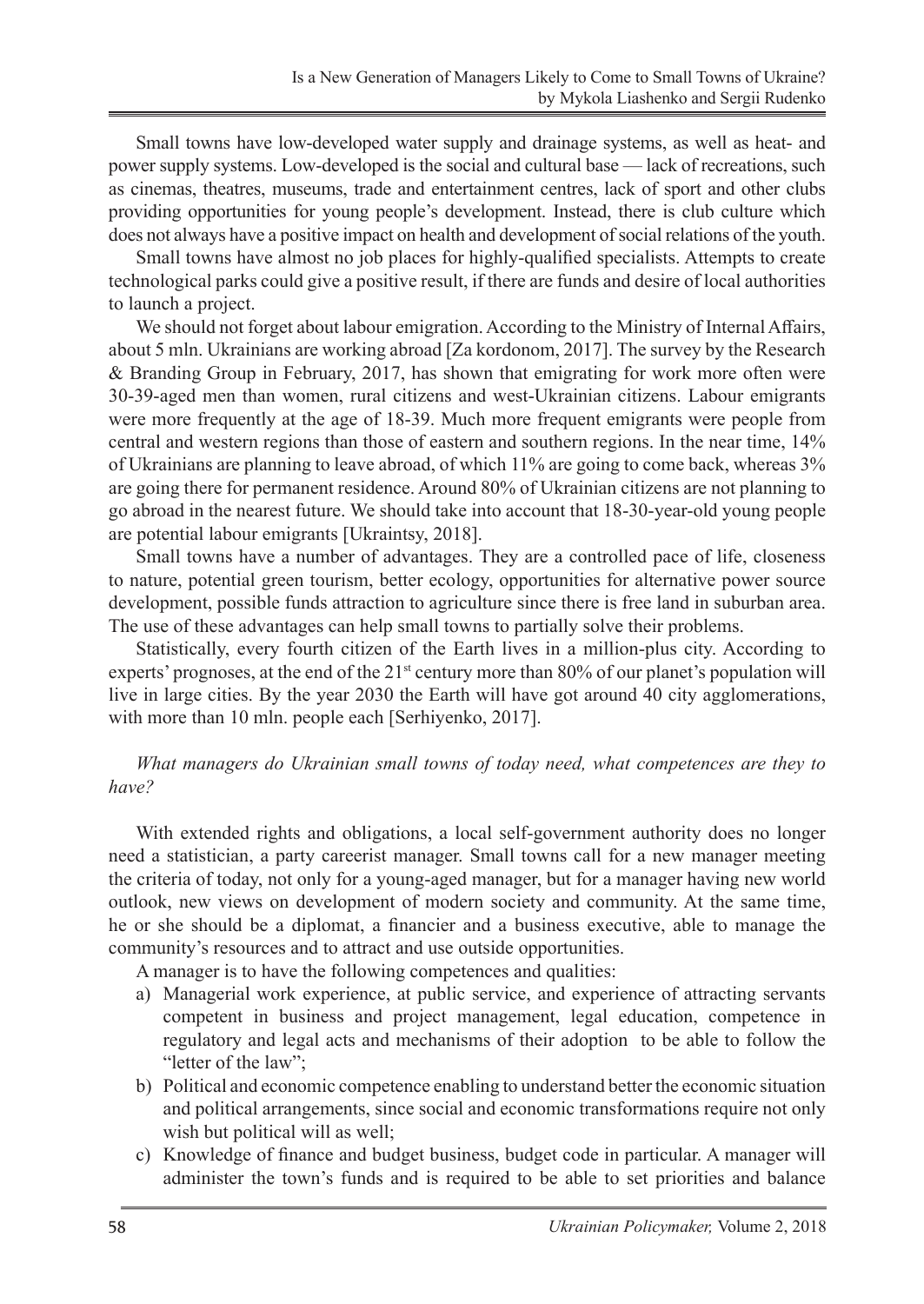the resources available. He or she should understand that without supporting the local business, revising the production, developing and facilitating innovations, it will be impossible to increase town's tax receipts;

- d) A good command of the national language;
- e) Basic knowledge and skills in psychology. Working with people requires searching for ways of dealing with them. However, a manager should not be just a psychologist, but also a diplomat, able to accommodate the confronting parties and find a compromise, to hold negotiations as well;
- f) Image of a manager and a public servant as a whole, what is very important in conditions of Ukraine's EU integration. A manager of today is not only a specialist but a man of wide horizon, a man of high moral and business qualities;
- g) Knowledge of etiquette, which will help to behave with dignity, both in negotiations and in everyday life.

The above features should be added with such important factors as ability to take decisions and be responsible for them. And, what may be the most important, to be able to gather a team and consolidate it around himself. Not always one person can have all perfect skills, but it means that he or she should be at least good at them. Here one needs a team of experts.

*Is there a candidates' pool of managers in small town communities, taking into account the fact that talented young people prefer for their own development the capital city and large cities of Ukraine?*

Yes, there is a very big problem of not only candidates' pool but of human resources in general. Young people able to take responsibility migrate not only to the capital and million-plus cities but also abroad. The young who need changes and local accommodation improvements right now, naturally strive for the best. Talented, spirited and communicable young people leave towns what has a negative impact not only on communities' development but also on formation of public opinion and the state.

According to the Central Civil Service, as of January,1, 2001, there were under 30-yearold male civil servants, including local self-government authorities — 18,4 %, female civil servants — 24,5 %. In his monograph "The Staff in Regions of Ukraine: Formation and Development", Vitally Oluyko noted that females under the age of 30 make only 26 % of district and 20,9 % of regional state administrations, 17,6 % of females work in local selfgovernment bodies and 25,5 % of them work in territorial bodies of ministries and departments. As of January, 1, 2000, out of 244268 civil servants (not including law enforcement agencies and tax administrations) only 54452 were civil servants [Oluyko, 2001].

According to the Central Civil Service of Ukraine, in early 2004 young people in state authorities made around a quarter of their total number [Plakhotnyuk, 2005].

According to the Central Electoral Commission, after the 2015 regular local elections, following the Revolution of Dignity, the posts of chief executives in towns, settlements and villages were held by young people under 20 years old  $-$  0,01%, aged 21-30  $-$  4,96%, aged  $31-40 - 15,19\%$ , aged  $41-50 - 38,04\%$ , aged  $51-60 - 37,08\%$ , aged  $61-80 - 4,68\%$ . As we can see, the main part of them are people from 40 to 60 years old, while young and middleaged people under 40 make 20,15%, which means that local authorities have not become younger [Tsentralna, 2015]. Our country currently needs people with new world outlook, people who are not afraid of new things, since it is very important in our dynamic world —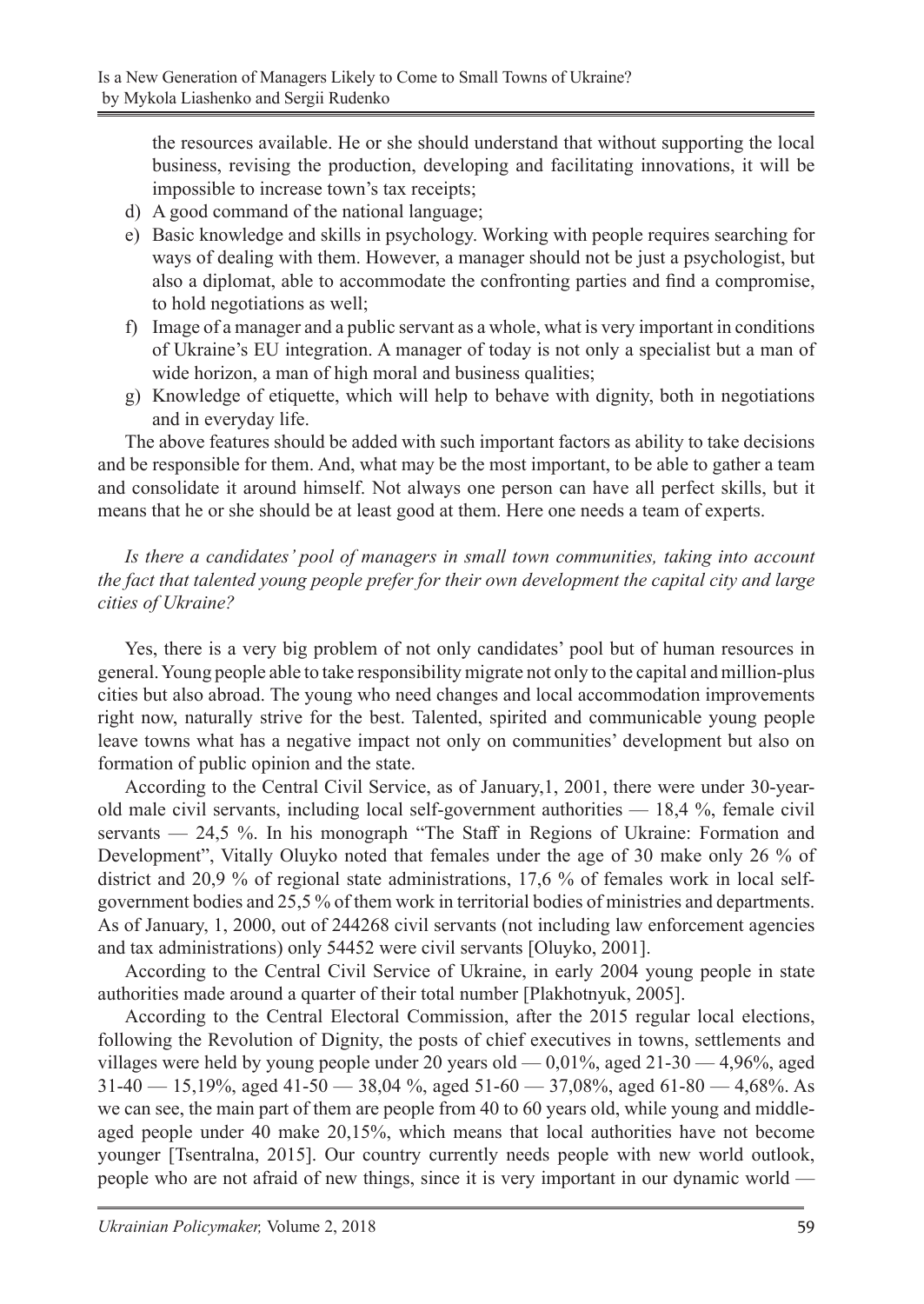what was significant yesterday may become history today [Rudenko et al., 2018]. As it can be seen, there is local staff available, but the age disproportion is evident: young managers under 40 think differently if compared to the elder generation. As to the young people under 30 years old, they are a new generation, the future of the Ukrainian political elite. They were born and grew in the independent Ukraine; they went through a number of economic, social and political shocks. Those who apply for government authorities realise that they are the future of the state and the nation as a whole. As time passes, the Ukrainian political elite will be renewed but the problem is in quality and qualification of the staff to come. Therefore, it is necessary to start training future managers right today, attracting the young not only in word. The main part of future managers should be both local executives and additional non-local staff, to support the country's integrity: a vivid example is Catalonia whose government started decentralization tendencies and territorial separation from Spain.

To raise the management quality at local level, one needs to start staff training and retraining and training. The local candidates' pool does not meet the requirements of time and social and economic conditions, both at local level and in the country as a whole. A way out is re-training courses, teaching modern theory of management, economics, banking, accounting, project management, the English language courses, budget code studies, etc., as well as gaining practical experience and getting traineeship both in Ukraine and abroad. It is necessary to improve the education system which trains the managerial staff by bringing it down to earth [Liashenko & Rudenko, 2018].

#### *Do young people want to work as small town managers?*

Here, as it says, we should "sort the wheat from the chaff." There are people, especially young ones, who are busy with the so-called political populism. They cannot really manage a town; they go to government for personal reasons, for personal enrichment. They are not able to develop a town. In addition, capable young men hesitate in taking town management decisions.

#### *Why do not young people having political, managerial and leadership abilities want to realize them in small towns of Ukraine?*

The problem is that talented young people, patriotic people, able managers, are not morally ready to take a responsibility, regarding the imperfect legal mechanism of managerial decision realisation. There is a person, who, with his own mind and ambitions, is able to realise real decisions, but "the system" prevents him from doing this. These are cases after which a person feels depressed, unprotected, wanting to leave not only his native town but the country as well.

One should also take into account the world tendency of absorption by large cities of small towns, since large cities can offer more career and business opportunities, more comfortable living conditions — transportation, public utility services, medicine, education. The larger the number of people is, the larger the potential market is, if speaking about business. Regarding innovations, this is an opportunity to create a team launching a start-up and find the funds. Small towns cannot currently offer such opportunities and this is a problem [Naumenko, 2018].

*Can this problem be solved today, if yes, in which way?*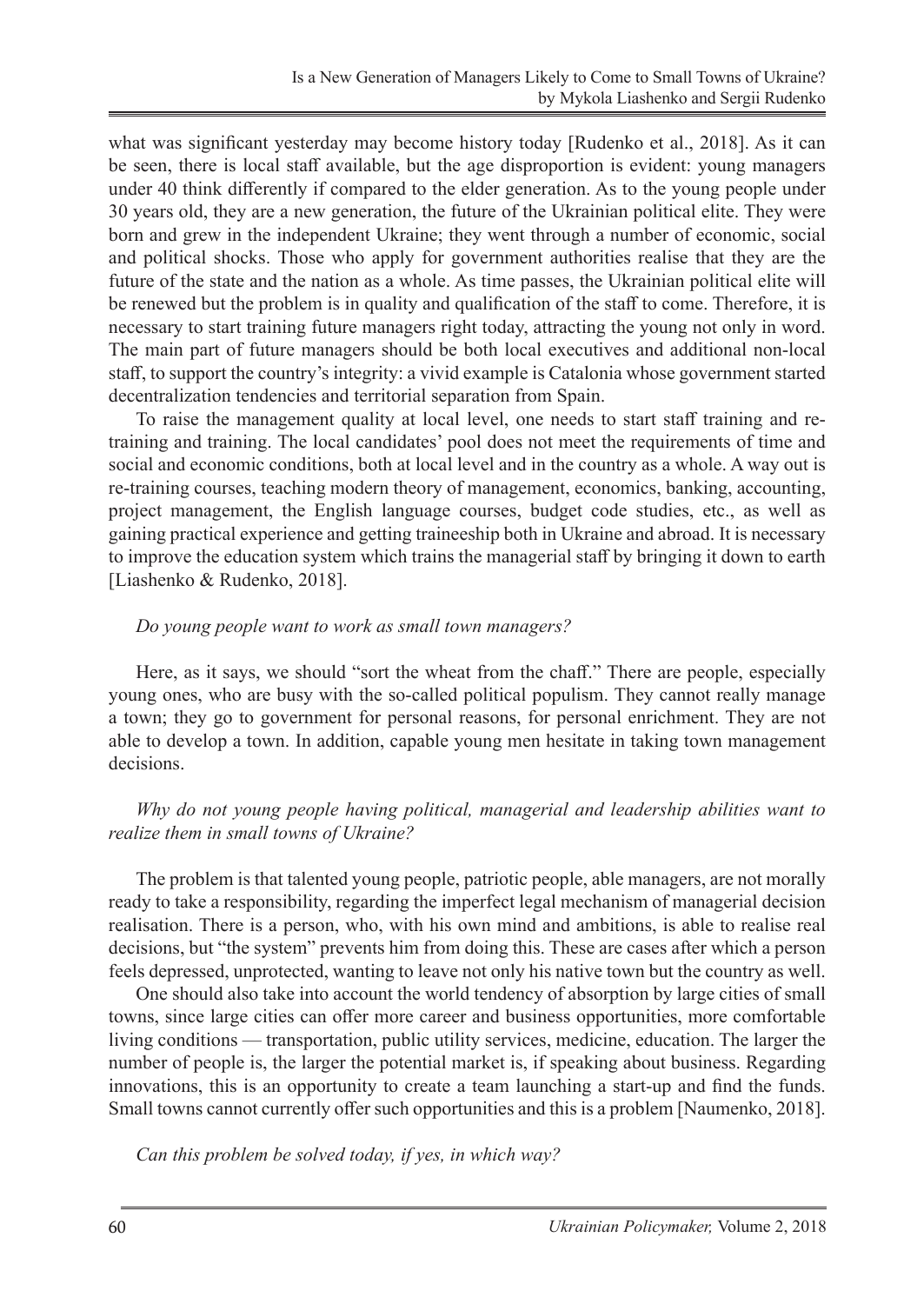Yes, it is possible. One needs only to set clear "game rules." To my mind, all the issues concerning town's life support should be controlled by a local manager with confirmed rights and financial resources guaranteed by tax receipts. It is necessary to simplify decision realization mechanisms, with legal deregulation. There should be given an opportunity to solve problems with simple and understandable decisions. It is important to solve at government level the problems with monopolists, to improve a town's life support, for example, by creating a power supply market enabling a community and its citizens to choose service providers, what will positively influence the service payments and service quality.

According to the survey made by the Research & Branding Group in February 2018, the main criterion in job selection was a good salary (58%). The five most important job selection criteria also included timely salary payment (23%), comfortable working schedule (21%), convenient workplace location (17%) and a social package (16%) [Ukraintsy, 2018].

As one can see, the main job selection criterion is salary. A person who is going to work as an official and who receives a very little salary, will operate million-worth amounts of money or will get other enrichment opportunities, as it says to "settle the issue". Of course, there are populist managers, who work for minimal salary, hiding behind the fact that they had left their business and do not need finance, but still solve their own problems. A burning issue is salary charging, since under law a town's chief salary is assigned by the local council, adding premium to his fixed salary.

With time, small towns are to turn into large cities, urbanization cannot be stopped, and that is why it needs to be "headed". People need salary, social infrastructure and support of innovation business projects. Then small towns will grow into large cities with not only opportunities but also the number of people living in them.

#### **References**

- Bazaluk, Oleg. *Corruption in Ukraine: Rulers' Mentality and the Destiny of the Nation, Geophilosophy of Ukraine*. Cambridge Scholars Publishing, 2016.
- Derun, Tetyana. Problems of Small Town Development in Conditions of Social and Economic Transformation of the Ukrainian Society. *Derzhavne upravlinnya: teoriya ta praktyka*. 2, 2009. http://www.nbuv.gov.ua/e-journals/Dutp/2009\_2/
- Liashenko, Iryna and Sergii Rudenko. The Management Features of the University Preparatory Department. *Scientific Bulletin of National Mining University*, 1, 2018: 163-168.
- Naumenko, Raisa. Philosophy of Public Governance: Manpower Policy of Modern Ukraine in the Context of Globalization. *Philosophy and Cosmology*, Volume 20, 2018: 106-112. DOI: 10.29202/phil-cosm/20/9
- Oluyko, Vitaliy. *Kadry v rehioni Ukrayiny: stanovlennya ta rozvytok*. Kyiv: Naukovyy svit,  $2001. - 236$  s.
- Plakhotnyuk, N.H. Protsedury zaluchennya molodi na derzhavnu sluzhbu: orhanizatsiinopravovyi aspect [Procedures of Attracting Young People to Civil Service: Organizational and Legal Aspects]. *Universitetskiye nauchnyye zapiski: Zhurnal Khmel'nits. un-ta*. 1/2, 2005: 296-301
- Rudenko, S., Sapeńko, R., Bazaluk, O. and Tytarenko, V. Management Features of International Educational Projects Between Universities of Poland and Ukraine. *Naukovyi Visnyk Natsionalnoho Hirnychoho Universytetu*. 2, 2018: 142-147. DOI: 10.29202/ nvngu/2018-2/21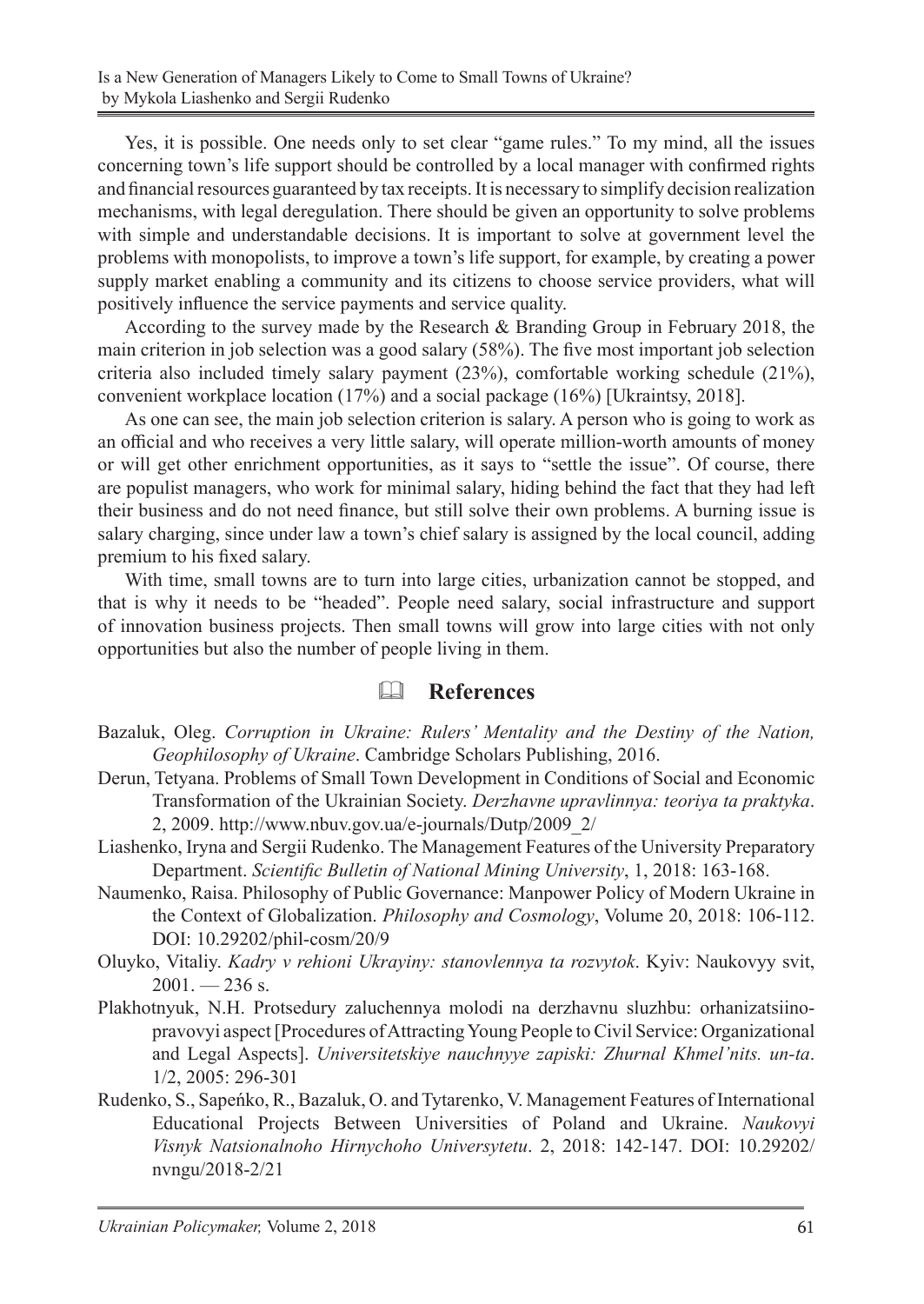- Serhiyenko, О. Pro maibutnie ukraiinskykh mist [On the Future of Ukrainian Cities and Towns]. *Dzerkalo Tyzhnia*, 2017. https://dt.ua/internal/pro-maybutnye-ukrayinskihmist-251688\_.html
- *Tsentralna vyborcha komissiya, mistsevi vybory, Ukraiina-2015* [Central Electoral Commission, 2015 local elections of Ukraine] [Electronic Resource]/ http://www.cvk.gov.ua/pls/ vm2015/PVM148?PT001F01=100&pt00\_t001f01=100&rej=0&pstr=6#
- *Ukraintsy i rabota za granitsei* [Ukrainians and Overseas Work], Research & Branding Group, 06.03.2018. http://rb.com.ua/blog/ukraincy-i-rabota-za-granicej/
- Za kordonom pratsyuye 5 mln ukraiintsiv. Derzhsluzhba zainyatosti. [5 mln Ukrainians Are Working Abroad, State Employment Service] *Dzerkalo Tyzhnia*, 2017. https://dt.ua/UKRAINE/za-kordonom-pracyuye-5-mln-ukrayinciv-derzhsluzhbazaynyatosti-232858\_.html

Zin, Е. А. *Regional Economics*. Кyiv: Professional, 2007. — 528 p.

*Zvit pro stan protydiyi koruptsiyi — 2017*, Ministerstvo Vnutrishnikh Sprav [2017 Ministry of Internal Affairs Report on Corruption Prevention]: [Electronic Resource] http://mvs. gov.ua/ua/pages/274\_Statistika.htm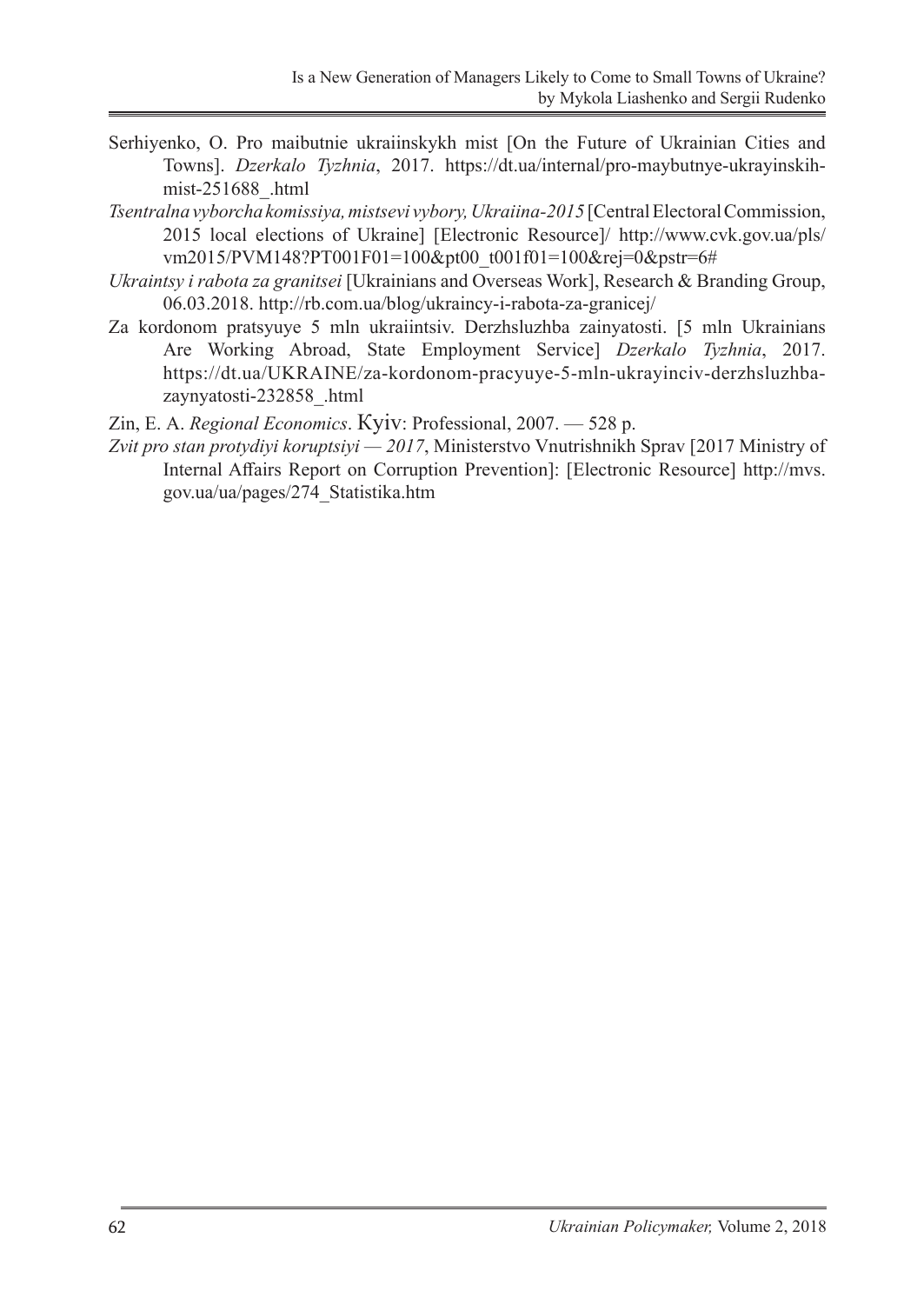# **AUTHORS**

**Oleksandr Cheremisin** is a Doctor of Historical Sciences, Professor, an expert in the study of the history and theory of local self-government in Ukraine. His research interests focus on examining the problems of decentralization and the work experience of selfgoverning territorial communities. He is experienced in depicting and analyzing the local self-government of the South of Ukraine in 1785-1917. He is the author of a monograph and more than 60 articles including the following: *The Local Self-Government in the South of Ukraine in 1785-1917* (2017); *The Plans of Political Parties for Reforming Local Self-Government in the Early 20th Century* (2017); *The Deputies of Kherson Local Self-Government in the Late 18th — Early 19th Centuries* (2017); *The State and Zemstvo Financial Assistance for the Local Self-Government of the South of Ukraine throughout the*  $19<sup>th</sup>$  *— Early 20<sup>th</sup> Centuries* (2018); *The Local Estimates in the South of Ukraine in 1785 — 1917* (2018). At present Oleksandr Cherimisin is a Professor at the Department of Philosophy and Socio-Humanitarian Disciplines of Kherson State Agrarian University. Kherson (Ukraine).

E-mail: al.cheremisin@gmail.com

**Mykola Herasymenko** is a Candidate of Philosophical Sciences, an expert in the history of local self-government bodies of Ukraine. The area of his scientific interests is connected with the study of the work experience of zemstvo institutions in the South of Ukraine. Special attention is paid to the study of the activities of zemstvos on the organization of medical care for the population. He is the author of more than 60 scientific articles, among them are the following: *The Role of Zemstvos of Kherson Guberniya in Combating Cholera Epidemics in the Second Half of the 19th Century* (2008); *The Congresses of Doctors in the Structure of Zemstvo Medicine of Southern Ukraine in the Late 19th — Early 20th Centuries* (2010); *The Establishment of Sanatorium-Resort Treatment by Zemstvos of the South of Ukraine* (2018); *The Activity of the Zemstvos of Kherson Region on Organizing Medical Care for Mentally Ill Persons in the Second Half of the 19th Century* (2018). Currently Mykola Herasymenko works as a lecturer at the Department of Philosophy and Socio-Humanitarian Disciplines of Kherson State Agrarian University. Kherson (Ukraine).

E-mail: kafphilosophy@ukr.net

**Nygmet Ibadildin** graduated in 1995 from Kazakh State University with a major in Philosophy. He completed his Master of Arts in International relations at California State University in Fresno. He defended his PhD dissertation in 2011 at the University of Tampere, School of Management. Title of dissertation is *Role of New and Old Institutional Framework in Combating the Resource Curse in Kazakhstan*. He was an editor and journalist for *Energy of Kazakhstan* magazine and the newspaper *Vremya Po* from 1999 to 2002.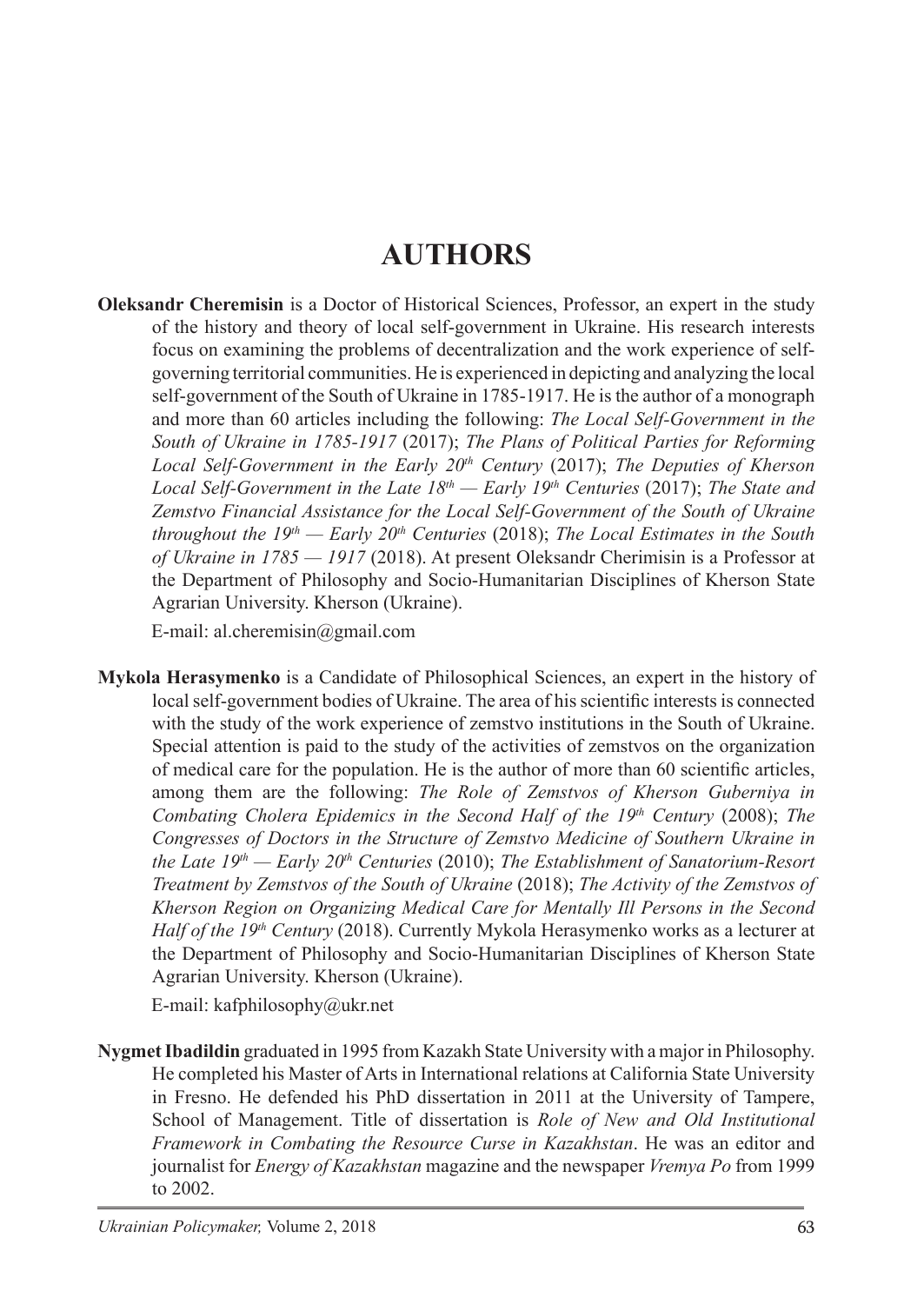Research interests are political economy of natural resources, institutional development, Post-Soviet institutions and discourse analysis. Almaty (Kazakhstan).

E-mail: nygmet@kimep.kz

**Mykola M. Liashenko** is a Doctor of Law, Deputy of the Kyiv Oblast Rada VII Convocation (2015 — present time); General Director of the state enterprise Innovation and Engineering Technologies (June 2016 — present time). Commander of the company for the elimination of the consequences of the accident of the Individual Battalion for the Elimination of the Consequences of Accidents (Rivne, Ukraine) (August 1998 — August 1999); Militia inspector of the Head Department Ministry of Internal Affairs of Ukraine in the Kyiv region (December 1999 — May 2005); director of the LTD "Legal Management" (July 2005 — September 2010); Chairman of the Vyshneve City Council Kyiv-Svyatoshinsky district (November 2010— February 2011), Deputy chairman of the district administration of Kyiv-Svyatoshinsky district state administration (November 2011 — July 2014), e.d. chief of the department of health Kyiv-Svyatoshinsky district state administration (July 2014 — April 2016). Kyiv (Ukraine).

E-mail: 0933451777@ukr.net

**Charles McGrath** is a PhD student and lecturer in the Political Science Department at Taras Shevchenko National University of Kyiv. He holds a Master of Science degree in Homeland Security from San Diego State University as well as a MFA degree in Acting from Roosevelt University in Chicago. His research interests are focused on competing narratives relating to Kazakhstan, Ukraine and Russia; as well as Ukraine's current challenges regarding modernization and de-communization. In 2016 to 2017 he was awarded a *Boren Fellowship* in Kazakhstan researching Kazakhstan's role visà-vis Russia, as the leader of Central Asia. Established advanced Russian language skills while writing a thesis on Kazakhstan's narrative toward the West and Russia. In addition, produced a documentary titled *The Great Famine of Kazakhstan*, interviewing various experts to highlight the competing narratives regarding the famine and Soviet rule. He is also a member of the editorial committee for Ukrainian Policymaker. Monroe, Louisiana (United States).

E-mail: charlesm365@gmail.com

**Olena Pavlova** is a Doctor of Philosophical Sciences, Professor of Philosophy, expert in Aesthetics and Cultural Studies and Anthropology. Her research interests are focused on Anthropology of the imagination, the History of Aesthetic, the problems of cultural and visual practices. She is experienced in description and analyses of the original cultural research texts (including manuscripts), reconstruction of the principles of organisation cultural practises and institution, development of learning programs in Cultural Studies (III level). To date, he has published 4 books and over 90 articles, including *Ontological status of aesthetic experience* (2008); *Aesthetics and Philosophy of Education (the problem of interaction in the discourse of non-classical philosophy)* (2009); *Anthropological parameters of visual practices* (2010); *Cultural integration of Ukrainian higher education to the European educational environment* (2012); *Taste's Genesis in the transformation of cultural practices* (2013); *Transparency as a mode of*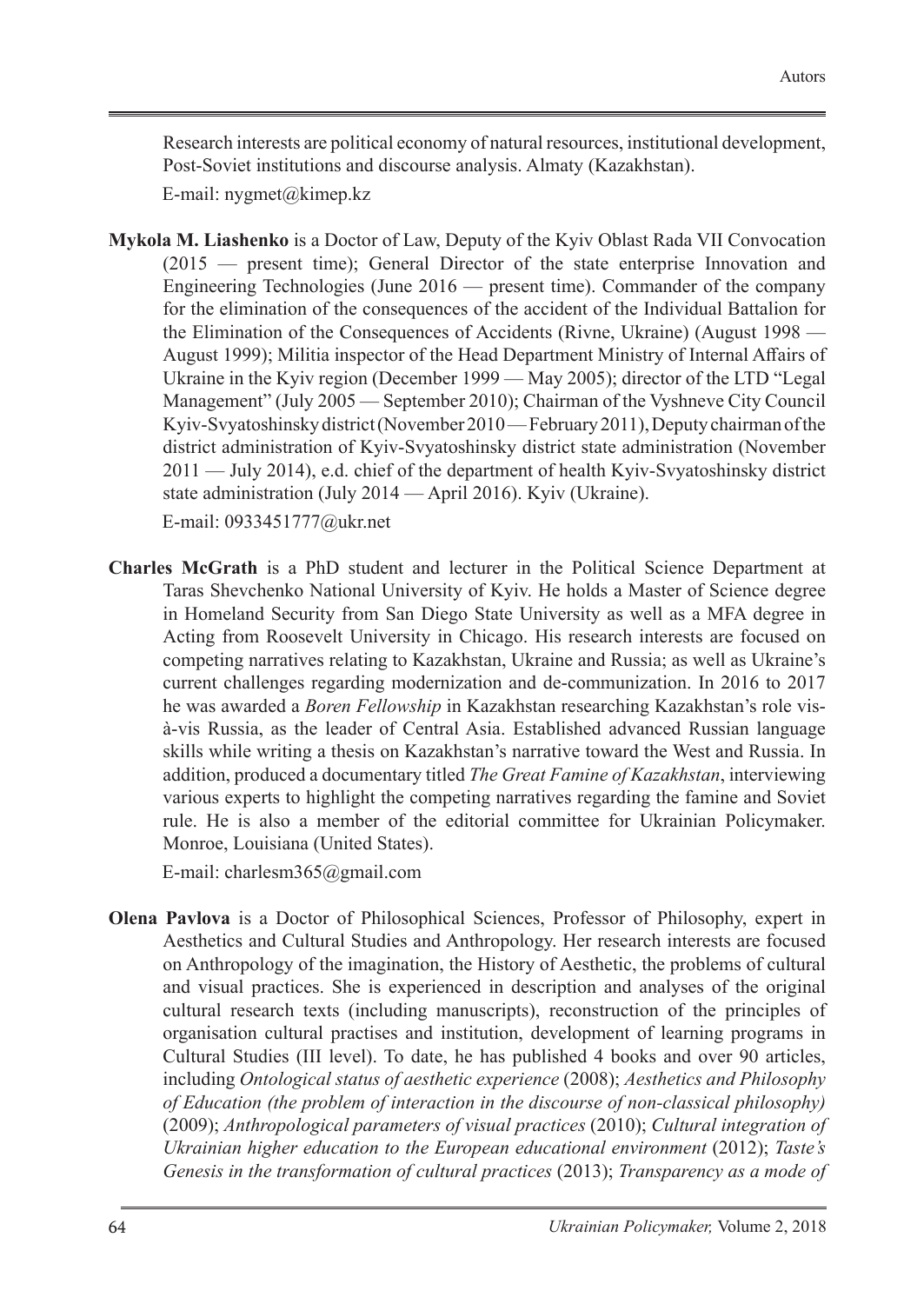*vision of the Internet-space* (2014); *Optics of signification regimens in the postmodern concept S. Lasch (sociocultural dimension)* (2017); *Role of the economy of signs in the formation of political economy* (2017). Olena Pavlova is currently an expert and member of Scientific and Methodical Commission in Ministry of Education and Science of Ukraine for education programs and standards in Cultural Studies, Professor of the Ethics, Aesthetics and Cultural studies Department at Taras Shevchenko National University of Kyiv. Kyiv (Ukraine).

E-mail: invinover19@gmail.com

**Zaid Rahmani** — BA student at International Law, Institute of International Relations, Taras Shevchenko National University of Kyiv. Kabul (Afghanistan).

E-mail: zaidrahmani777@gmail.com

**Sergii Rudenko** is a Doctor of Philosophical Sciences, an Associate Professor of Philosophy, expert in History of Ukrainian and Russian Philosophy, Ukrainian studies and Higher Education. His research interests are focused on Research Methodology of the History of Ukrainian Philosophy, History of Marxism in Soviet Ukraine, Philosophical thought in the culture of Ukrainian diaspora, Interdisciplinary researches in Ukrainian studies and Russian studies, Modernization of the philosophical Education and Science of Ukraine. He is experienced in description and analyses of the original philosophical texts (including manuscripts) of Ukrainian and Russian philosophers, reconstruction of the philosophical ideas and world view principles in the Ukrainian fiction literature, development of learning programs in Philosophy (III level), including development of e-learning tools for philosophical courses.

To date, he has published 7 books and over 80 articles, including Victor Petrov`s *Philosophical Views* (2008); *Philosophy and Political Science in the Structure of Modern Humanitarian Knowledge (theoretical and methodological aspects)* (2010); *The Modern Research Methodology Conceptions of the History of Ukrainian Philosophy*  (2012); *The Researches of Young Scientist in Humanities of Ukraine and Russia in 21st century* (2013); *Paradygmatic Structuring as a Factor of Modernizing Contemporary Philosophical and Politological Education and Science* (2016); *The Introduction of "Scientific Communism" in Soviet Union as a determining factor of creating a system of specialized Political Science Education and Research Policy directly at Kiev University*  (2017); *The Methodological Grounds of Modernization of Ukrainian Philosophical and Political Science Education* (2017).

He is also Vice Editor-in-Chief of the academic journals *The Bulletin of Taras Shevchenko National University of Kyiv* and *Philosophy and Humanitarian Studies*. Sergii Rudenko is currently a Vice Dean of the Faculty of Philosophy at Taras Shevchenko National University of Kyiv, an Associate Professor of the Ukrainian Philosophy and Culture Department at Taras Shevchenko National University of Kyiv. Kyiv (Ukraine).

E-mail: rudenkosrg@gmail.com

**Denys Svyrydenko** is a Doctor of Philosophical Sciences (Social Philosophy and Philosophy of History), Associate Professor. His sphere of academic interests includes following: *Social Transformations at 20th-21st Centuries and Ones Influence on Educational*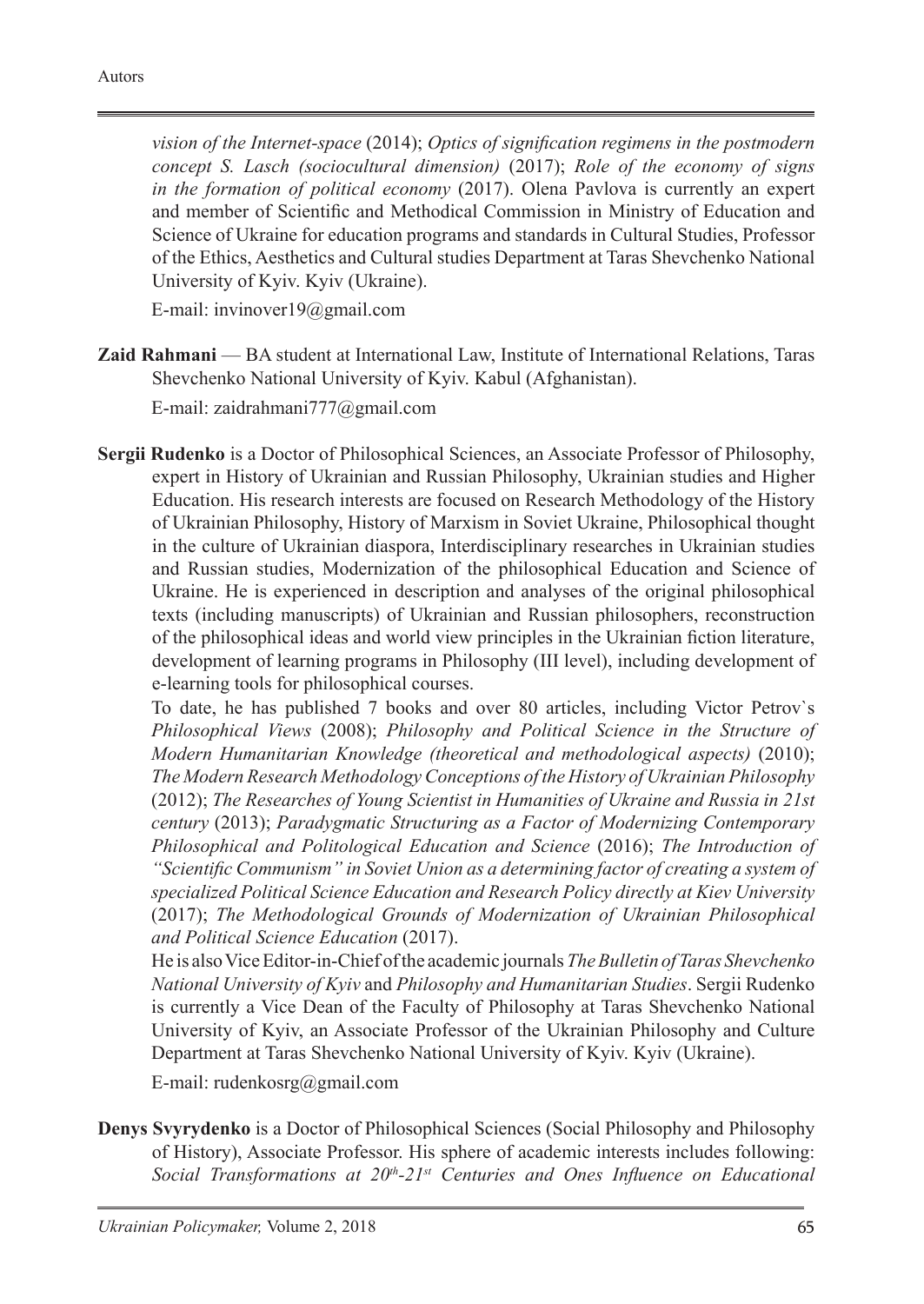*Policy; Education for Peace-building; Philosophy of Education; Academic Mobility as Educational Phenomenon*. He is a member of editorial board of *Philosophy and Cosmology, Studia Warminskie, Gileya, Education Discourse* scientific journals and is an author of more than 50 scientific papers including: *Globalization as a Factor of Academic Mobility Expanding* (2015), *Plagiarism Challenges at Ukrainian Science and Education* (2016), *Hybridity In the Higher Education of Ukraine: Global Logic or Local Idiosyncrasy* (2016), *Philosophy of War and Peace: In Search of New Security Strategy* (2017), *Divided Universities: The Postcolonial Experience of Contemporary Ukrainian Higher Education* (2017). He is also an Editor-in-Chief of the academic journal *Future Human Image*.

Author is currently a Professor of the Department of Methodology of Sciences and International Education at National Pedagogical Dragomanov University, Kyiv (Ukraine).

E-mail: denis\_sviridenko@ukr.net

**Vadym Tytarenko** is a Candidate of Philosophical Sciences, Philosopher, Historian of Philosophy. His research interests include interdisciplinary studies in the fields of theoretical philosophy, history of philosophy, ethics, logic etc. To date, he has published over 20 scientific papers, tutor books, etc. He is currently an Assistant Professor of the Department of History of Philosophy, Taras Shevchenko National University of Kyiv. Kyiv (Ukraine).

E-mail: tytarenko.vadym@gmail.com

**Vyacheslav Vilkov** is a Candidate of Philosophical Sciences (Ph.D.), an Associate Professor, expert in Political Science. His research interests include studies in the fields of History of Political Science, Theory of Political Science, Political Culture and Ideologies. To date, he has published over 100 articles. Vyacheslav Vilkov is currently an Senior Research fellow at Taras Shevchenko National University of Kyiv (Kyiv, Ukraine).

E-mail: tvvvilkof59@gmail.com

**Olena Yatsenko** is a PhD of Philosophical Sciences, an Associate Professor of Philosophy, expert in Metaphysics, Philosophy of culture and Philosophical anthropology. Hers research interests are focused on Research Methodology of the basic categories of culture, society, education. She is experienced in description and analyses of paradigmatic principles of the existence and explication of the foundations of culture in society and education, including modern problems of the information space and e-learning technologies. To date, she has published over 30 articles, among them *The Thinking in the Metaphysical Categories* (2016); *А Social Security in Experience of Possibility* (2017); *Information Culture in the Space of Higher Education* (2017). Olena Yatsenko is currently an Associate Professor of The Methodology of science and international education Department at National Pedagogical Dragomanov University of Kyiv. Kyiv (Ukraine).

E-mail: yatsenkood@gmail.com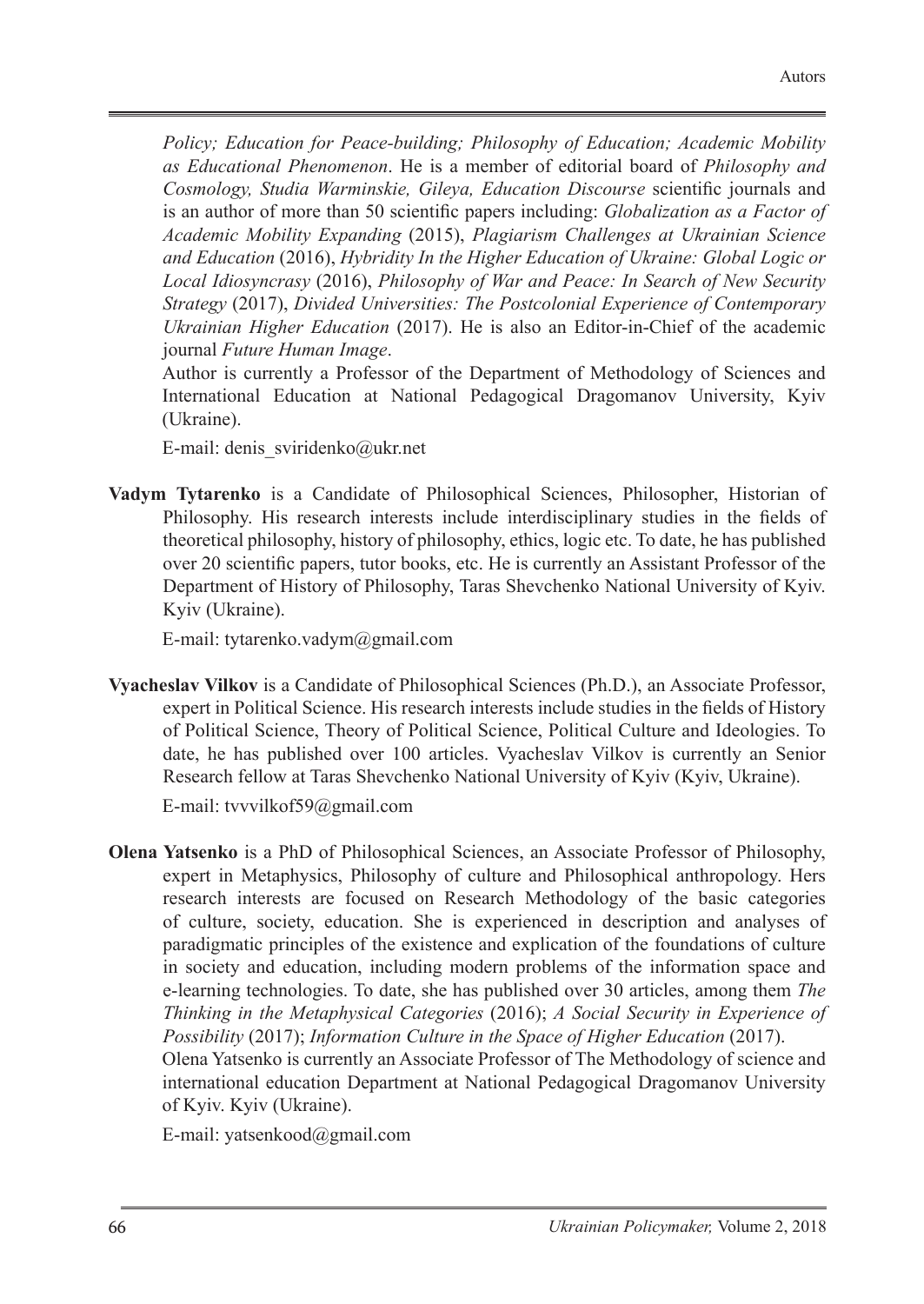# **Information for Authors**

- The articles that are submitted to the *Ukrainian Policymaker* follow a double blind peer-review procedure.
- $\checkmark$  Submitted papers must be clearly written in English. The mixture of American and British usage of English is not allowed whereas the both usages of English are accepted.
- $\checkmark$  The preferred mode of submission is as MS Word (.doc, docx) by email attachment to: mfkoorg@gmail.com
- $\checkmark$  The target length for an article is 6,000-8,000 words (20,000-40,000 characters with spaces). If your article is longer than this, please contact the editorial office.
- $\checkmark$  The style (e.g. fonts, font size, spaces, margins, etc.) is adjusted by editors.
- $\checkmark$  It is suggested that figures, tables and formulae should be displayed with features of your software package (e.g. MS Word tools).
- $\checkmark$  The list of References (Bibliography) should appear at the end of the main text, and be listed in alphabetical order by author's name.
- $\checkmark$  References to publications within the text should be as follows: [Zsizsek, 2002: 26], [Encyclopaedia of Philosophy, 1983: 220], [Zsizsek, 2008a: 26], [Zsizsek, 2008b: 75]. There must be a strict one-to-one correspondence between the names and years in the text and those in the list of references.
- $\checkmark$  Footnotes should be kept to a minimum and indicated by consecutive superscript numbers.
- $\checkmark$  Information about the author should include: author name, honorary or other degree(s) (if any); affiliation. Provide also the full postal address, including the country name, e-mail address and, if available, phone numbers (with country and area code). Contact details must be kept up to date by the corresponding author.
- $\checkmark$  The abstract should state briefly the purpose of the research, the principal results and major conclusions. The abstract should not be less than 250 words.
- $\checkmark$  The abstract should also contain a short list of carefully chosen Keywords or content indicators (5-10 words).
- $\checkmark$  Acceptance of manuscripts is based on originality and importance to the field as assessed by the Editors. Manuscripts are reviewed by the Editorial Board with ad hoc assistance of external reviewers (blind peer review). Publication decisions are made by the Editorial Board. Based on editorial judgment, some submissions are rejected initially without external review.

# **Review procedure**

*Ukrainian Policymaker* considers for publication the articles on conditions that the articles are your own original works and are not copies of any other previously published works, including your own previously published work. The article has been given only for *Ukrainian Policymaker*. The article should not be under consideration or peer-review or accepted for publication elsewhere.

All articles should be presented in accordance with the journal's publication guidelines.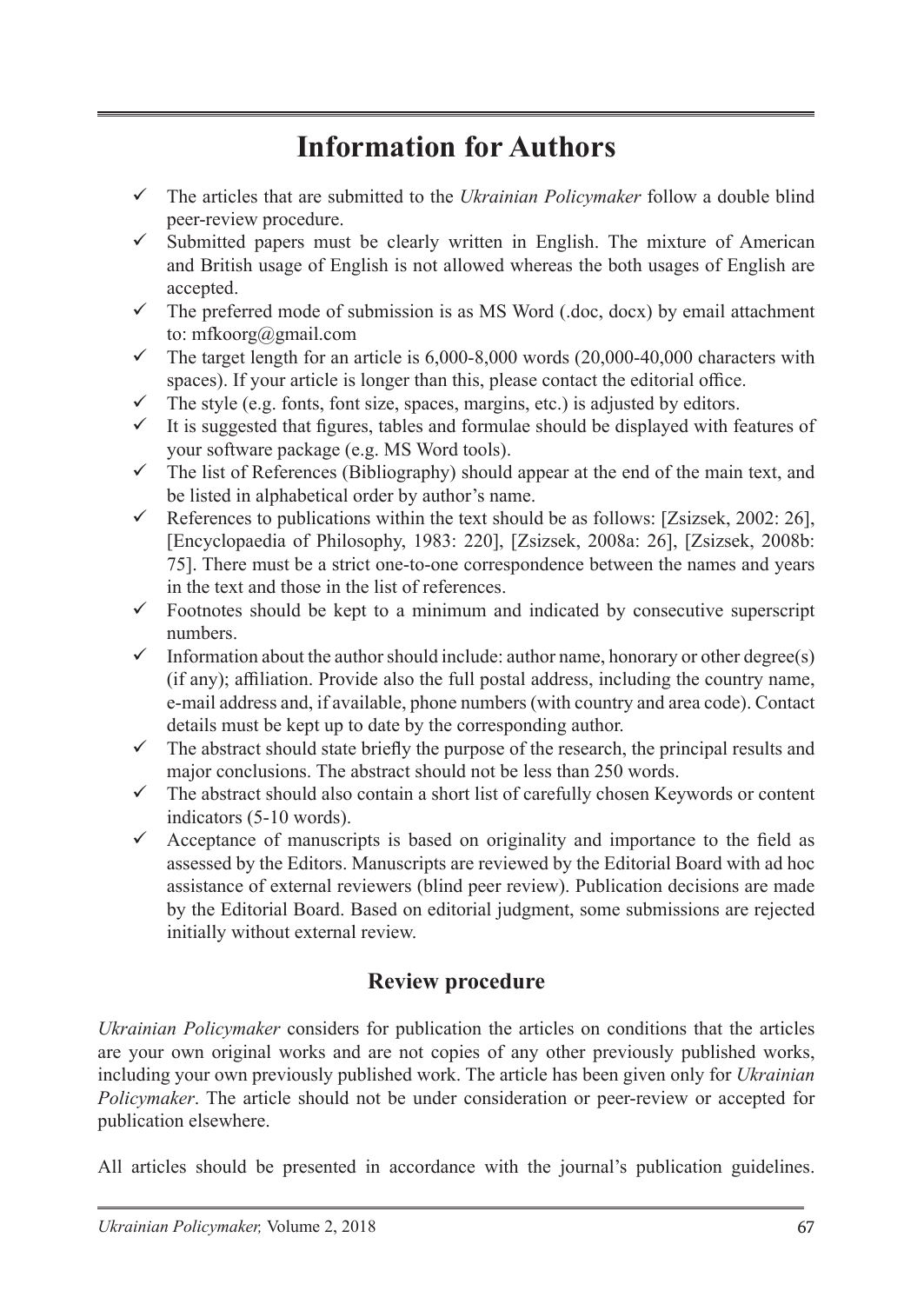Articles not adhering strictly to journal guidelines will be returned to authors without scientific evaluation within a month. Submitted articles adhering to the journal's guidelines are reviewed by the Chief Editor or the Editor, who will assign them to reviewers. The articles that are published in *Ukrainian Policymaker* follow a double blind reviewing procedure.

The article does not contain anything that is disrespectful, demeaning, libellous, obscene, fraudulent, or illegal. The use of general descriptive names, trade names, trademarks, and so forth in the publication, even if not specifically identified, does not imply that these names are not protected by the relevant laws and regulations.

Please note that *Ukrainian Policymaker* uses text-matching software UNPLAG and some web-services to check your articles for plagiarism. By submitting your articles to the journal, you agree that your articles are checked for originality and have to undergo the peer-review and publication procedures. If the reviewers suspect plagiarism, fabricated data, conflict of interest, redundant (duplicate) publication etc., they follow the COPE Flowcharts for resolving such cases.

We aim to complete the review process, from submission date to decision date, within ten weeks. If this process takes longer than the given period, the authors will be informed additionally about the reasons of the timeline changes. The Chief Editor prepares a decision letter according to the reviewers' comments, which is sent to the author of article. If necessary, the author should edit your article according to the reviewers' recommendations within two weeks.